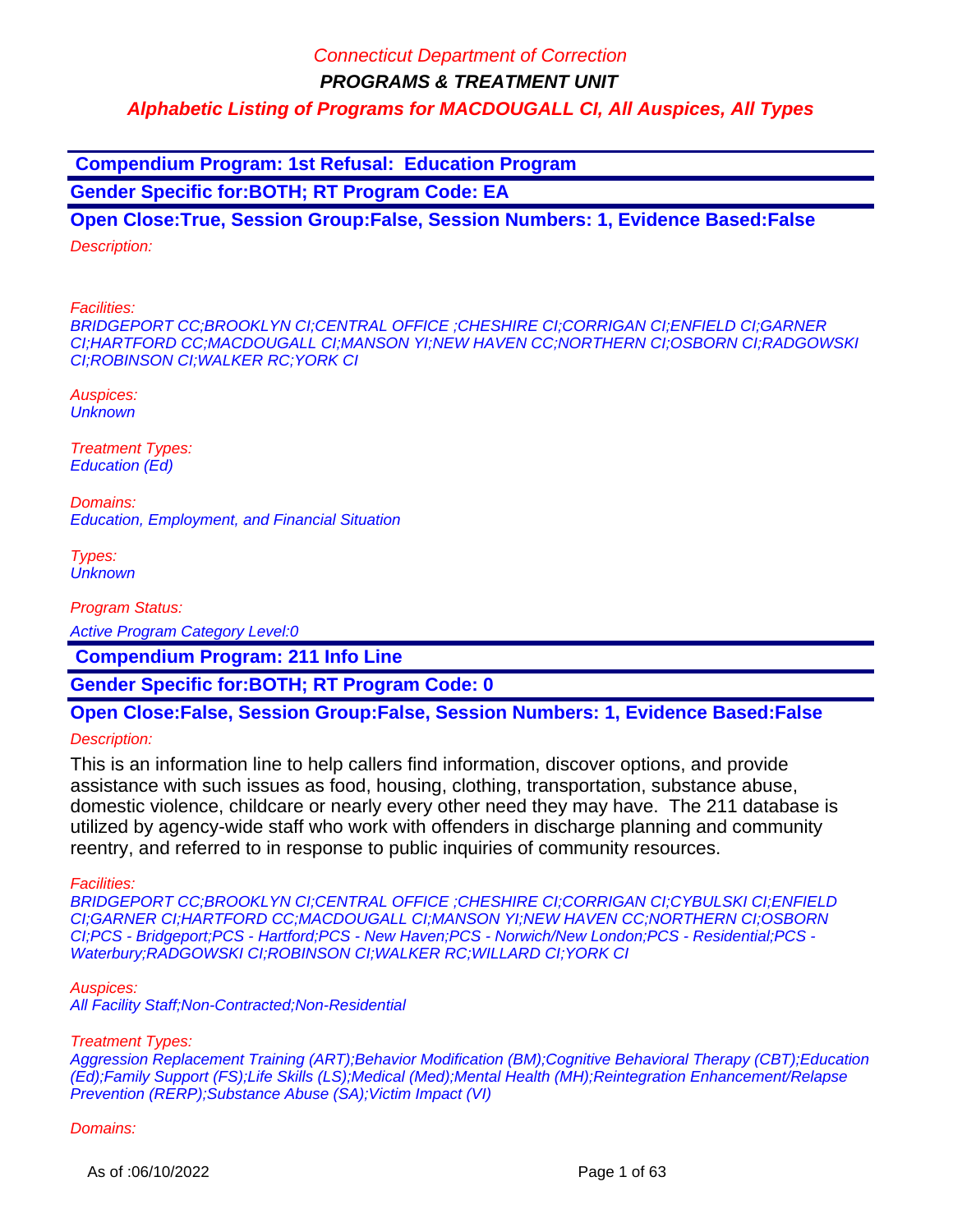**PROGRAMS & TREATMENT UNIT**

## **Alphabetic Listing of Programs for MACDOUGALL CI, All Auspices, All Types**

Abuse/Trauma;Anger/Hostility;Education;Education, Employment, and Financial Situation;Employment/Financial;Family;Family and Social Support;Housing Safety;Mental Health;Neighborhood Problems;Parenting;Relationships;Self Efficacy;Substance Abuse;Substance Abuse and Mental Health

Types:

Basic Needs;Behavioral Services;Community Service;Domestic Violence;Education;Employment;Family & Social Services;Medical Services/Treatment;Mental Health Services/Treatment;Re-Entry;Shelter Housing Services; Substance Abuse Services/Treatment; Transportation; Vocational & Educational Services; Wellness **Activities** 

Program Status:

Active Program Category Level:3

 **Compendium Program: 2nd Refusal: Education Program**

**Gender Specific for:BOTH; RT Program Code: EB**

**Open Close:True, Session Group:False, Session Numbers: 1, Evidence Based:False**

Description:

Facilities:

BRIDGEPORT CC;BROOKLYN CI;CENTRAL OFFICE ;CHESHIRE CI;CORRIGAN CI;ENFIELD CI;GARNER CI;HARTFORD CC;MACDOUGALL CI;MANSON YI;NEW HAVEN CC;NORTHERN CI;OSBORN CI;RADGOWSKI CI;ROBINSON CI;WALKER RC;YORK CI

Auspices: **Unknown** 

Treatment Types: Education (Ed)

Domains: Education, Employment, and Financial Situation

Types: **Unknown** 

Program Status:

Active Program Category Level:0

 **Compendium Program: 3rd Refusal: Education Program**

**Gender Specific for:BOTH; RT Program Code: EC**

**Open Close:True, Session Group:False, Session Numbers: 1, Evidence Based:False**

Description:

Facilities:

BRIDGEPORT CC;BROOKLYN CI;CENTRAL OFFICE ;CHESHIRE CI;CORRIGAN CI;ENFIELD CI;GARNER CI;HARTFORD CC;MACDOUGALL CI;MANSON YI;NEW HAVEN CC;NORTHERN CI;OSBORN CI;RADGOWSKI CI;ROBINSON CI;WALKER RC;YORK CI

Auspices: **Unknown**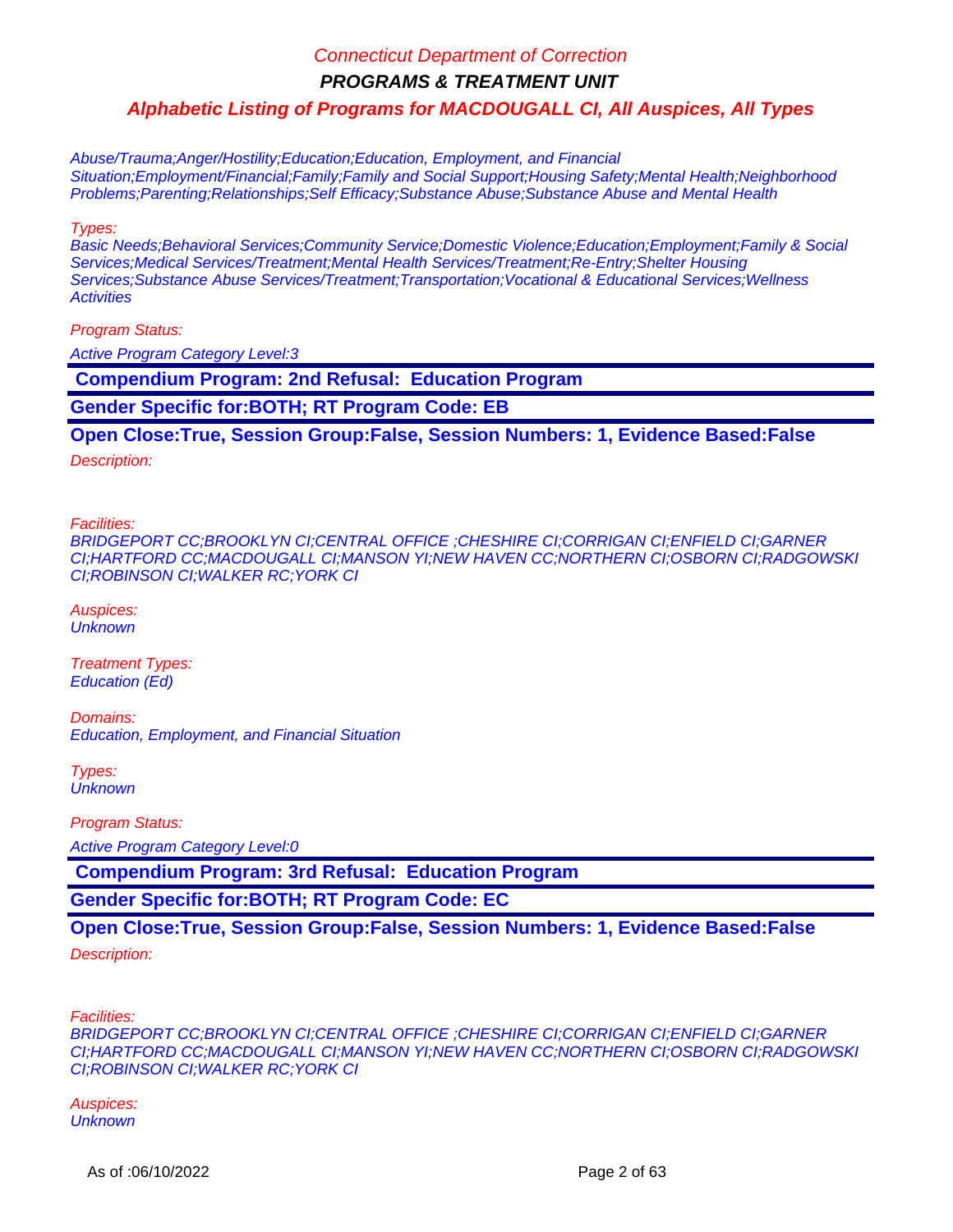Treatment Types: Education (Ed)

Domains: Education, Employment, and Financial Situation

Types: **Unknown** 

Program Status: Active Program Category Level:0

 **Compendium Program: 5 or 7 Day Job Assignments**

**Gender Specific for:BOTH; RT Program Code: L1**

**Open Close:True, Session Group:False, Session Numbers: 1, Evidence Based:False**

Description:

Facilities:

BRIDGEPORT CC;BROOKLYN CI;CENTRAL OFFICE ;CHESHIRE CI;CORRIGAN CI;CYBULSKI CI;ENFIELD CI;GARNER CI;HARTFORD CC;MACDOUGALL CI;MANSON YI;NEW HAVEN CC;NORTHERN CI;OSBORN CI;RADGOWSKI CI;ROBINSON CI;WALKER RC;WILLARD CI;YORK CI

Auspices: **Unknown** 

Treatment Types: Life Skills (LS)

Domains: Education, Employment, and Financial Situation;Employment/Financial

Types: **Unknown** 

Program Status:

Active Program Category Level:2

 **Compendium Program: Administrative Segregation Phase 1**

**Gender Specific for:MALE; RT Program Code: 06**

**Open Close:True, Session Group:True, Session Numbers: 3, Evidence Based:False**

Description:

Phase One programming for offenders classified to Administrative Segregation. Modules of programming include: Getting Settled - Getting Going, Handling a Crisis, and Interpersonal Effectiveness.

Facilities: MACDOUGALL CI;NORTHERN CI

Auspices: All Facility Staff;Programming Unit - Facility Staff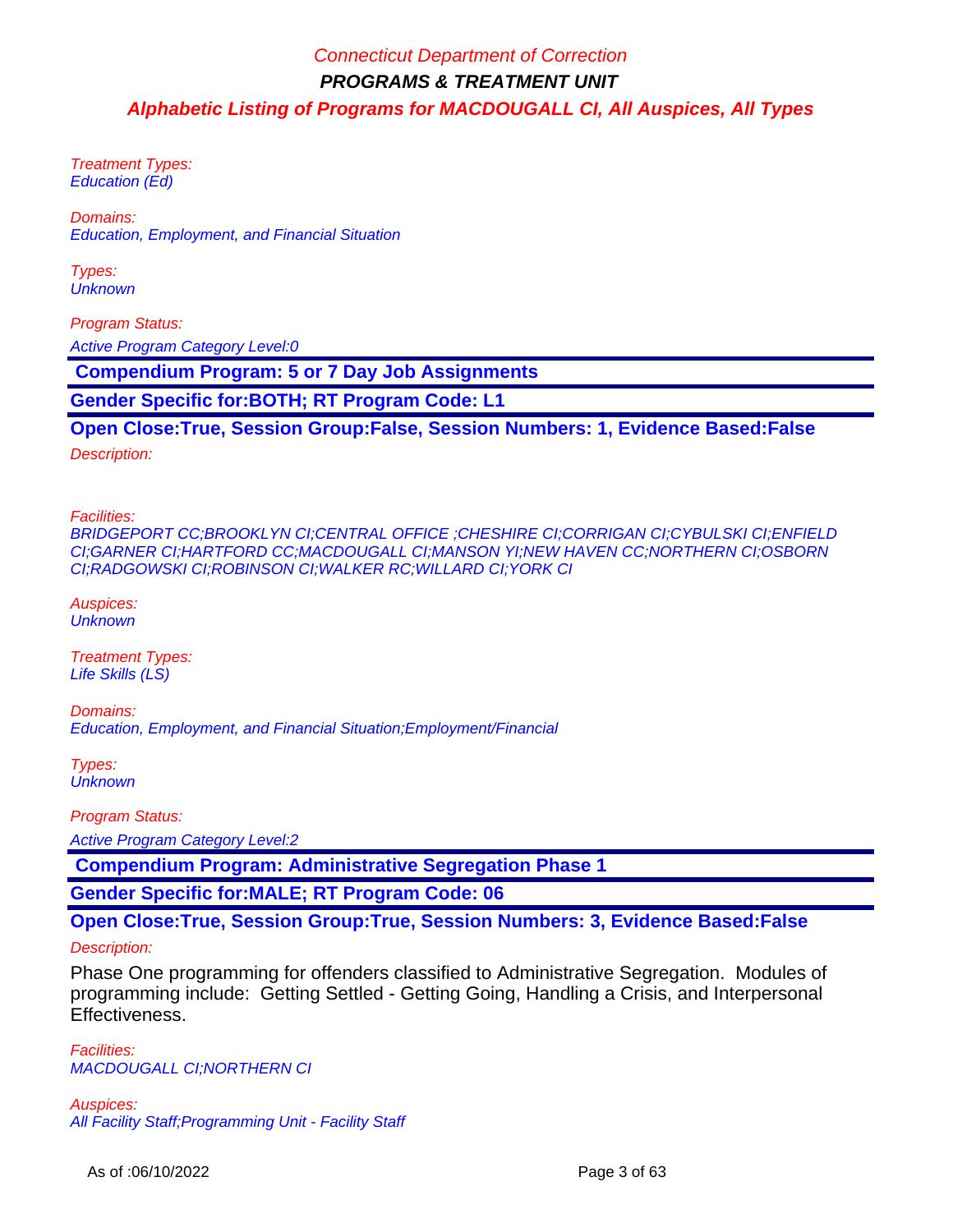**PROGRAMS & TREATMENT UNIT**

**Alphabetic Listing of Programs for MACDOUGALL CI, All Auspices, All Types**

Treatment Types:

Aggression Replacement Training (ART);Behavior Modification (BM);Cognitive Behavioral Therapy (CBT)

Domains:

Criminal Attitudes and Behavioral Patterns

Types: Administrative Segregation

Program Status:

Active Program Category Level:2

 **Compendium Program: Alcoholics Anonymous**

**Gender Specific for:BOTH; RT Program Code: 0**

**Open Close:True, Session Group:False, Session Numbers: 1, Evidence Based:False**

#### Description:

This is a 12-Step Fellowship self-help group for men and women who provide mutual support in obtaining and maintaining sobriety while also helping others to recover from alcoholism. Meetings, in a variety of formats (Big Book, Step Meetings, Speaker, etc.), are held on a weekly basis. Addiction Services or Volunteer Services staff coordinate the meetings and provide oversight for the program.

Facilities:

BRIDGEPORT CC;BROOKLYN CI;CORRIGAN CI;CYBULSKI CI;GARNER CI;HARTFORD CC;MACDOUGALL CI;MANSON YI;NEW HAVEN CC;RADGOWSKI CI;ROBINSON CI;WALKER RC;WILLARD CI;YORK CI

Auspices: Addiction Services;Volunteer Services

Treatment Types: Behavior Modification (BM);Substance Abuse (SA)

Domains: Substance Abuse;Substance Abuse and Mental Health

Types: Addiction;Re-Entry

Program Status: Active Program Category Level:3

 **Compendium Program: Alternatives To Violence - Advanced Workshops**

**Gender Specific for:BOTH; RT Program Code: 46**

## **Open Close:True, Session Group:False, Session Numbers: 12, Evidence Based:False**

#### Description:

Certified AVP volunteers lead advanced workshops to inmates who have completed the AVP basics workshop. Participants completing both basic and advanced workshops qualify for selection to become peer mentors.

Facilities: MACDOUGALL CI;OSBORN CI;YORK CI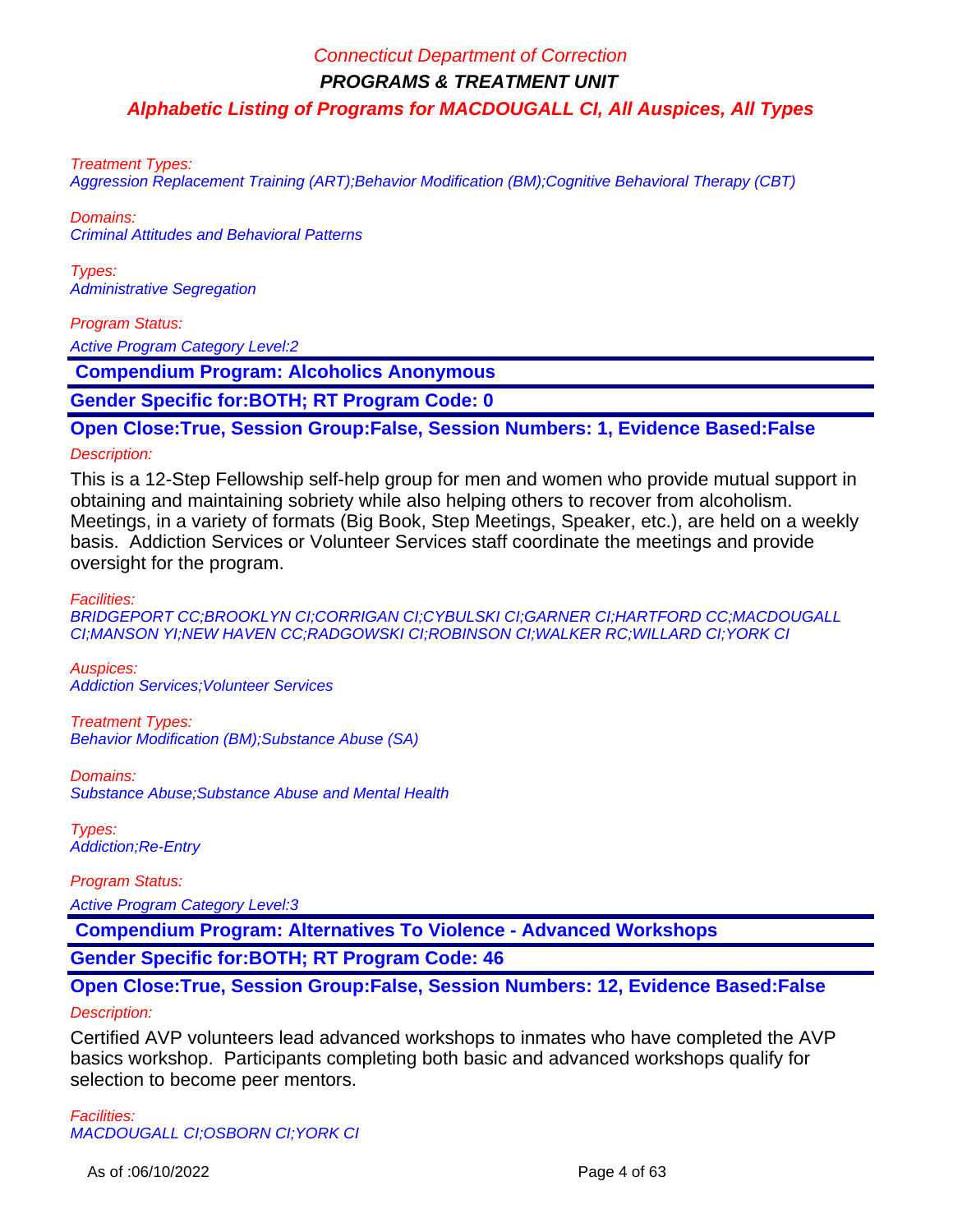Auspices: Volunteer Services

Treatment Types:

Aggression Replacement Training (ART);Behavior Modification (BM);Life Skills (LS);Victim Impact (VI)

Domains:

Anger/Hostility;Criminal Attitudes and Behavioral Patterns

Types: Anger Management;Self Improvement

Program Status:

Active Program Category Level:2

 **Compendium Program: Alternatives to Violence - Basic Workshops**

**Gender Specific for:BOTH; RT Program Code: 45**

**Open Close:True, Session Group:False, Session Numbers: 24, Evidence Based:False**

Description:

Certified AVP volunteers lead basic, intermediate workshops to teach inmates to understand and to control anger, and how to cope with violence in their lives. Participants completing both basic and advanced workshops qualify for selection to become peer mentors.

Facilities: CHESHIRE CI;MACDOUGALL CI;OSBORN CI;YORK CI

Auspices: Volunteer Services

Treatment Types: Aggression Replacement Training (ART);Life Skills (LS);Victim Impact (VI)

Domains: Anger/Hostility;Criminal Attitudes and Behavioral Patterns

Types: Anger Management;Self Improvement

Program Status:

Active Program Category Level:2

 **Compendium Program: Alternatives to Violence - Training for Trainer Workshops**

**Gender Specific for:BOTH; RT Program Code: 47**

**Open Close:True, Session Group:False, Session Numbers: 1, Evidence Based:False** Description:

This program is used to train inmates who have successfully completed AVP Basic and Advanced and will now be facilitating future programming.

Facilities: MACDOUGALL CI;OSBORN CI;YORK CI

Auspices:

As of :06/10/2022 Page 5 of 63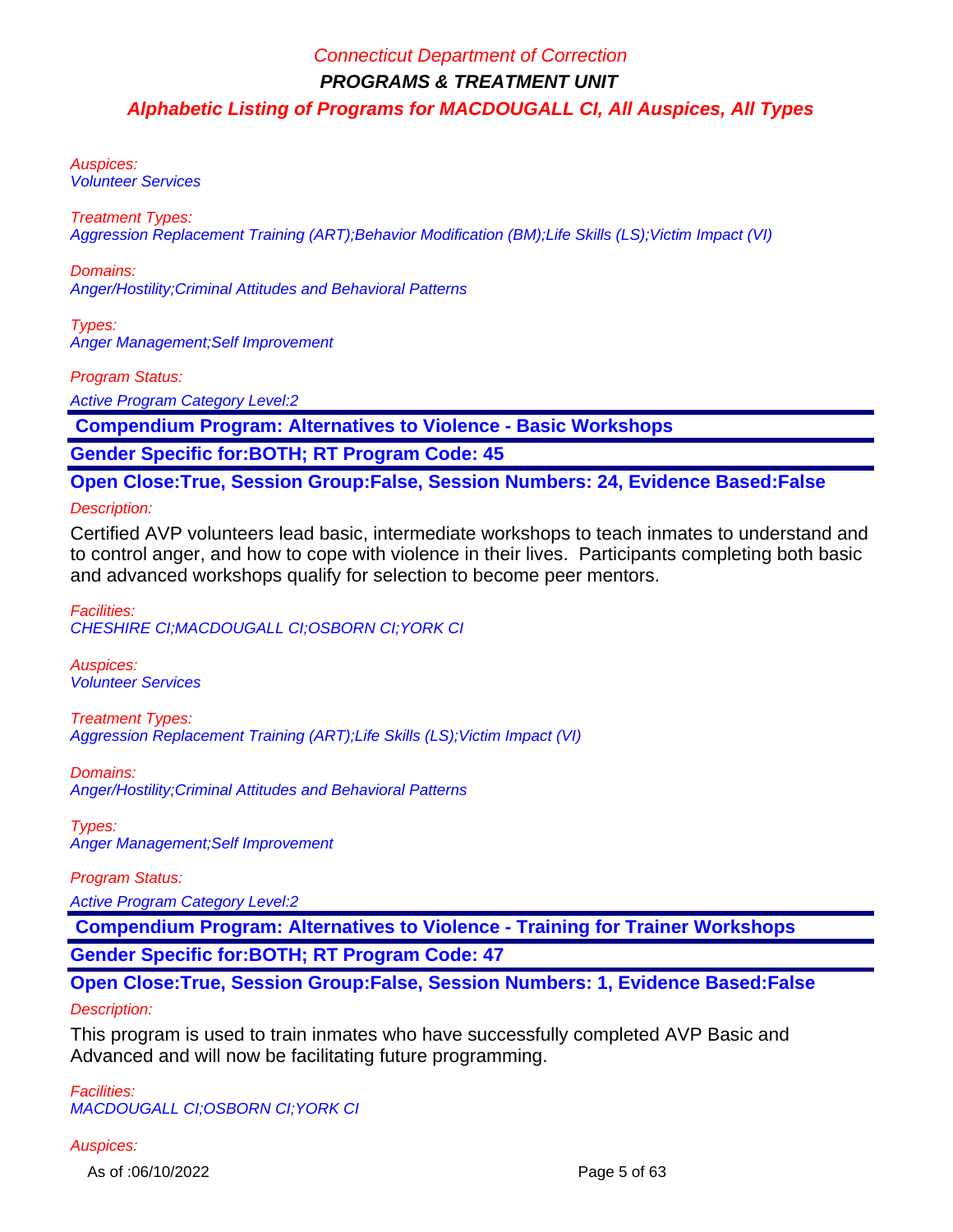Volunteer Services

Treatment Types: Aggression Replacement Training (ART);Life Skills (LS);Victim Impact (VI)

Domains: Anger/Hostility;Criminal Attitudes and Behavioral Patterns

Types: Self Improvement

Program Status:

Active Program Category Level:2

 **Compendium Program: Anger Management Program**

**Gender Specific for:BOTH; RT Program Code: 26**

**Open Close:True, Session Group:False, Session Numbers: 10, Evidence Based:False**

Description:

This program was designed based upon research regarding what works for Anger Management Programs. This 10-week program includes skill building, cognitive techniques, relaxation techniques and role play. In addition, an assessment tool to ensure program fidelity audits this program. This program can be modified for special populations.

Facilities:

BROOKLYN CI;CHESHIRE CI;CORRIGAN CI;CYBULSKI CI;ENFIELD CI;GARNER CI;MACDOUGALL CI;MANSON YI;OSBORN CI;RADGOWSKI CI;ROBINSON CI;WILLARD CI;YORK CI

Auspices: All Facility Staff;Programs & Treatment Unit

Treatment Types:

Aggression Replacement Training (ART);Cognitive Behavioral Therapy (CBT);Life Skills (LS);Victim Impact (VI)

Domains:

Anger/Hostility;Criminal Attitudes and Behavioral Patterns

Types:

Anger Management;Mental Health;Self Improvement

Program Status:

Active Program Category Level:1

 **Compendium Program: Arabic Language**

**Gender Specific for:MALE; RT Program Code: 0**

**Open Close:True, Session Group:False, Session Numbers: 1, Evidence Based:False**

Description:

This is an introduction to the Arabic language. It is designed to teach the Arabic alphabet and basic everyday words. This will also include an introduction to Arabic writing.

Facilities:

BROOKLYN CI;CHESHIRE CI;CYBULSKI CI;ENFIELD CI;MACDOUGALL CI;WILLARD CI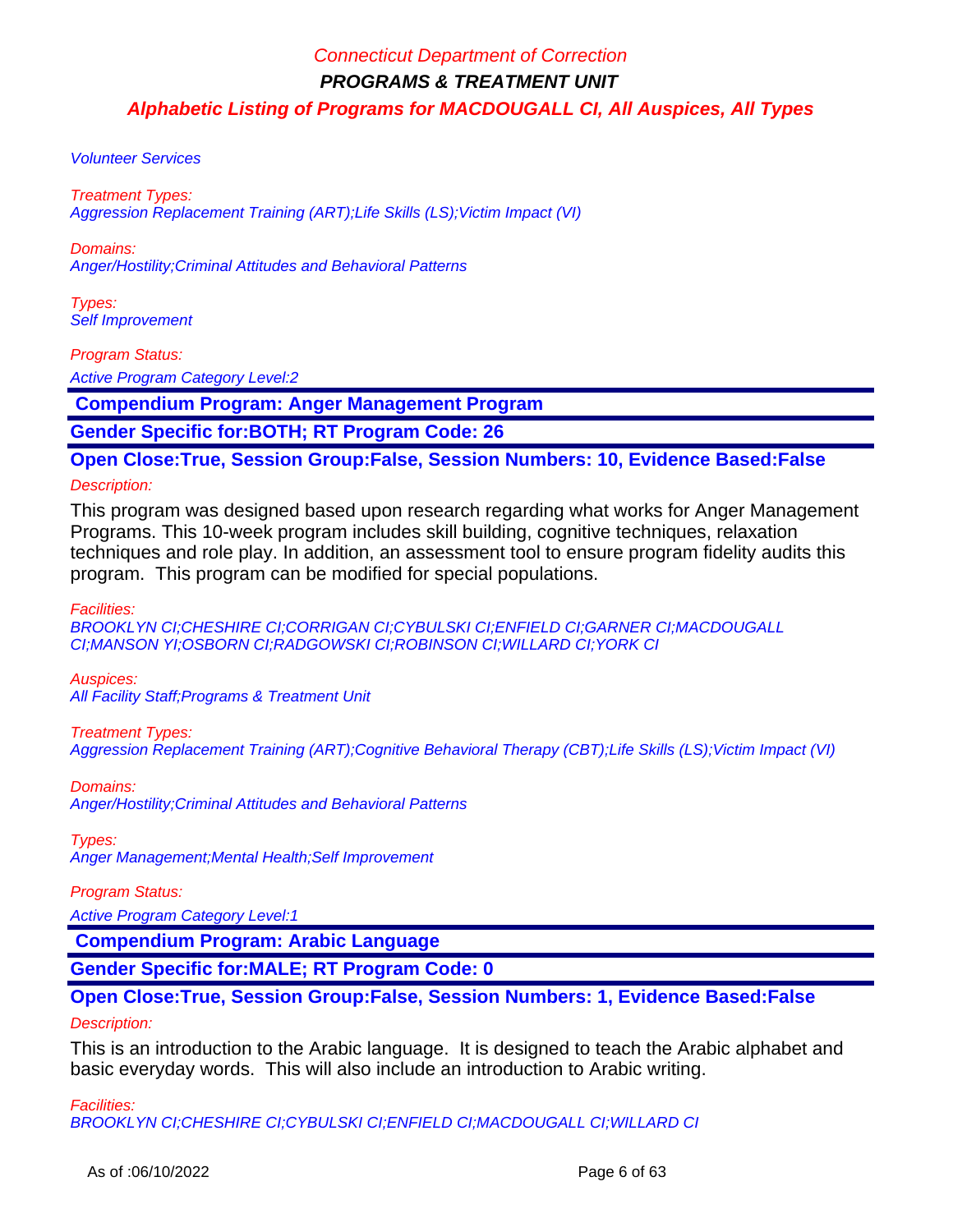Auspices: Religious Services

Treatment Types: **Unknown** 

Domains: **Unknown** 

Types: Religious;Self Improvement

Program Status:

Active Program Category Level:3

 **Compendium Program: Art Program - Beginners and Advanced**

**Gender Specific for:BOTH; RT Program Code: AT**

**Open Close:True, Session Group:False, Session Numbers: 10, Evidence Based:False**

Description:

This is a program developed to enable inmates with different artistic abilities. Although primarily pen, watercolor, and painting, this activity may be multidisciplinary (i.e., sculpture, dance, creative writing, or poetry). Members of this group also have the chance to submit their artwork in the annual Art Shows located throughout the state.

Facilities: BROOKLYN CI;ENFIELD CI;MACDOUGALL CI;OSBORN CI

Auspices: Recreation Services;Volunteer Services

Treatment Types: Life Skills (LS)

Domains: Family and Social Support;Self Efficacy

Types: Self Improvement

Program Status:

Active Program Category Level:3

 **Compendium Program: Career Exploration Day**

**Gender Specific for:MALE; RT Program Code: 0**

# **Open Close:True, Session Group:False, Session Numbers: 1, Evidence Based:False**

## Description:

This program teaches inmates about different vocations. Designed as an "in-house" activity, facility Vocational Instructors present information and samples about their programs to academic students. The majority of students participating have sentences of three years or more and are able to learn about different vocations.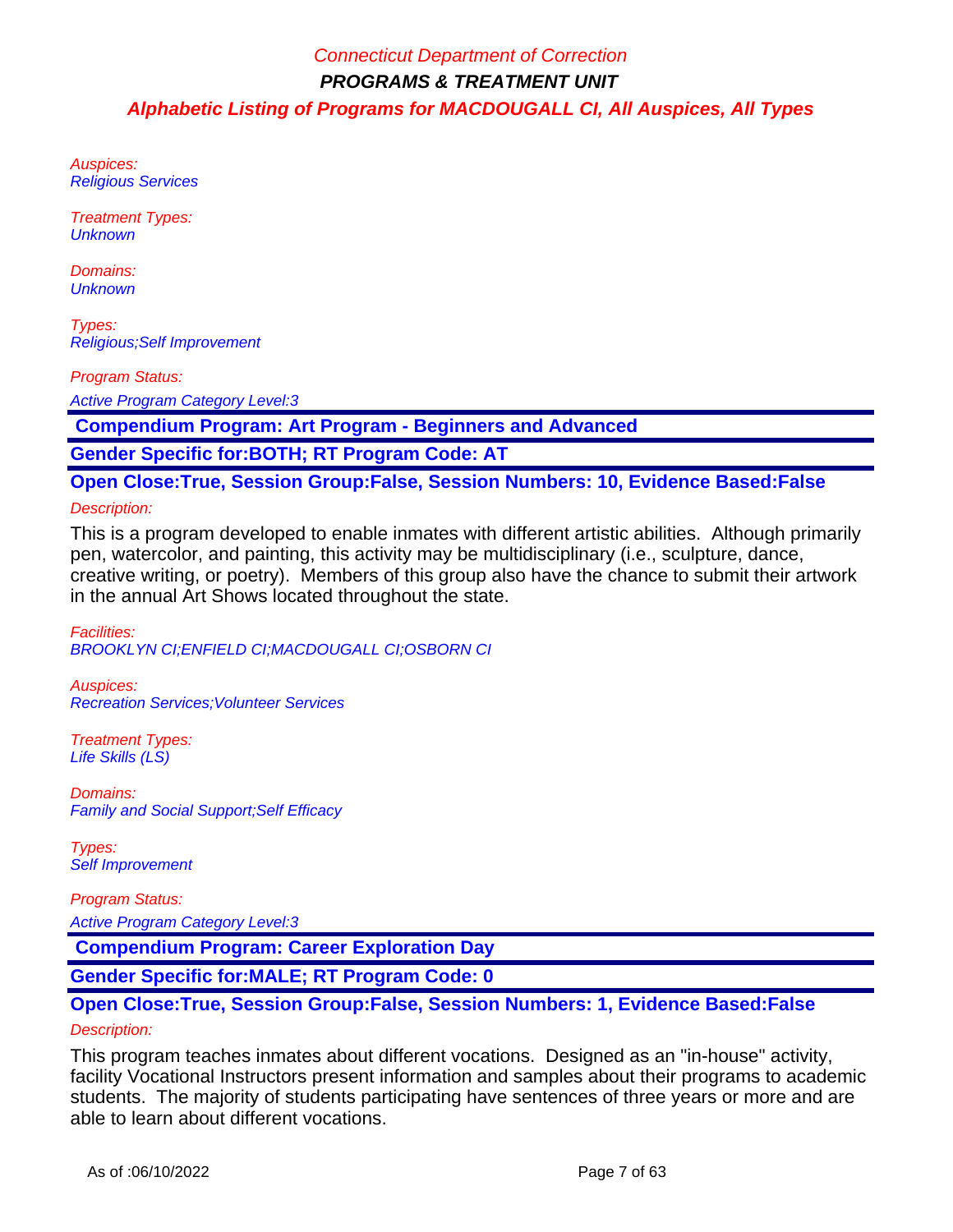Facilities: MACDOUGALL CI

Auspices: USD#1

Treatment Types: Life Skills (LS);Reintegration Enhancement/Relapse Prevention (RERP)

Domains: Education, Employment, and Financial Situation

Types: Re-Entry

Program Status:

Active Program Category Level:3

 **Compendium Program: Catholic Bible Study**

**Gender Specific for:BOTH; RT Program Code: 0**

**Open Close:True, Session Group:False, Session Numbers: 1, Evidence Based:False** Description:

An academic study of the books of the bible or biblical topics and themes. This program seeks to foster understanding of scripture and help inmates develop self-awareness and personal growth based on biblical principles.

Facilities:

BRIDGEPORT CC;BROOKLYN CI;CHESHIRE CI;CYBULSKI CI;ENFIELD CI;GARNER CI;HARTFORD CC;MACDOUGALL CI;MANSON YI;NEW HAVEN CC;OSBORN CI;RADGOWSKI CI;WALKER RC;WILLARD CI;YORK CI

Auspices: Religious Services ;Volunteer Services

Treatment Types: **Unknown** 

Domains: **Unknown** 

Types: **Religious**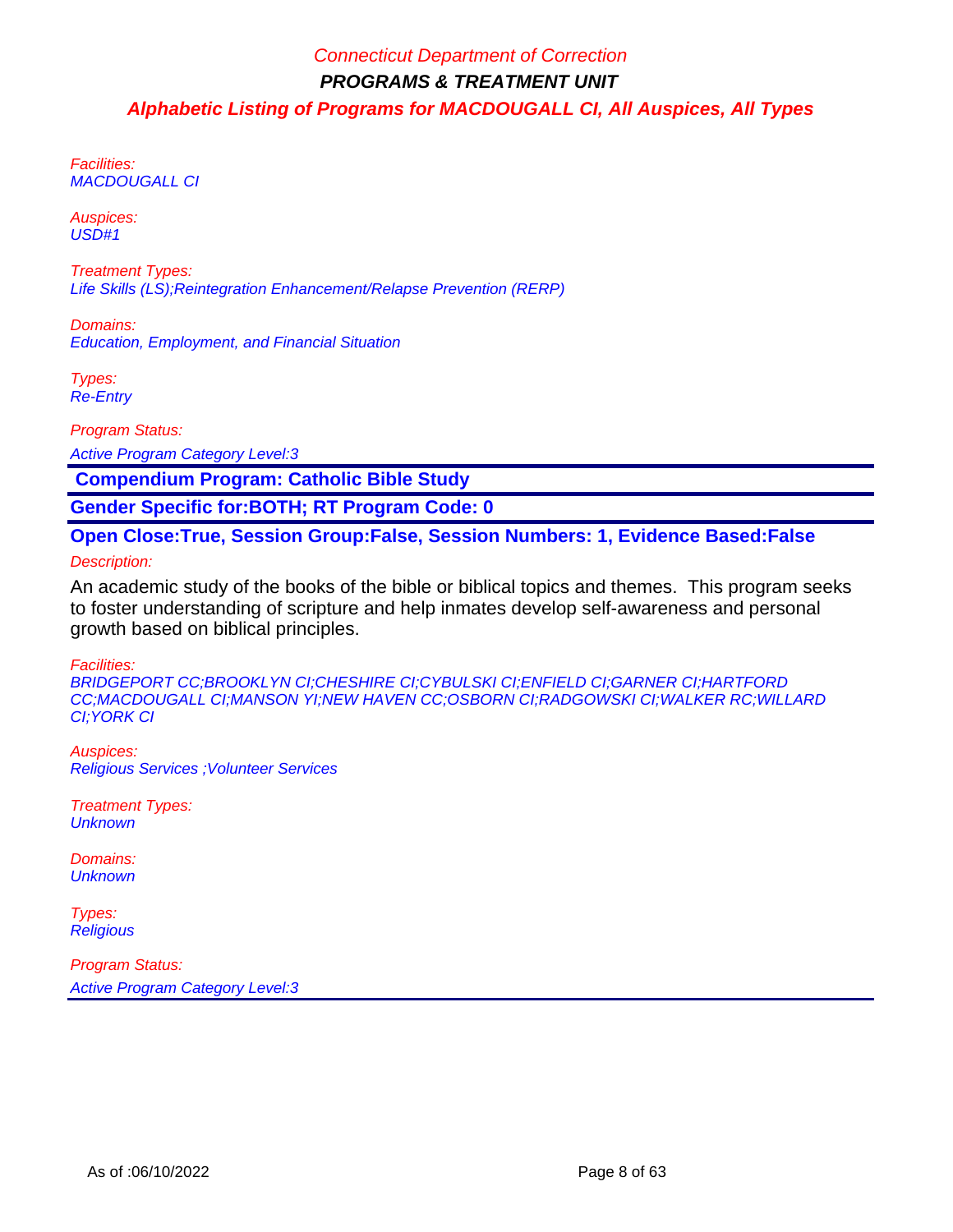**PROGRAMS & TREATMENT UNIT**

# **Alphabetic Listing of Programs for MACDOUGALL CI, All Auspices, All Types**

 **Compendium Program: Catholic Faith Sharing Gender Specific for:MALE; RT Program Code: 0 Open Close:True, Session Group:False, Session Numbers: 1, Evidence Based:False** Description: A sharing of bible readings following the Catholic seasonal calendar. Thoughts generated by the readings are discussed as they apply to daily life helping the inmate to change attitude, values

Facilities:

CYBULSKI CI;ENFIELD CI;GARNER CI;MACDOUGALL CI;MANSON YI;OSBORN CI

Auspices: Religious Services

and behavior.

Treatment Types: **Unknown** 

Domains: **Unknown** 

Types: **Religious** 

Program Status:

Active Program Category Level:3

 **Compendium Program: Catholic Retreats**

**Gender Specific for:BOTH; RT Program Code: 0**

**Open Close:True, Session Group:False, Session Numbers: 1, Evidence Based:False**

Description:

Retreats: (e.g. Kairos, Emmaus, Life in the Spirit). Withdrawal from daily activities for a period of time for a program devoted to prayer, meditation, self-examination and decision making for one's spiritual life. It is hoped that this larger time-block will assist inmates in confronting issues that are not readily accessed in shorter time periods.

Facilities: BROOKLYN CI;GARNER CI;MACDOUGALL CI;YORK CI

Auspices: Religious Services ;Volunteer Services

Treatment Types: **Unknown** 

Domains: **Unknown** 

Types: **Religious** 

Program Status:

As of :06/10/2022 Page 9 of 63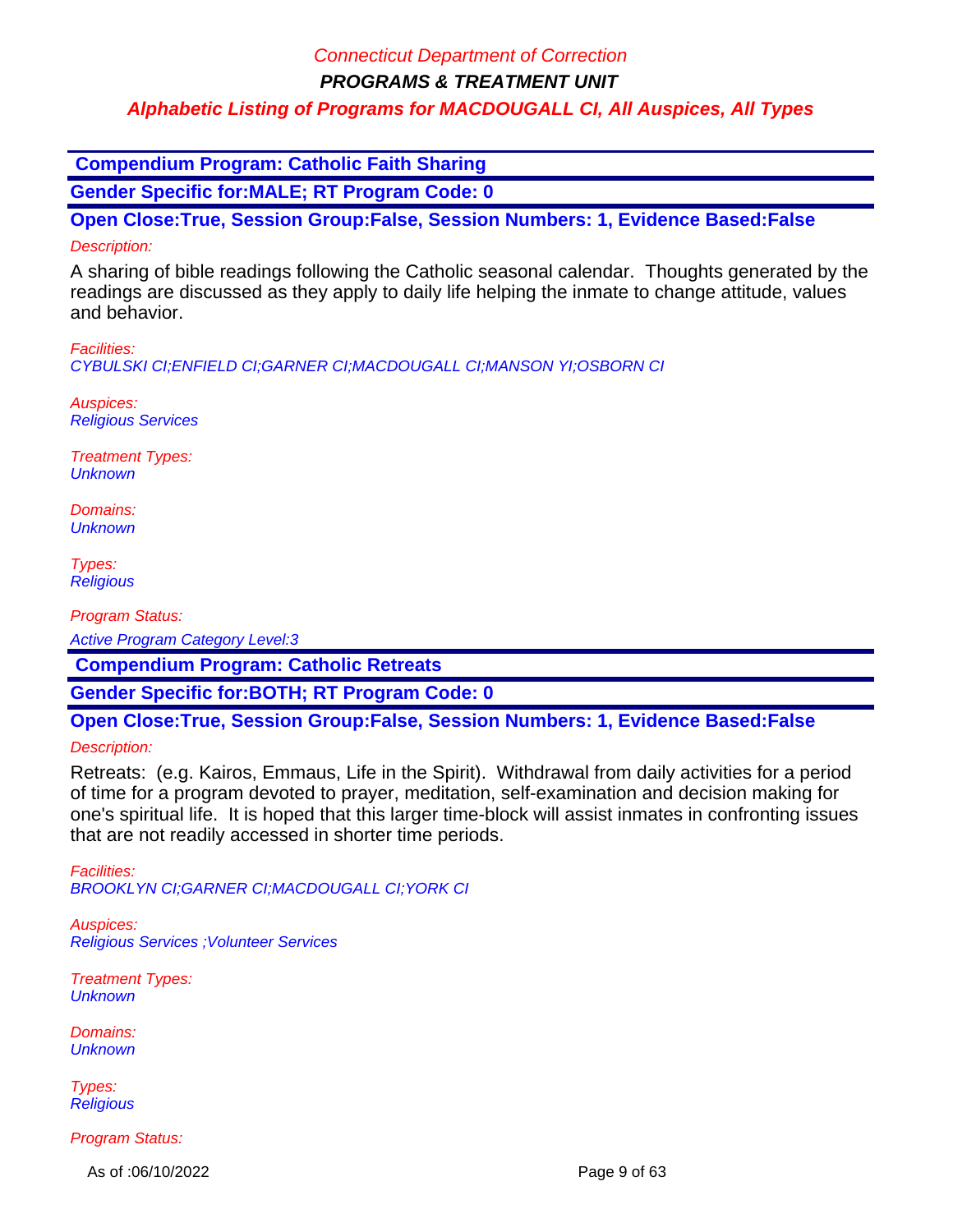#### Active Program Category Level:3

 **Compendium Program: Catholic Spirituality Video**

**Gender Specific for:MALE; RT Program Code: 0**

**Open Close:True, Session Group:False, Session Numbers: 1, Evidence Based:False**

#### Description:

This program meets on a weekly basis, and uses various methodologies (e.g. video, current events, workbooks, etc.). This program seeks to foster a deeper understanding of Catholicism and help inmates develop self-awareness, personal spiritual growth, and a deeper relationship with God and uses religious materials based upon Catholic principles and traditions.

Facilities: MACDOUGALL CI

Auspices: Religious Services

Treatment Types: **Unknown** 

Domains: **Unknown** 

Types: **Religious** 

Program Status:

Active Program Category Level:3

 **Compendium Program: Catholic Worship Service**

**Gender Specific for:BOTH; RT Program Code: 0**

**Open Close:True, Session Group:False, Session Numbers: 1, Evidence Based:False**

Description:

The weekly Catholic service is the Mass (or a communion service when Mass cannot be held due to the unavailability of a priest). Fulfills constitutional right to worship.

Facilities:

BRIDGEPORT CC;BROOKLYN CI;CHESHIRE CI;CORRIGAN CI;CYBULSKI CI;ENFIELD CI;GARNER CI;HARTFORD CC;MACDOUGALL CI;MANSON YI;NEW HAVEN CC;OSBORN CI;RADGOWSKI CI;ROBINSON CI;WALKER RC;WILLARD CI;YORK CI

Auspices: Religious Services ;Volunteer Services

Treatment Types: **Unknown** 

Domains: **Unknown** 

Types: Worship Services

As of :06/10/2022 **Page 10 of 63**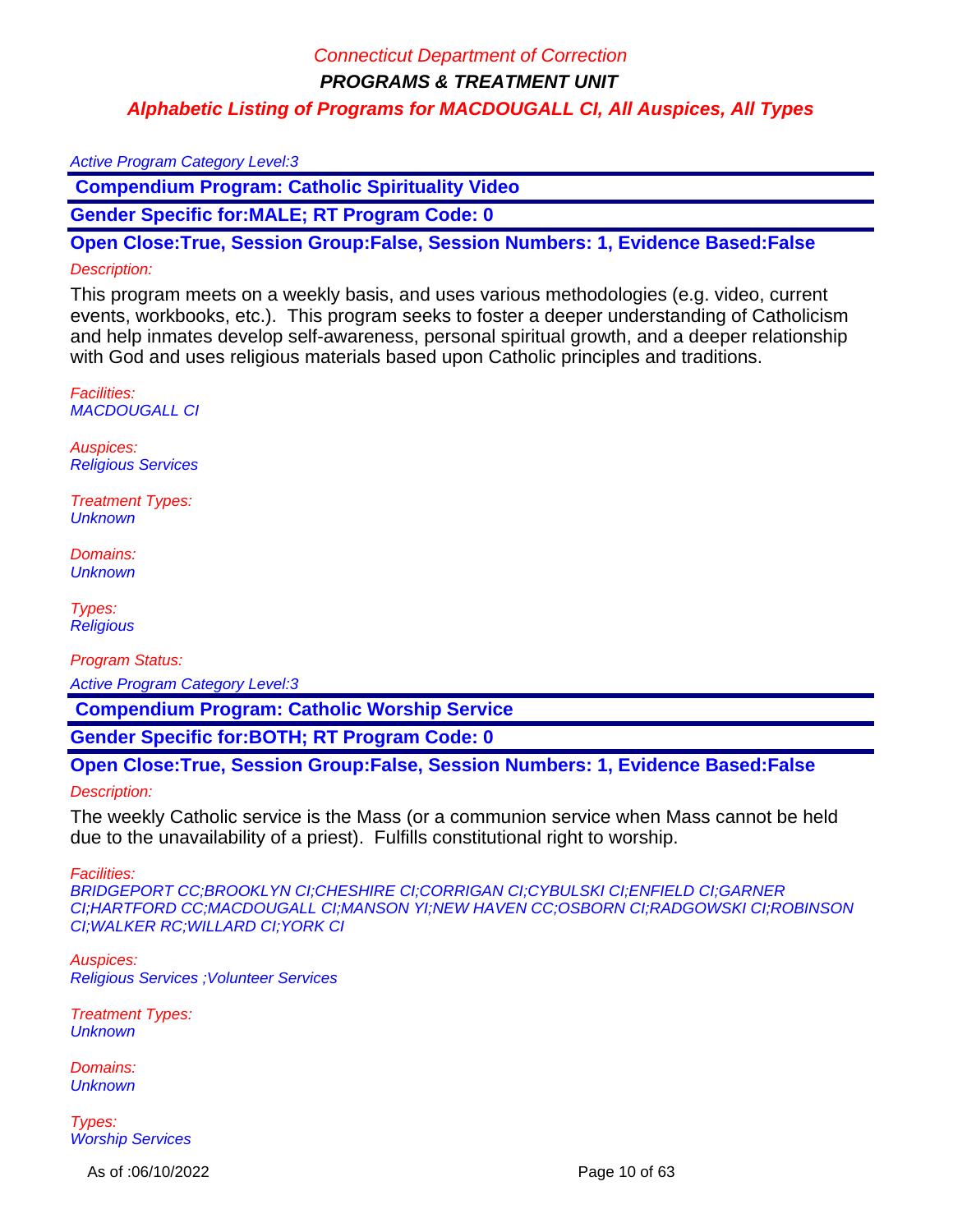Program Status:

Active Program Category Level:3

 **Compendium Program: CBT - Chronic Pain Management**

**Gender Specific for:MALE; RT Program Code: CP**

**Open Close:True, Session Group:False, Session Numbers: 1, Evidence Based:False**

#### Description:

Cognitive Behavioral Therapy for Chronic Pain (CBT-CP) is a time limited psychotherapeutic group focused on examining the relationships between thoughts, emotions, and behaviors to chronic physical pain. Group members will learn new cognitive and behavioral skills to assist in pain reduction to increase quality of life.

Facilities: MACDOUGALL CI;OSBORN CI

Auspices: Mental Health

Treatment Types: **Unknown** 

Domains: **Unknown** 

Types: Mental Health Services/Treatment

Program Status:

Active Program Category Level:3

 **Compendium Program: Certified Birth Certificate or Registration of Birth**

**Gender Specific for:BOTH; RT Program Code: I2**

**Open Close:True, Session Group:False, Session Numbers: 1, Evidence Based:False**

Description:

\*\*\*\*

Facilities:

BRIDGEPORT CC;BROOKLYN CI;CENTRAL OFFICE ;CHESHIRE CI;CORRIGAN CI;CYBULSKI CI;ENFIELD CI;GARNER CI;HARTFORD CC;MACDOUGALL CI;MANSON YI;NEW HAVEN CC;NORTHERN CI;OSBORN CI;RADGOWSKI CI;ROBINSON CI;WALKER RC;WILLARD CI;YORK CI

Auspices: Programs & Treatment Unit

Treatment Types: Reintegration Enhancement/Relapse Prevention (RERP)

Domains: Education, Employment, and Financial Situation;Employment/Financial

Types:

As of :06/10/2022 **Page 11 of 63**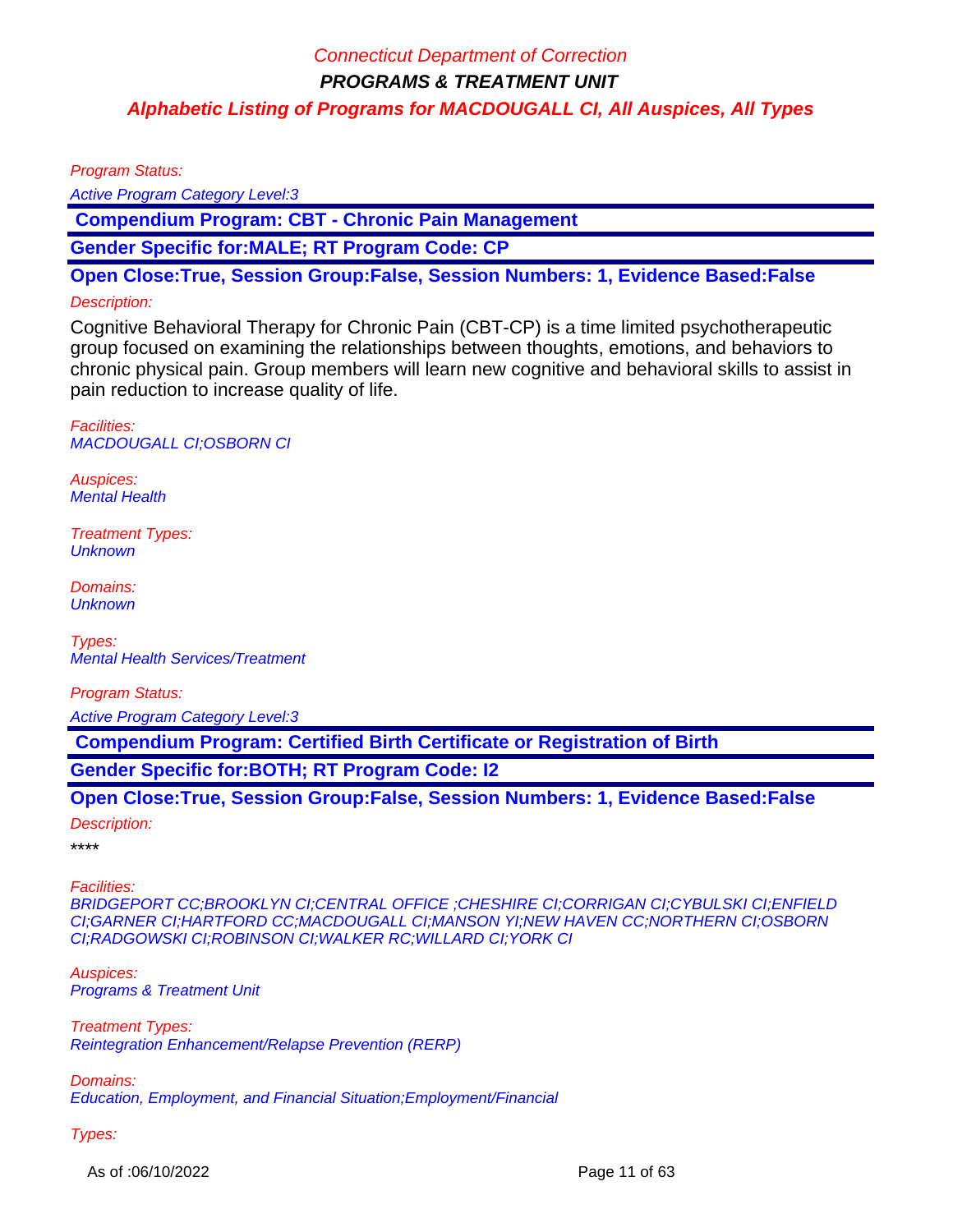Re-Entry

Program Status:

Active Program Category Level:3

 **Compendium Program: Chronic Disciplinary Unit: Controlling Your Anger**

**Gender Specific for:MALE; RT Program Code: 0**

**Open Close:False, Session Group:True, Session Numbers: 8, Evidence Based:False**

## Description:

This is the second in a series of groups used in the Chronic Discipline Unit (CDU) Program. An essential capacity these inmates need to develop is to be able to deal with angry feelings without resorting to violence. This class is designed to help change thinking and attitudes which promote violence and to develop skills to deal with anger without violence.

Facilities: CHESHIRE CI;CORRIGAN CI;HARTFORD CC;MACDOUGALL CI;NEW HAVEN CC

Auspices: **All Facility Staff** 

Treatment Types: Behavior Modification (BM)

Domains: Criminal Attitudes and Behavioral Patterns

Types: Anger Management;CDU;Youth CDU

Program Status:

Active Program Category Level:1

 **Compendium Program: Chronic Disciplinary Unit: How to Deal with Your Problems and How to Do Your Bid**

# **Gender Specific for:MALE; RT Program Code: 0**

**Open Close:True, Session Group:False, Session Numbers: 1, Evidence Based:False** Description:

This is a group designed for inmates in the DOC's Chronic Disciplinary Unit. One of the problems that many inmates have in general, and restrictive housing inmates have in particular, is that they lack the skills necessary for problem solving. The first part of this class is designed to help inmates learn that not all problems can be solved and to assist them in approaching problems so as to (1) respond in the best way to the presented problem and (2) not to make the situation worse. In the second part of the class the inmates review a videotape which shows inmates who have completed a restrictive housing program. In that video the inmates discuss what they believe is necessary in order to "do your bid." The video serves as a stimulus for inmates to discuss how it is possible to live in a prison environment without getting into trouble.

Facilities:

CHESHIRE CI;CORRIGAN CI;HARTFORD CC;MACDOUGALL CI;NEW HAVEN CC

Auspices: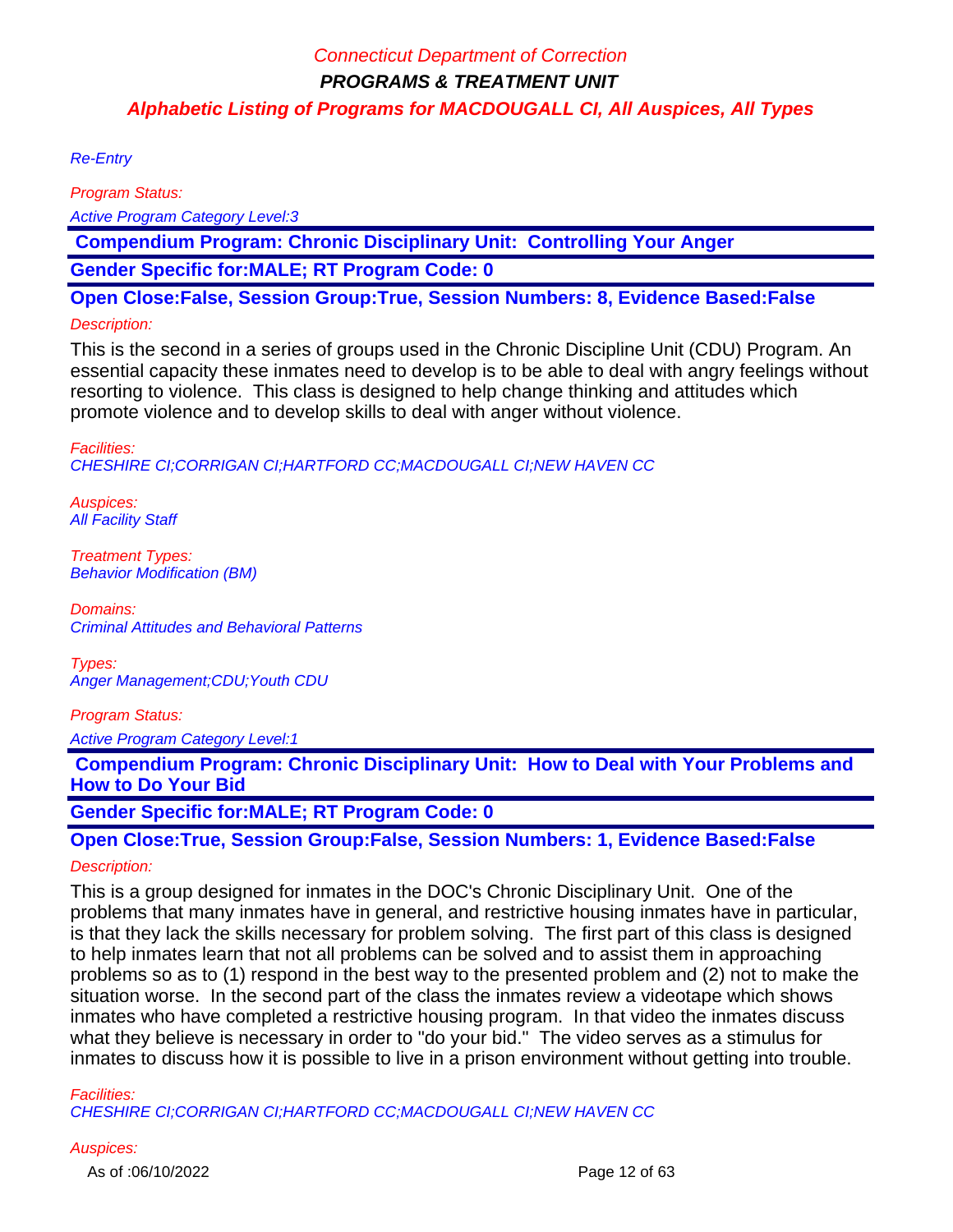**All Facility Staff** 

Treatment Types: Behavior Modification (BM)

Domains: Criminal Attitudes and Behavioral Patterns

Types: CDU;Youth CDU

Program Status:

Active Program Category Level:1

 **Compendium Program: Chronic Disciplinary Unit: Relapse Prevention**

**Gender Specific for:MALE; RT Program Code: 0**

**Open Close:True, Session Group:False, Session Numbers: 1, Evidence Based:False**

#### Description:

This is one of several groups in the Chronic Discipline Program. In order to reach this class in the program the inmate has had to be behaving himself and interacting appropriately with other inmates and staff. This group is designed to help inmates examine the issues that might result in a relapse of the problematic behavior which resulted in their placement in Chronic Discipline, a very restrictive special housing program.

Facilities: CHESHIRE CI;CORRIGAN CI;HARTFORD CC;MACDOUGALL CI;NEW HAVEN CC

Auspices: **All Facility Staff** 

Treatment Types: Behavior Modification (BM)

Domains: Criminal Attitudes and Behavioral Patterns

Types: **CDU** 

Program Status:

Active Program Category Level:1

 **Compendium Program: Chronic Disciplinary Unit: Orientation and Communication Gender Specific for:MALE; RT Program Code: 0**

## **Open Close:True, Session Group:False, Session Numbers: 1, Evidence Based:False** Description:

This class is the first offered to inmates in the Chronic Disciplinary Unit. Research into causes of violence among inmates reveals that frequently there is a breakdown in communication or poor communication skills. This group is designed to assist inmates in improving communication skills.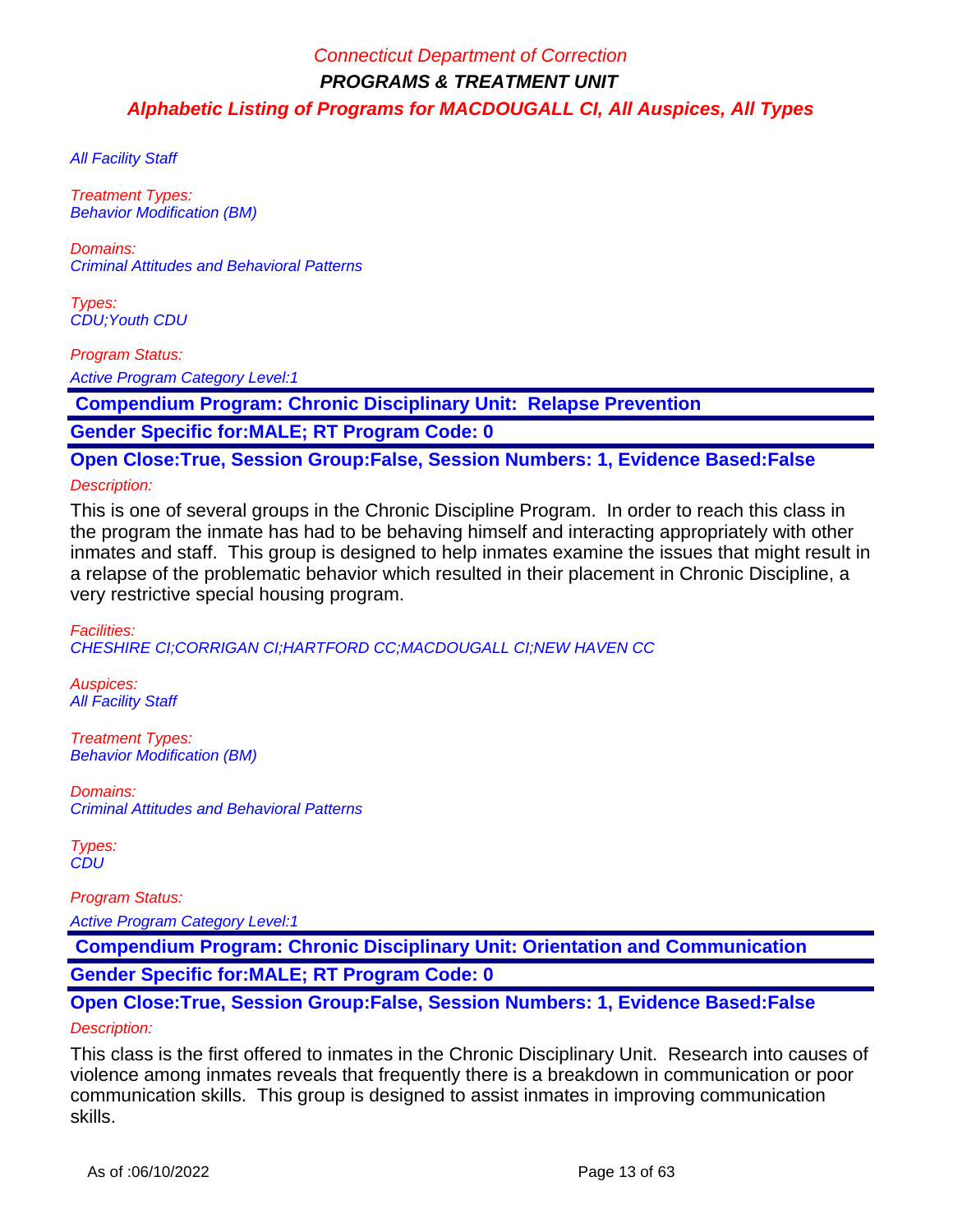Facilities:

CHESHIRE CI;CORRIGAN CI;HARTFORD CC;MACDOUGALL CI;NEW HAVEN CC

Auspices: **All Facility Staff** 

Treatment Types: Behavior Modification (BM)

Domains: Criminal Attitudes and Behavioral Patterns

Types: **CDU** 

Program Status:

Active Program Category Level:1

 **Compendium Program: Chronic Discipline**

**Gender Specific for:MALE; RT Program Code: 21**

**Open Close:False, Session Group:True, Session Numbers: 12, Evidence Based:False** Description:

Programming for offenders classified to Chronic Discipline status. Modules of programming include: Controlling Your Anger, How to Deal with your Problems, How to do your Bid, Orientation and Communication, and Relapse Prevention.

Facilities:

CHESHIRE CI;CORRIGAN CI;HARTFORD CC;MACDOUGALL CI;NEW HAVEN CC

Auspices: **All Facility Staff** 

Treatment Types: Behavior Modification (BM)

Domains: Criminal Attitudes and Behavioral Patterns

Types: CDU; Youth CDU

Program Status:

Active Program Category Level:1

 **Compendium Program: Discharge Orientation**

**Gender Specific for:BOTH; RT Program Code: RD**

**Open Close:True, Session Group:False, Session Numbers: 1, Evidence Based:False**

#### Description:

Discharge Orientation is conducted either individually or in groups with offenders who are within a year of discharge to the community. Topics include: ID procurement; community programs; and related matters.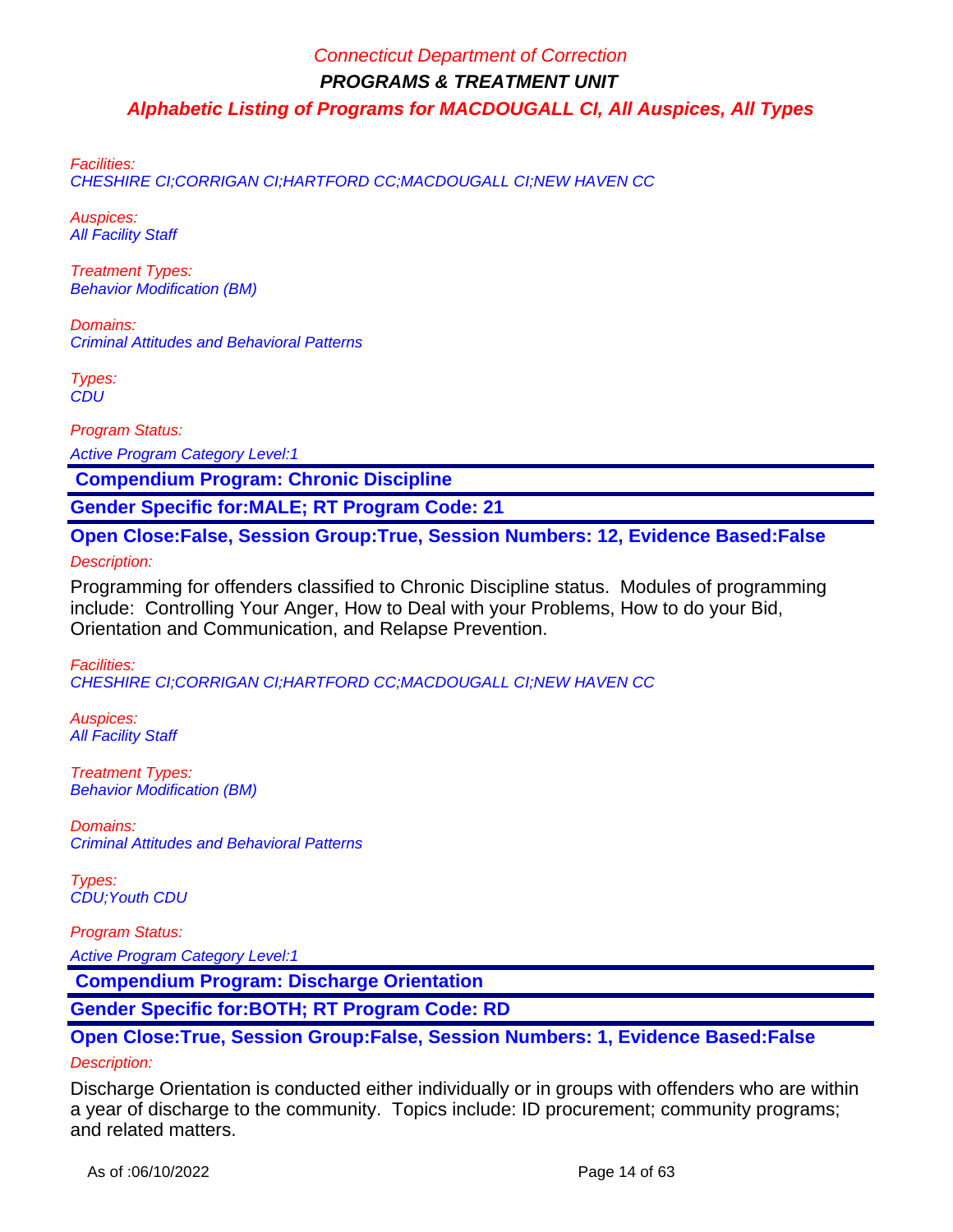Facilities:

BRIDGEPORT CC;CHESHIRE CI;CORRIGAN CI;CYBULSKI CI;ENFIELD CI;GARNER CI;HARTFORD CC;MACDOUGALL CI;MANSON YI;NEW HAVEN CC;OSBORN CI;RADGOWSKI CI;ROBINSON CI;WALKER RC;WILLARD CI;YORK CI

Auspices: Programs & Treatment Unit

Treatment Types: Reintegration Enhancement/Relapse Prevention (RERP)

Domains:

Education, Employment, and Financial Situation;Family and Social Support

Types: Re-Entry

Program Status:

Active Program Category Level:3

 **Compendium Program: DSS Connect Card**

**Gender Specific for:BOTH; RT Program Code: I7**

**Open Close:True, Session Group:False, Session Numbers: 1, Evidence Based:False**

Description:

\*\*\*\*

Facilities:

BRIDGEPORT CC;BROOKLYN CI;CENTRAL OFFICE ;CHESHIRE CI;CORRIGAN CI;CYBULSKI CI;ENFIELD CI;GARNER CI;HARTFORD CC;MACDOUGALL CI;MANSON YI;NEW HAVEN CC;NORTHERN CI;OSBORN CI;RADGOWSKI CI;ROBINSON CI;WALKER RC;WILLARD CI;YORK CI

Auspices: Programs & Treatment Unit

Treatment Types: Reintegration Enhancement/Relapse Prevention (RERP)

Domains:

Education, Employment, and Financial Situation;Employment/Financial

Types: Re-Entry

Program Status:

Active Program Category Level:3

 **Compendium Program: Education Needs to be Identified by USD#1**

**Gender Specific for:BOTH; RT Program Code: E1**

**Open Close:True, Session Group:False, Session Numbers: 1, Evidence Based:False**

Description:

A transcript review of educational needs will be completed for inmates.

Facilities:

As of :06/10/2022 **Page 15 of 63**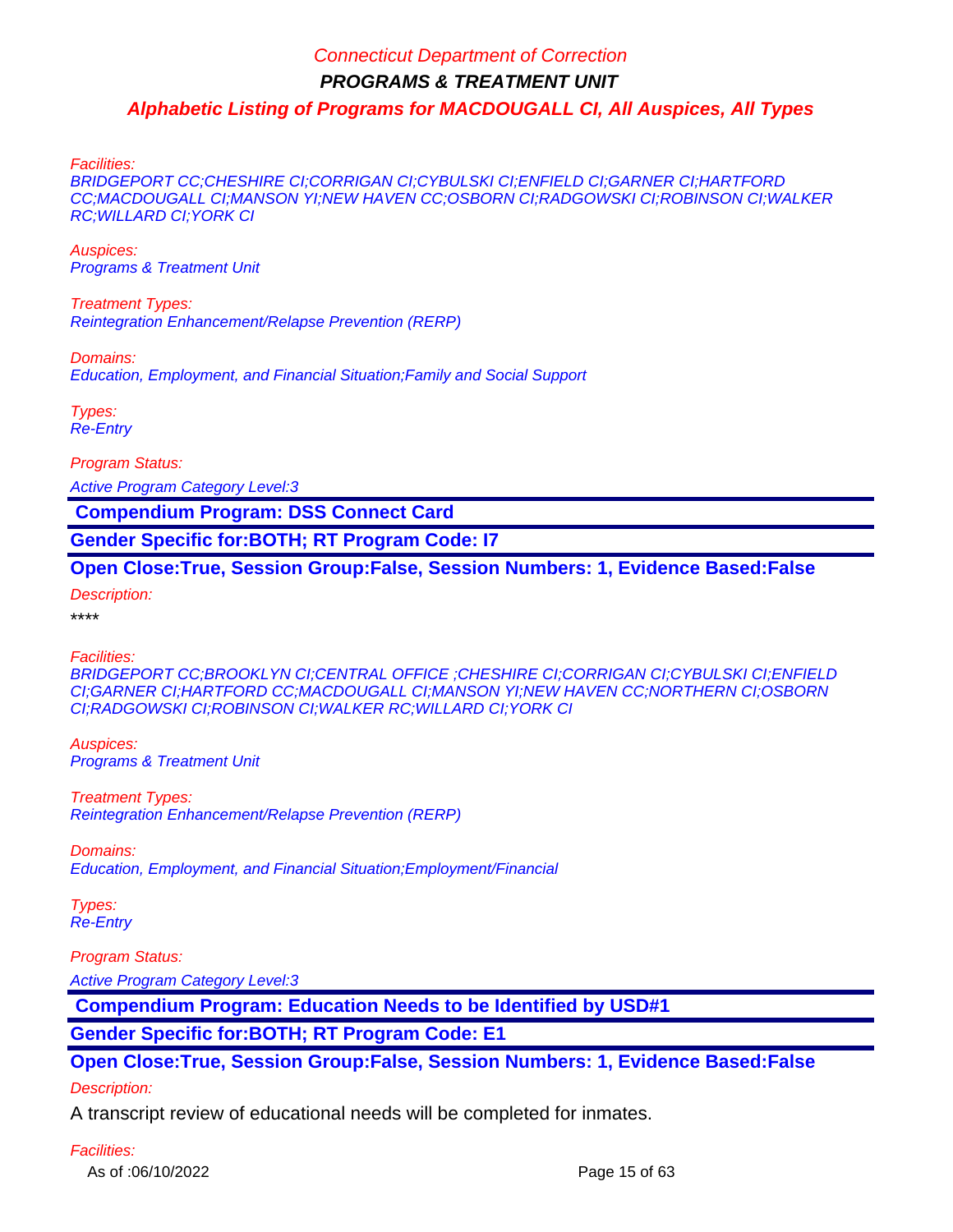BRIDGEPORT CC;BROOKLYN CI;CENTRAL OFFICE ;CHESHIRE CI;CORRIGAN CI;CYBULSKI CI;ENFIELD CI;GARNER CI;HARTFORD CC;MACDOUGALL CI;MANSON YI;NEW HAVEN CC;NORTHERN CI;OSBORN CI;RADGOWSKI CI;ROBINSON CI;WALKER RC;WILLARD CI;YORK CI

Auspices: **Unknown** 

Treatment Types: Education (Ed)

Domains: Education, Employment, and Financial Situation

Types: **Unknown** 

Program Status:

Active Program Category Level:1

 **Compendium Program: Educational, Career Resources and Job Fairs**

**Gender Specific for:BOTH; RT Program Code: 0**

**Open Close:True, Session Group:False, Session Numbers: 1, Evidence Based:False**

Description:

These types of Fairs are conducted in the form of a professional conference for students. The educational staff invite a keynote speaker and students proceed to attend individual workshops or resource stations that provide information about potential employment or post secondary educational opportunities. The goal of these Fairs is to assist inmates with their transition plans before they return to the community.

#### Facilities:

CYBULSKI CI;MACDOUGALL CI;MANSON YI;OSBORN CI;WALKER RC;WILLARD CI;YORK CI

Auspices: Addiction Services;USD#1

Treatment Types: Life Skills (LS);Reintegration Enhancement/Relapse Prevention (RERP)

Domains:

Education;Education, Employment, and Financial Situation;Employment/Financial;Family;Mental Health;Parenting;Peer Associations;Relationships;Self Efficacy;Substance Abuse

Types: Academic Education;Re-Entry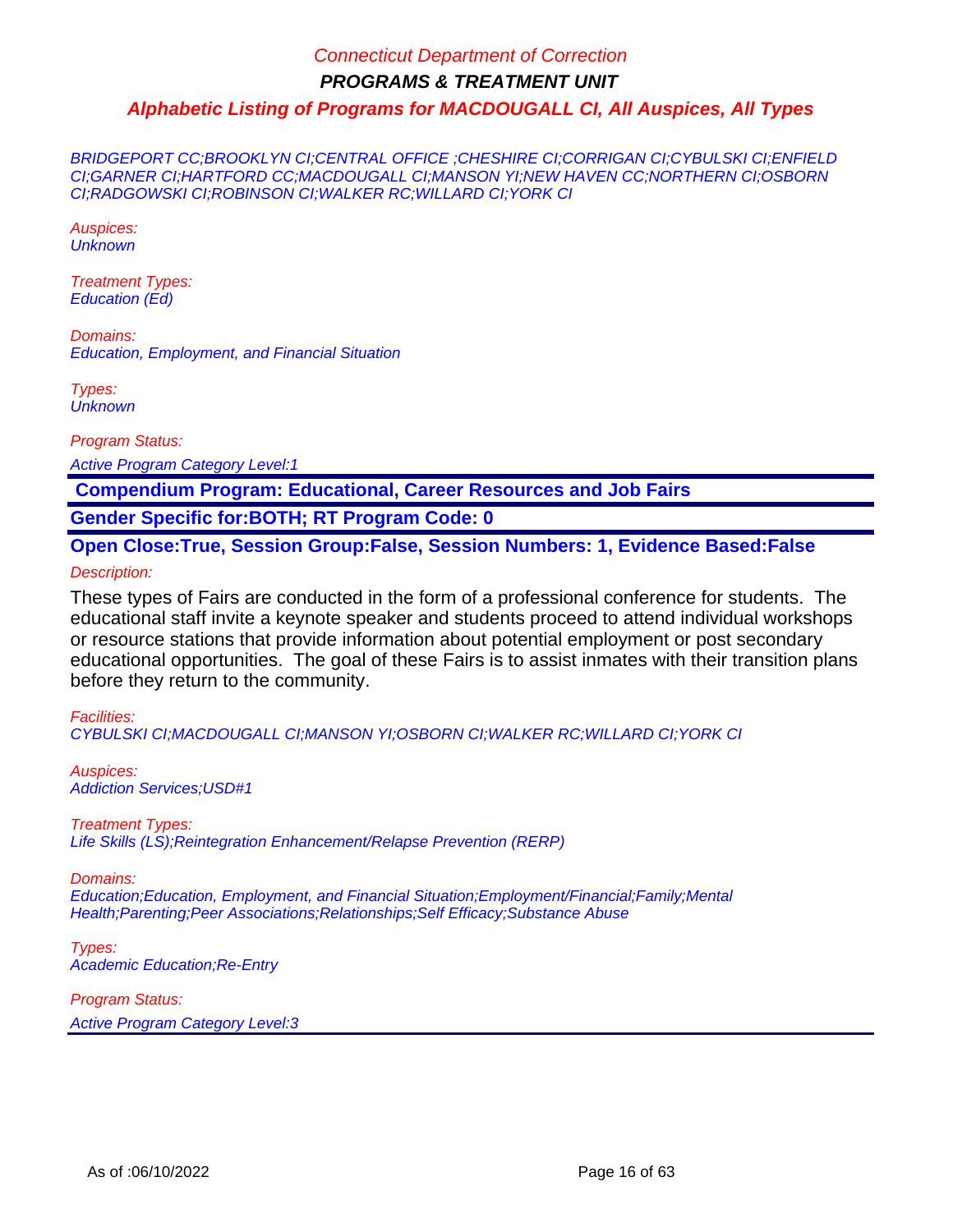**PROGRAMS & TREATMENT UNIT**

## **Alphabetic Listing of Programs for MACDOUGALL CI, All Auspices, All Types**

 **Compendium Program: Embracing Fatherhood**

**Gender Specific for:MALE; RT Program Code: 04**

**Open Close:True, Session Group:False, Session Numbers: 10, Evidence Based:True** Description:

Embracing Fatherhood is a program designed to assist incarcerated fathers in gaining awareness of the important role they play in the lives of their children. This awareness will enable participants to successfully embrace their roles as fathers and begin to build healthy lifestyles that will benefit both their children and them.

Facilities: CYBULSKI CI;GARNER CI;MACDOUGALL CI;MANSON YI;OSBORN CI

Auspices: All Facility Staff;Programs & Treatment Unit

Treatment Types: Family Support (FS)

Domains: Family and Social Support

Types: Family

Program Status:

Active Program Category Level:2

 **Compendium Program: Expired Photo Driver's License**

**Gender Specific for:BOTH; RT Program Code: I3**

## **Open Close:True, Session Group:False, Session Numbers: 1, Evidence Based:False**

Description:

\*\*\*\*

Facilities:

BRIDGEPORT CC;BROOKLYN CI;CENTRAL OFFICE ;CHESHIRE CI;CORRIGAN CI;CYBULSKI CI;ENFIELD CI;GARNER CI;HARTFORD CC;MACDOUGALL CI;MANSON YI;NEW HAVEN CC;NORTHERN CI;OSBORN CI;RADGOWSKI CI;ROBINSON CI;WALKER RC;WILLARD CI;YORK CI

Auspices: Programs & Treatment Unit

Treatment Types: Reintegration Enhancement/Relapse Prevention (RERP)

Domains: Education, Employment, and Financial Situation

Types: Re-Entry

Program Status:

As of :06/10/2022 **Page 17 of 63**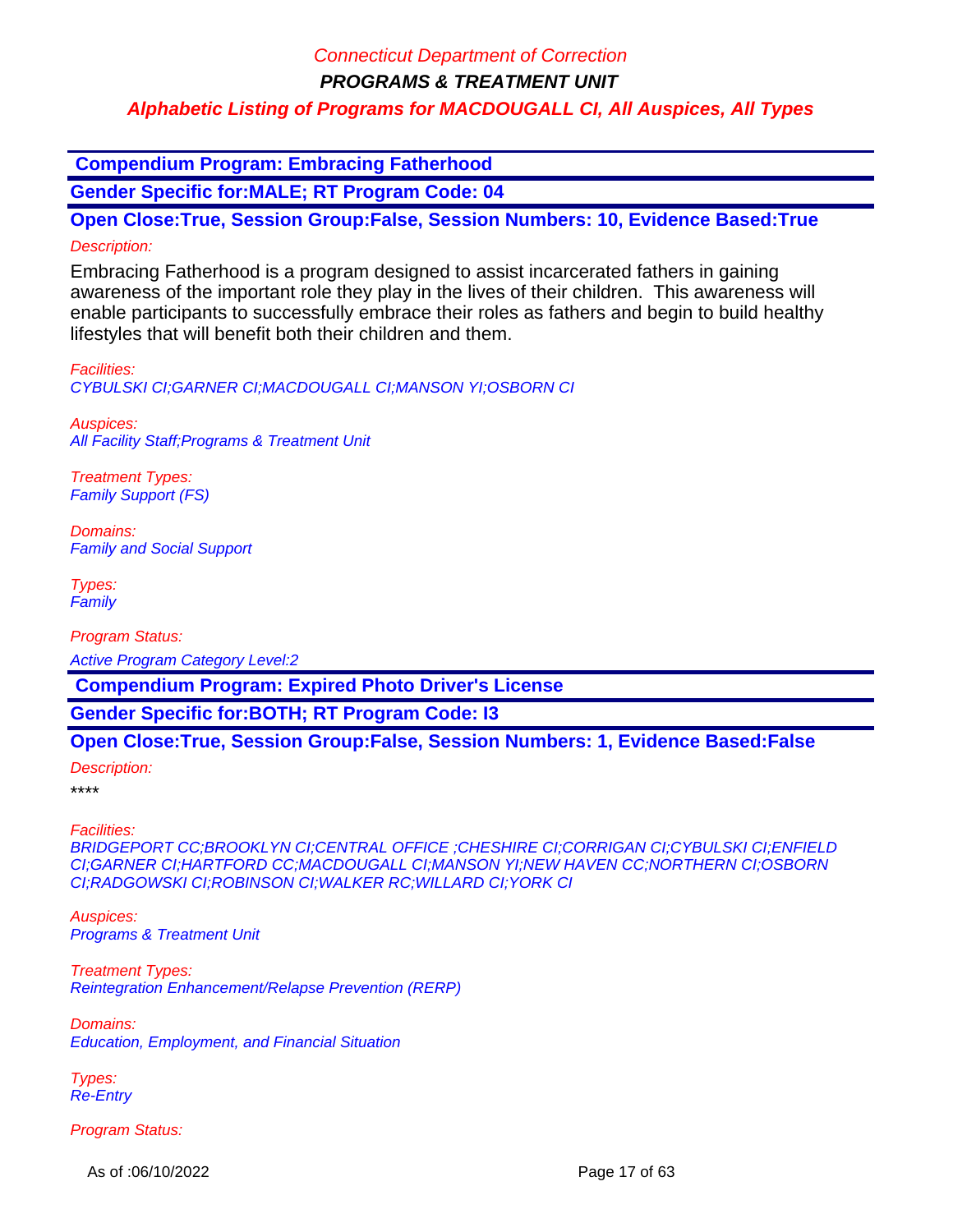#### Active Program Category Level:3

 **Compendium Program: Facility Based Domestic Violence Program**

**Gender Specific for:MALE; RT Program Code: 02**

**Open Close:True, Session Group:False, Session Numbers: 15, Evidence Based:False**

#### Description:

This group is designed for inmates who have committed a domestic violence offense. Successful completion of this program is a requirement for those inmates who enter into the department's community-based transitional supervision program for domestic violence offenders.

#### Facilities:

BROOKLYN CI;CHESHIRE CI;CORRIGAN CI;CYBULSKI CI;ENFIELD CI;GARNER CI;MACDOUGALL CI;MANSON YI;OSBORN CI;RADGOWSKI CI;ROBINSON CI;WILLARD CI

Auspices: All Facility Staff;Programs & Treatment Unit

Treatment Types: Aggression Replacement Training (ART); Victim Impact (VI)

Domains: Criminal Attitudes and Behavioral Patterns

Types: Domestic Violence;Family

Program Status: Active Program Category Level:1

 **Compendium Program: Fit for Business: DNA of Entrepreneurship** 

**Gender Specific for:MALE; RT Program Code: 0**

# **Open Close:True, Session Group:False, Session Numbers: 10, Evidence Based:False**

#### Description:

Participants learn the nuts and bolts of launching a business and how to set it on a path for success. Components include corporation, financing, business planning, marketing, social media and go-to-market strategies.

Facilities: MACDOUGALL CI;WALKER RC

Auspices: Volunteer Services

Treatment Types: Aggression Replacement Training (ART);Life Skills (LS)

Domains: Criminal Attitudes and Behavioral Patterns;Peer Associations

Types: **Unknown**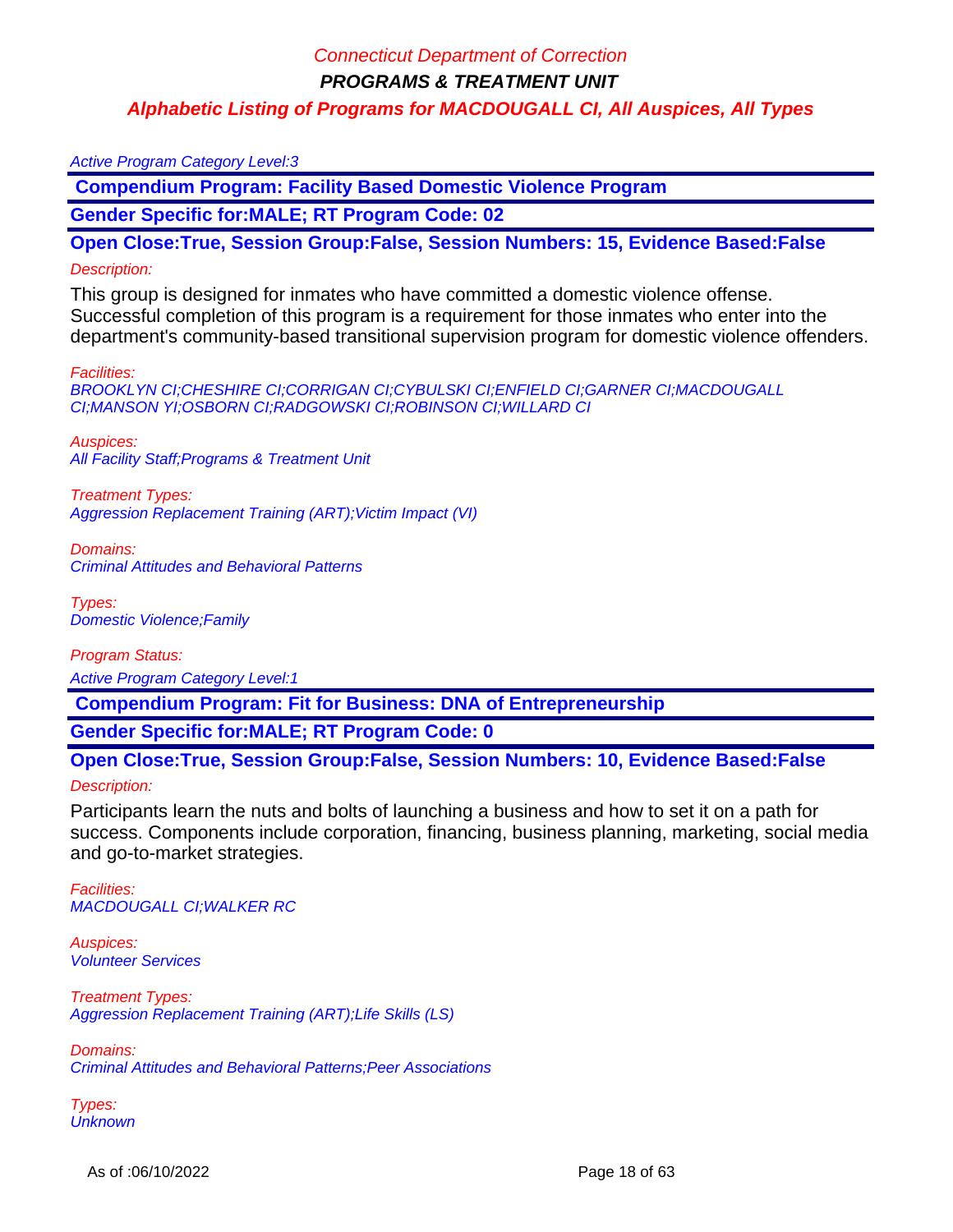Program Status:

Active Program Category Level:1

 **Compendium Program: General Referral for ASU (Addiction Services Unit) Program Gender Specific for:BOTH; RT Program Code: A1**

#### **Open Close:True, Session Group:False, Session Numbers: 1, Evidence Based:False**

Description:

Facilities:

BRIDGEPORT CC;BROOKLYN CI;CENTRAL OFFICE ;CHESHIRE CI;CORRIGAN CI;CYBULSKI CI;ENFIELD CI;GARNER CI;HARTFORD CC;MACDOUGALL CI;MANSON YI;NEW HAVEN CC;NORTHERN CI;OSBORN CI;RADGOWSKI CI;ROBINSON CI;WALKER RC;WILLARD CI;YORK CI

Auspices: **Unknown** 

Treatment Types: Substance Abuse (SA)

Domains: Substance Abuse and Mental Health

Types: **Unknown** 

Program Status:

Active Program Category Level:1

 **Compendium Program: General Referral for Vocational Education**

**Gender Specific for:BOTH; RT Program Code: E2**

**Open Close:True, Session Group:False, Session Numbers: 1, Evidence Based:False**

Description:

A review of vocational education needs will be completed for inmates.

Facilities:

BRIDGEPORT CC;BROOKLYN CI;CENTRAL OFFICE ;CHESHIRE CI;CORRIGAN CI;CYBULSKI CI;ENFIELD CI;GARNER CI;HARTFORD CC;MACDOUGALL CI;MANSON YI;NEW HAVEN CC;NORTHERN CI;OSBORN CI;RADGOWSKI CI;ROBINSON CI;WALKER RC;WILLARD CI;YORK CI

Auspices: **Unknown** 

Treatment Types: Education (Ed)

Domains: Education, Employment, and Financial Situation

Types: **Unknown**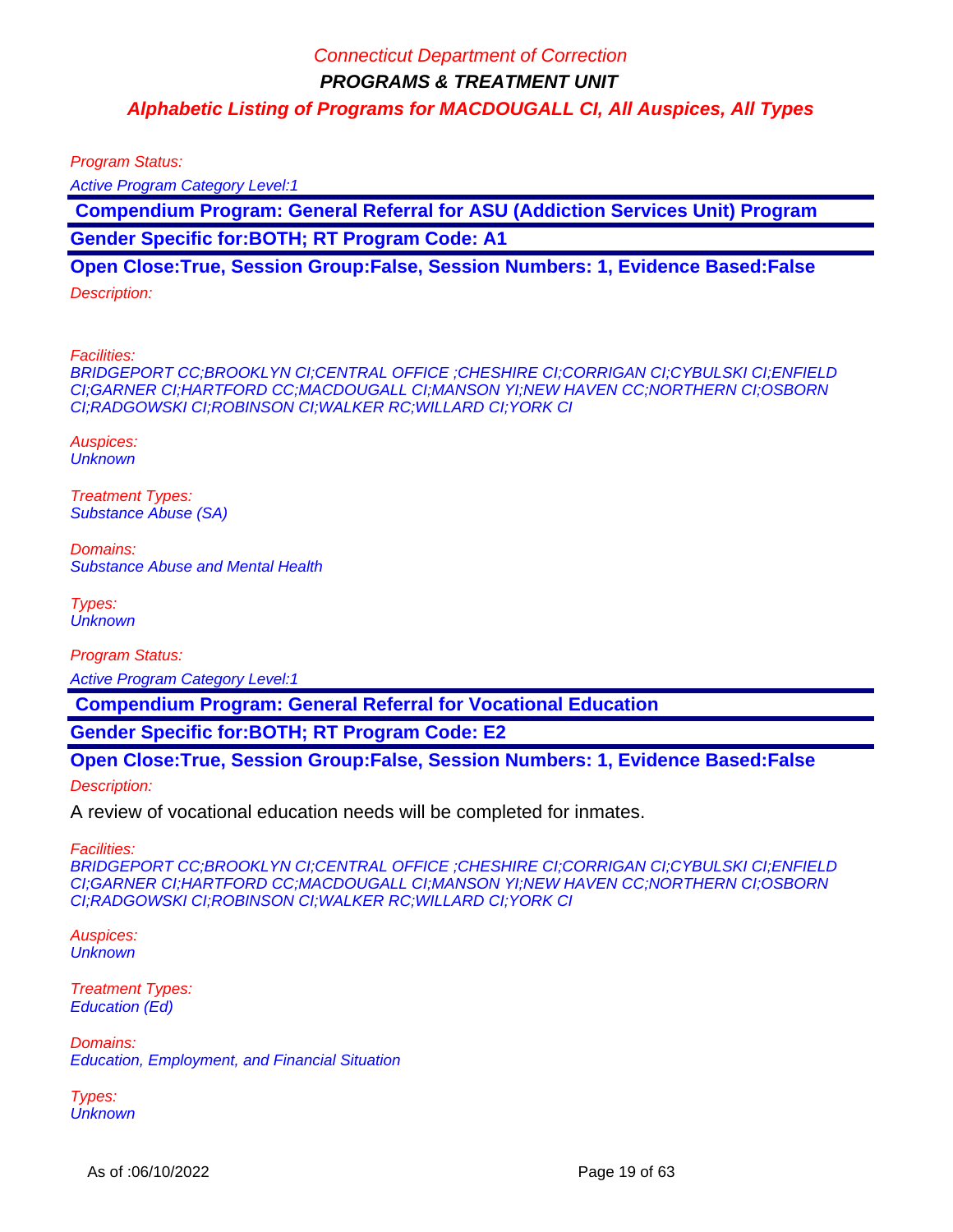Program Status:

Active Program Category Level:1

 **Compendium Program: Good Intentions - Bad Choices**

**Gender Specific for:BOTH; RT Program Code: CF**

**Open Close:True, Session Group:False, Session Numbers: 15, Evidence Based:True**

#### Description:

This program features a three part DVD series that focuses on Relapse and Recidivism Prevention for addicts and offenders leaving treatment or an incarcerated setting re-entering society. This period of early reintegration is especially risky for addicts and offenders despite intentions of doing well and straightening out their lives because errors in thinking that are the result of years of an addictive and/or criminal lifestyle, and are not so easily or quickly resolved.

Facilities:

BROOKLYN CI;CHESHIRE CI;CYBULSKI CI;ENFIELD CI;GARNER CI;MACDOUGALL CI;OSBORN CI;ROBINSON CI;WILLARD CI;YORK CI

Auspices: Programming Unit - Facility Staff

Treatment Types: Cognitive Behavioral Therapy (CBT)

Domains:

Anger/Hostility;Antisocial Attitudes;Antisocial Friends;Criminal Attitudes and Behavioral Patterns;Relationships;Self Efficacy;Substance Abuse

Types: Self Improvement

Program Status:

Active Program Category Level:1

 **Compendium Program: Graphics & Print Technology** 

**Gender Specific for:MALE; RT Program Code: 0**

**Open Close:True, Session Group:False, Session Numbers: 1, Evidence Based:False**

#### Description:

The graphic arts/printing course is designed to provide students the opportunity to learn the skills necessary to work in the printing field. Students gain an understanding of the overall printing process to include graphics layout, design, production printing and binding. Students concentrate on proper shop safety procedures and desktop publishing skills. Each student receives "hands on" instruction operating single color offset presses, two color presses, paper cutters and bindery equipment. Class theory work includes learning terminology related to the field and methods of managing quality control processes. Students learn basic equipment upkeep and care, as well as equipment problem diagnosis and minor equipment repair.

Facilities: MACDOUGALL CI;ROBINSON CI

Auspices: USD#1

As of :06/10/2022 Page 20 of 63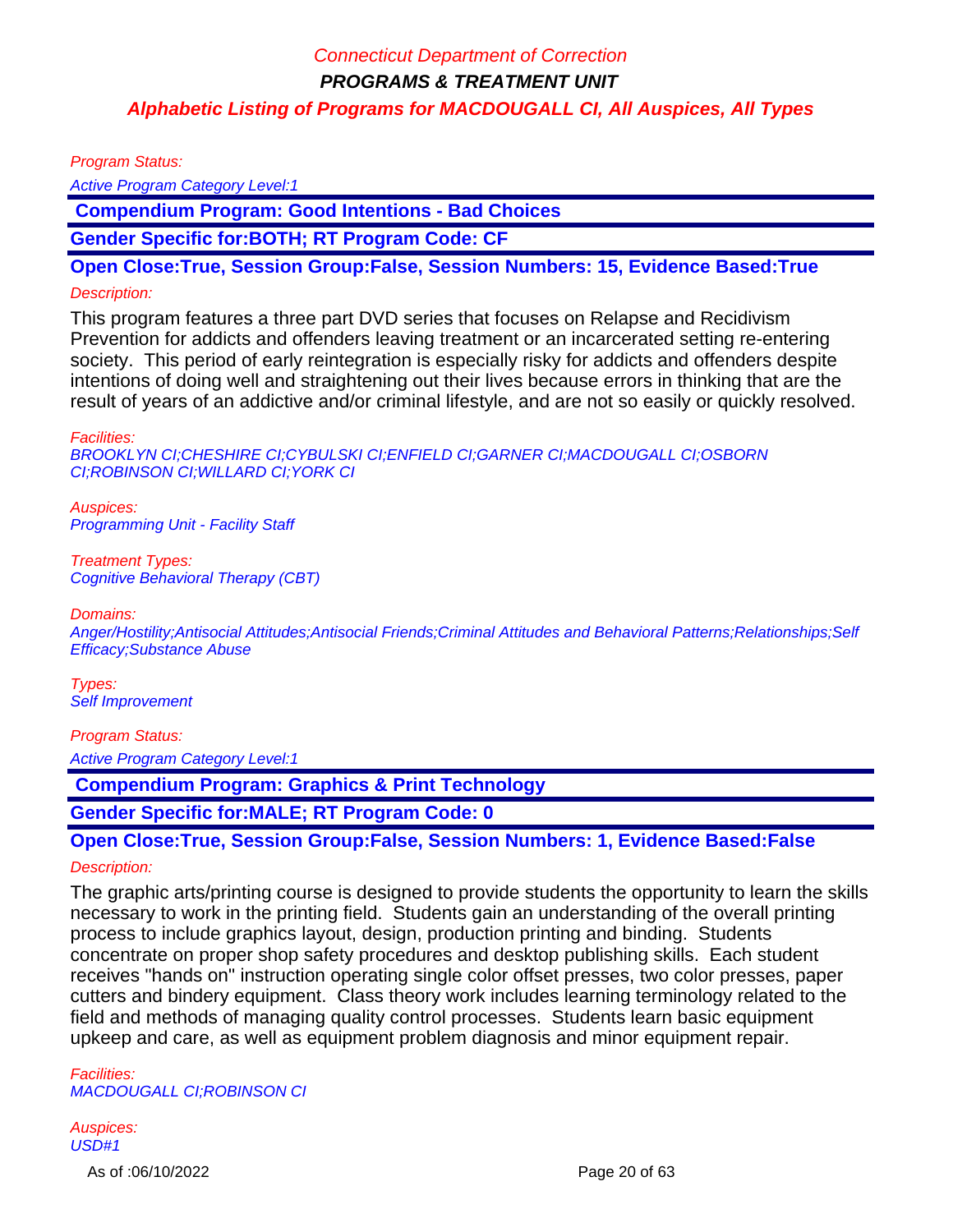Treatment Types: **Unknown** 

Domains: **Unknown** 

Types: Career Technical Education;Re-Entry

Program Status:

Active Program Category Level:1

 **Compendium Program: Helping Men Recover**

**Gender Specific for:MALE; RT Program Code: MR**

**Open Close:True, Session Group:False, Session Numbers: 18, Evidence Based:True**

#### Description:

Helping Men Recover (Stephanie S. Covington, Dan Griffin, Rick Dauer). Is the first genderresponsive, trauma- informed treatment program for me. The materials are grounded in research, theory, and clinical practice. This participant workbook has for modules (self, relationships, sexuality, and spirituality) and allows men to process and record the therapeutic experience. It contains exercises for use in group sessions, summaries of information presented from the facilitator's guide, and reflection questions and activities for use after group sessions. 18 sessions 1.5 hour each

Facilities: BROOKLYN CI;CHESHIRE CI;CORRIGAN CI;CYBULSKI CI;MACDOUGALL CI;OSBORN CI;ROBINSON CI;WILLARD CI

Auspices: Addiction Services

Treatment Types: Cognitive Behavioral Therapy (CBT);Substance Abuse (SA)

Domains: Substance Abuse and Mental Health

Types: **Unknown**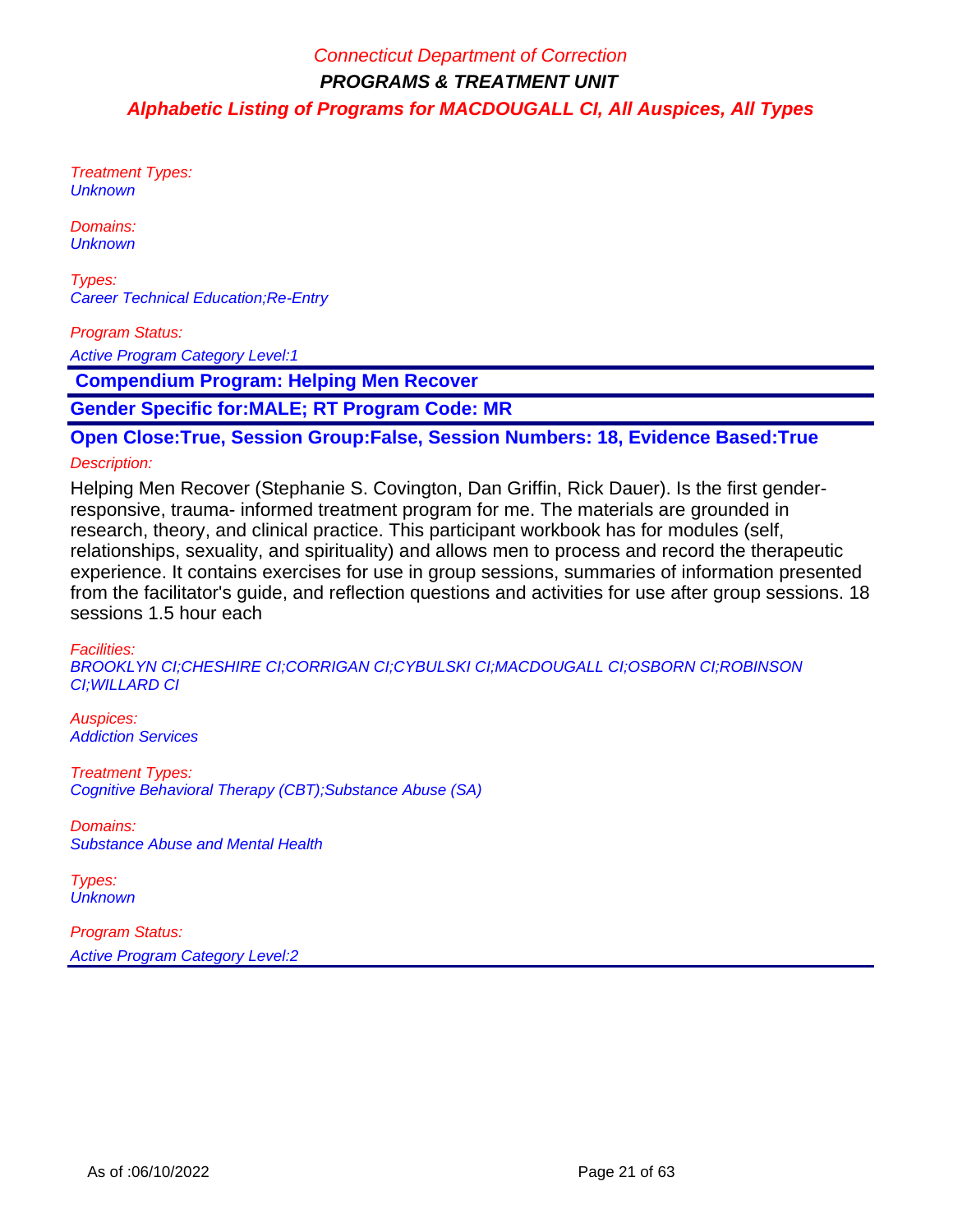**PROGRAMS & TREATMENT UNIT**

## **Alphabetic Listing of Programs for MACDOUGALL CI, All Auspices, All Types**

 **Compendium Program: High School Diploma Programs**

**Gender Specific for:BOTH; RT Program Code: 0**

**Open Close:True, Session Group:False, Session Numbers: 1, Evidence Based:False** Description:

The USD #1 offers opportunities for earning a high school diploma through either USD # 1's Adult Education Program or in some cases in collaboration with USD #1 and the local town/city. To receive a diploma from the local city/town, the former school district must be willing to cooperate with USD #1. USD #1 Adult Education opportunities include the following:

1. The General Education Development (GED) exam provides qualified offenders the opportunity to participate in the examination process in order to receive a Connecticut State High School Diploma.

2. The High School Equivalency Program provides qualified offenders the opportunity to earn the 20 credit hours (120 hours per credit) required to receive a Connecticut High School Diploma.

3. Credit Diploma Program (CDP) provides qualified offenders the opportunity to earn the 20 credit hours (50 hours per credit) required to receive a USD #1 Adult Education High School Diploma.

4. The External Diploma Program (EDP) provides qualified offenders the opportunity to complete a competency portfolio in order to receive a USD #1 Adult Education High School Diploma.

Not all programs are available at all sites, and USD #1 staff review these options with prospective students to assist in the decision regarding which high school diploma program best meets his/her needs.

Facilities:

BRIDGEPORT CC;BROOKLYN CI;CENTRAL OFFICE ;CHESHIRE CI;CORRIGAN CI;CYBULSKI CI;ENFIELD CI;GARNER CI;HARTFORD CC;MACDOUGALL CI;MANSON YI;NEW HAVEN CC;NORTHERN CI;OSBORN CI;RADGOWSKI CI;ROBINSON CI;WALKER RC;WILLARD CI;YORK CI

Auspices:  $USD#1$ 

Treatment Types: Education (Ed)

Domains: Education, Employment, and Financial Situation

Types: Academic Education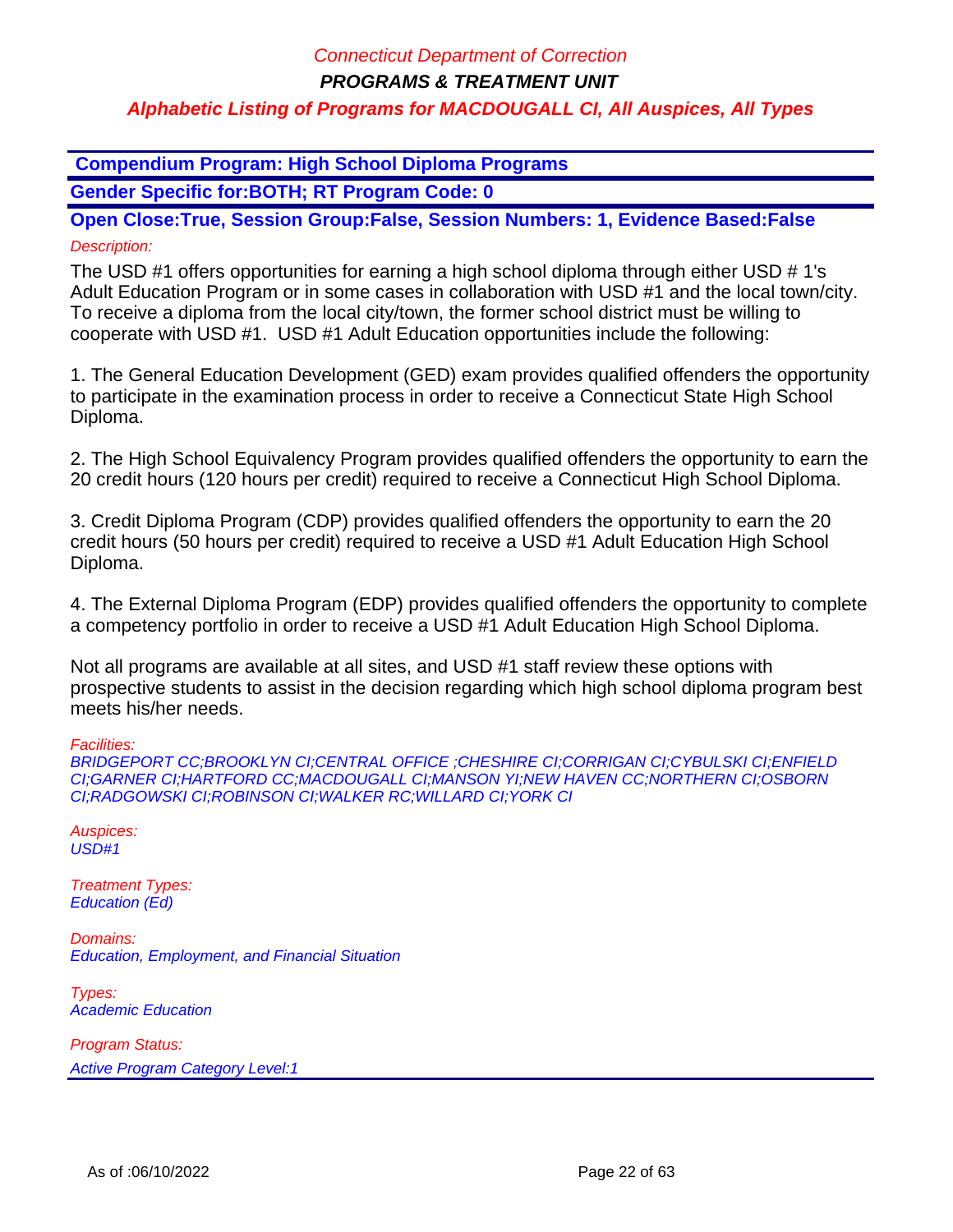**PROGRAMS & TREATMENT UNIT**

# **Alphabetic Listing of Programs for MACDOUGALL CI, All Auspices, All Types**

 **Compendium Program: HIV Counseling, Testing & Risk Reduction Education Gender Specific for:BOTH; RT Program Code: 0**

**Open Close:True, Session Group:False, Session Numbers: 1, Evidence Based:False** Description:

When inmates are tested for HIV, the department provides standardized counseling by Department of Public Health certified counselors before and after testing. Counseling components include what HIV and AIDS are, how to get it, how to avoid getting it, what it means to be HIV positive, how to take care of oneself if one is HIV positive, and help in dealing with the associated feelings.

Facilities:

BRIDGEPORT CC;BROOKLYN CI;CHESHIRE CI;CORRIGAN CI;CYBULSKI CI;ENFIELD CI;GARNER CI;MACDOUGALL CI;MANSON YI;NORTHERN CI;OSBORN CI;ROBINSON CI;WALKER RC;WILLARD CI;YORK CI

Auspices: **Health Services** 

Treatment Types: Family Support (FS);Medical (Med)

Domains: Peer Associations

Types: Health Education;Medical

Program Status:

Active Program Category Level:3

 **Compendium Program: HIV Support Services**

**Gender Specific for:BOTH; RT Program Code: 0**

# **Open Close:True, Session Group:False, Session Numbers: 1, Evidence Based:False**

#### Description:

The Department demonstrates a collaborative approach in providing HIV support services to inmates in all facilities. A UCONN (Contracted) Heath Services Team coordinates testing and counseling services; the Department's School District conducts classroom instruction about HIV; the Department's Addiction Services Unit Counselors provide HIV education and prevention counseling; a number of volunteers serve as "buddies" or sponsors; and Hartford's Community Partners in Action (CPA) receives funding from foundations, grants as well as support from the state's Department of Mental Health and Addiction Services to operate the "Beyond Fear" Program. Altogether the Department hosts a complete program that includes counseling, testing, education focus groups, videos, intervention strategies and is able to assist discharging inmates with need for such services as housing, medical treatment, food, clothing and transportation.

New Beginnings and AIDS Awareness Day has been added to the HIV Support Services program. New Beginnings is an HIV/AIDS support group.

#### Facilities: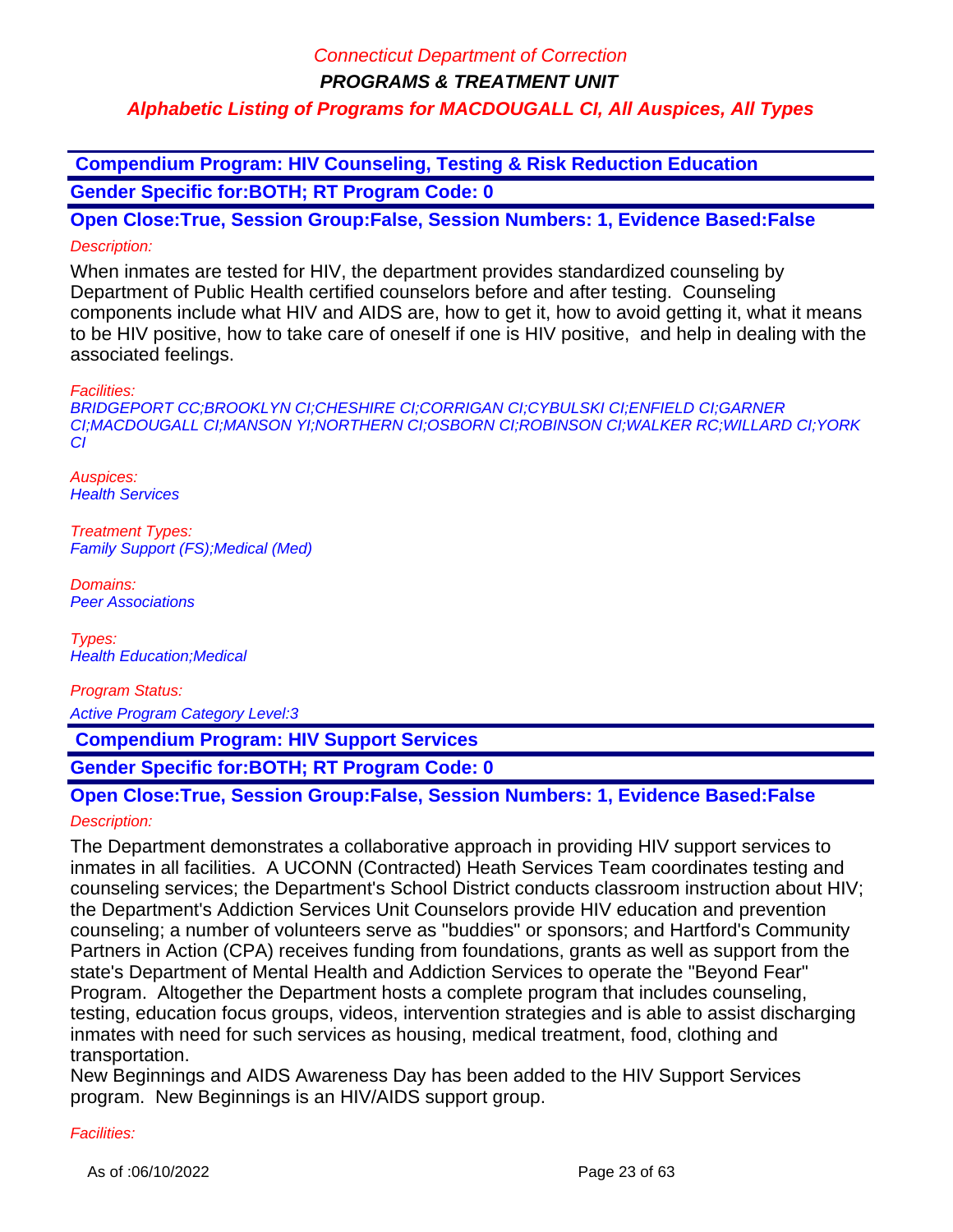# Connecticut Department of Correction **PROGRAMS & TREATMENT UNIT**

## **Alphabetic Listing of Programs for MACDOUGALL CI, All Auspices, All Types**

BRIDGEPORT CC;BROOKLYN CI;CHESHIRE CI;CORRIGAN CI;CYBULSKI CI;ENFIELD CI;GARNER CI;HARTFORD CC;MACDOUGALL CI;MANSON YI;NEW HAVEN CC;NORTHERN CI;OSBORN CI;RADGOWSKI CI;WALKER RC;WILLARD CI;YORK CI

Auspices: Health Services;Volunteer Services

Treatment Types: Family Support (FS);Life Skills (LS);Medical (Med)

Domains: Peer Associations;Substance Abuse and Mental Health

Types: Health Education;Medical;Mental Health

Program Status:

Active Program Category Level:3

 **Compendium Program: Hospice Program**

**Gender Specific for:BOTH; RT Program Code: 0**

## **Open Close:True, Session Group:False, Session Numbers: 1, Evidence Based:False**

Description:

This program is provided through an interdisciplinary team approach, to provide twenty-four (24) hour compassionate, quality end-of-life care to terminally ill inmates and to view their families and/or those emotionally connected to them as part of the "unit of care". Specially trained inmate volunteers are assigned to provide on-going care and support. This program is also available to all terminally ill male inmates in the Connecticut Department of Correction who meet the criteria for transfer into the program at MacDougall-CI. This program is also available to all terminally and chronically ill female inmates in the Connecticut Department of Correction who meet the criteria for transfer into the program at York-CI.

Facilities: MACDOUGALL CI;OSBORN CI;YORK CI

Auspices: **Health Services** 

Treatment Types: Family Support (FS)

Domains: Family;Family and Social Support;Housing Safety

Types: **Medical**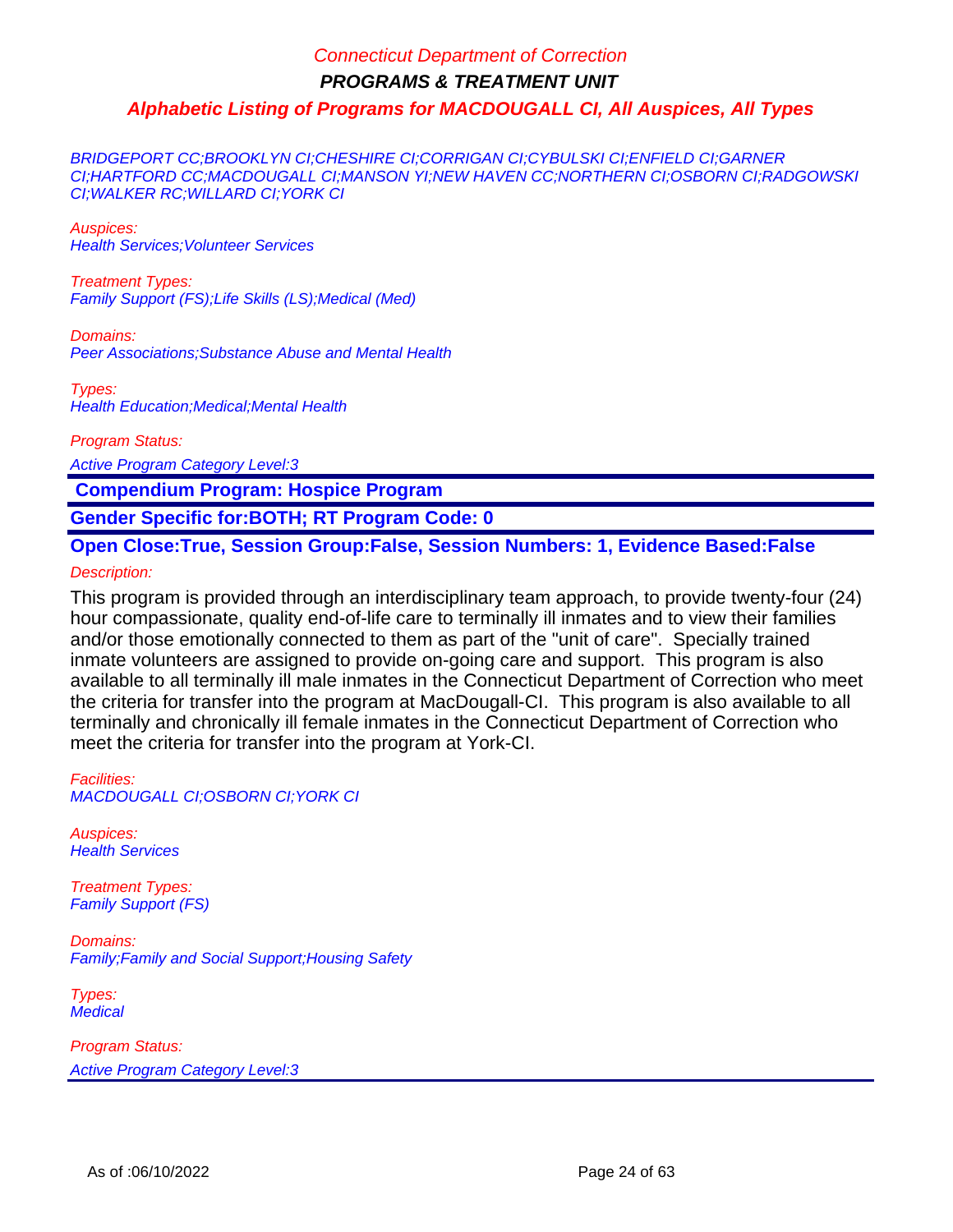**PROGRAMS & TREATMENT UNIT**

# **Alphabetic Listing of Programs for MACDOUGALL CI, All Auspices, All Types**

 **Compendium Program: Industry Janitors (CEC)**

**Gender Specific for:MALE; RT Program Code: 0**

**Open Close:True, Session Group:False, Session Numbers: 1, Evidence Based:False** Description:

One of the services that Correctional Enterprises of Connecticut provides for inmates is the provision of institutional employment by training and supervising a group of industry janitors to insure that the industry area is clean at all times. There are twelve to fifteen janitors employed in various shop locations.

Facilities: MACDOUGALL CI;OSBORN CI

Auspices: Correctional Enterprises of Connecticut

Treatment Types: Life Skills (LS)

Domains: Education, Employment, and Financial Situation

Types: Career Technical Education;Institutional Employment;Re-Entry

Program Status:

Active Program Category Level:3

 **Compendium Program: Inmate Bereavement Volunteer Program**

**Gender Specific for:MALE; RT Program Code: 0**

**Open Close:True, Session Group:False, Session Numbers: 1, Evidence Based:False**

Description:

This program trains inmates to provide support for fellow inmates who are experiencing loss or grief. This is in addition to the opportunity to talk to Mental Heath, Religious Services, and/or correctional staff. Inmate volunteers are important as they share the experience of being incarcerated and can relate to its challenge.

Facilities: MACDOUGALL CI

Auspices: **Health Services** 

Treatment Types: Mental Health (MH)

Domains: Family and Social Support

Types: Female;Gender Responsive;Mental Health;Self Improvement;Trauma Informed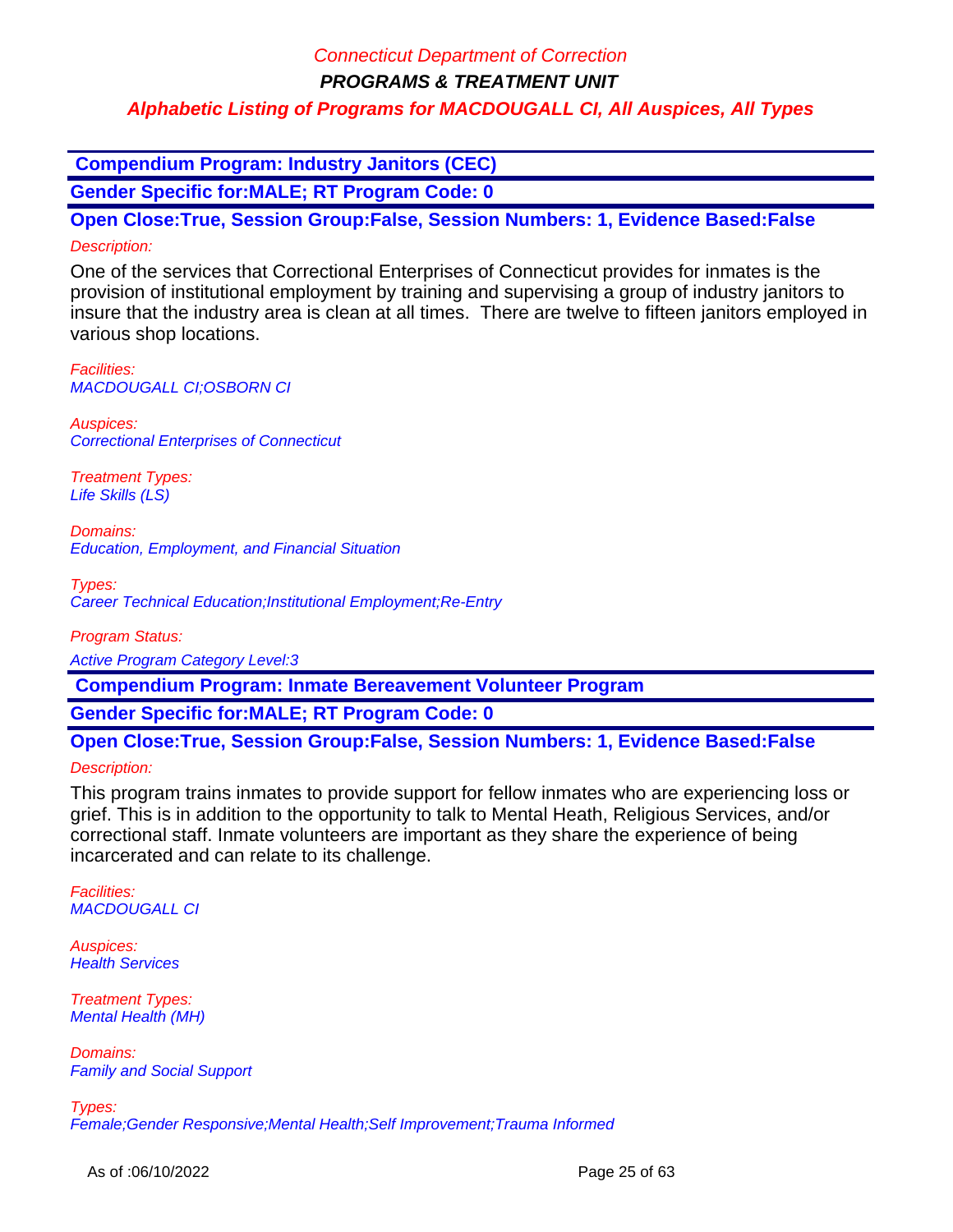Program Status:

Active Program Category Level:3

 **Compendium Program: Inmate Certified Nurse's Aide Program**

**Gender Specific for:MALE; RT Program Code: CN**

**Open Close:False, Session Group:True, Session Numbers: 12, Evidence Based:False**

#### Description:

This program is licensed by the Connecticut Department of Public Health (DPH) with required relicensure every two years. Classes are 190 hours multi-disciplinary team approach with specific mandated DPH subject matter. The students are taught and prepared so as to qualify them for the certification as a nurse aide (CNA). The main goal of the program is to provide skills to offenders so that they can transition and or assimilate into the healthcare workforce post discharge.

Facilities: BRIDGEPORT CC;CORRIGAN CI;MACDOUGALL CI;OSBORN CI;ROBINSON CI

Auspices: **Health Services** 

Treatment Types: Education (Ed);Life Skills (LS);Medical (Med)

Domains:

Education;Education, Employment, and Financial Situation;Employment/Financial

Types: Career Technical Education;Re-Entry

#### Program Status:

Active Program Category Level:1

 **Compendium Program: Inmate Photo Program**

**Gender Specific for:MALE; RT Program Code: M8**

**Open Close:True, Session Group:False, Session Numbers: 1, Evidence Based:False**

#### Description:

Inmates register each month to take photos for a small fee and these photos are sent home or otherwise kept for personal use. Proceeds that are generated are held in a Special Activity Fund. From this fund, thousands of dollars have been donated to local charitable organizations each year, e.g. women's shelters, children's hospitals, youth organizations, and youth at risk programs.

Facilities:

CHESHIRE CI;CYBULSKI CI;ENFIELD CI;GARNER CI;MACDOUGALL CI;MANSON YI;ROBINSON CI;WALKER RC;WILLARD CI

Auspices: **All Facility Staff** 

Treatment Types: Family Support (FS)

As of :06/10/2022 Page 26 of 63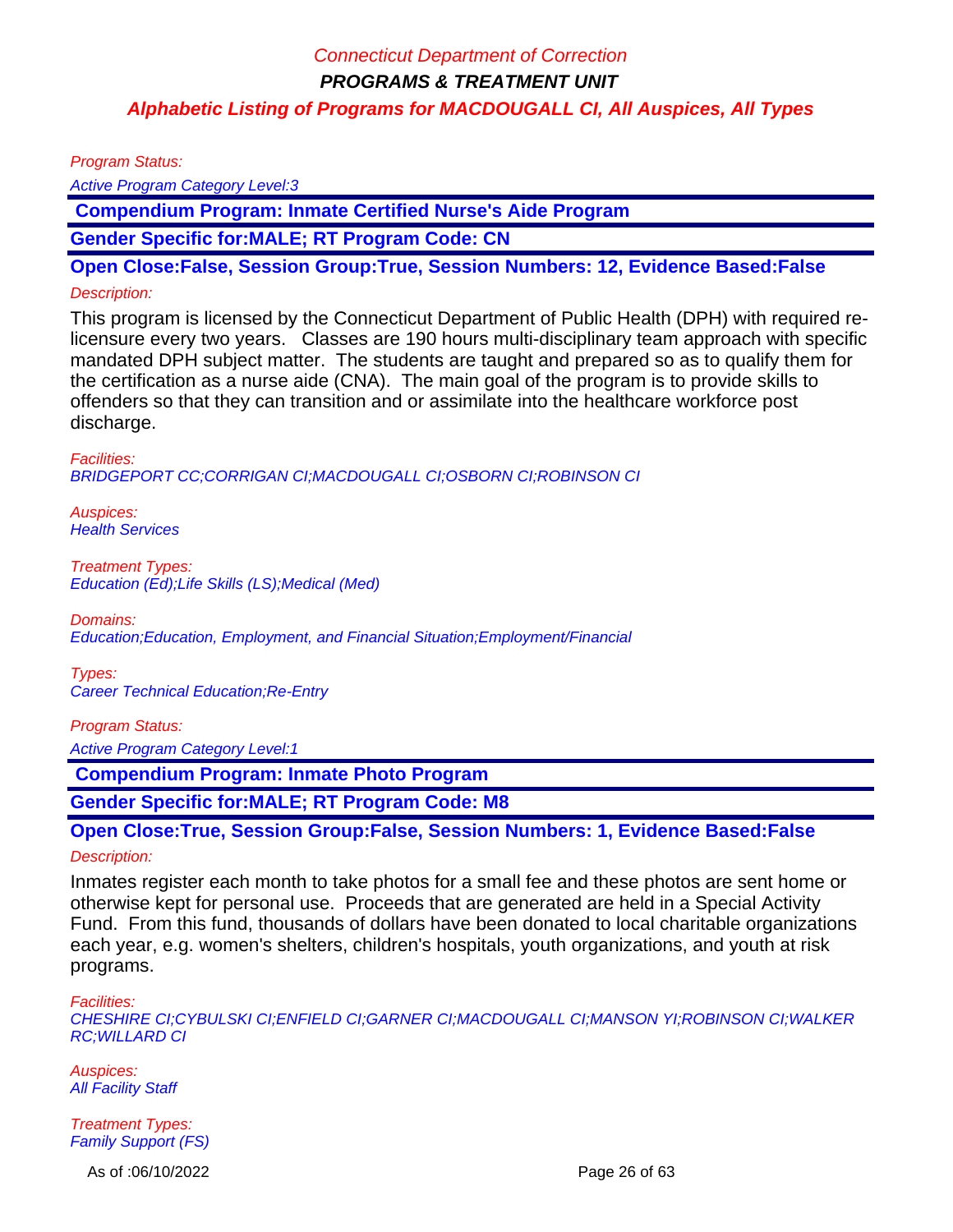Domains: Family and Social Support

Types: Community Service

Program Status:

Active Program Category Level:0

 **Compendium Program: Islamic Studies**

**Gender Specific for:MALE; RT Program Code: 0**

**Open Close:True, Session Group:False, Session Numbers: 1, Evidence Based:False**

Description:

Islamic studies devoted to the study of prayer, meditation, self-examination and decision making for a spiritual life. This will assist inmates in confronting issues of life.

Facilities:

BRIDGEPORT CC;BROOKLYN CI;CYBULSKI CI;GARNER CI;HARTFORD CC;MACDOUGALL CI;MANSON YI;NEW HAVEN CC;OSBORN CI;ROBINSON CI;WALKER RC;WILLARD CI;YORK CI

Auspices: Religious Services

Treatment Types: **Unknown** 

Domains: **Unknown** 

Types: **Religious** 

Program Status:

Active Program Category Level:3

 **Compendium Program: Jehovah's Witness Bible Study**

**Gender Specific for:BOTH; RT Program Code: 0**

**Open Close:True, Session Group:False, Session Numbers: 1, Evidence Based:False**

Description:

Biblical readings are reviewed with inmates. The goal of this program is to help inmates develop self-awareness and personal growth based on Jehovah's Witness principles.

Facilities:

CYBULSKI CI;ENFIELD CI;HARTFORD CC;MACDOUGALL CI;NEW HAVEN CC;OSBORN CI;ROBINSON CI;YORK CI

Auspices: Religious Services ;Volunteer Services

Treatment Types: **Unknown** 

As of :06/10/2022 Page 27 of 63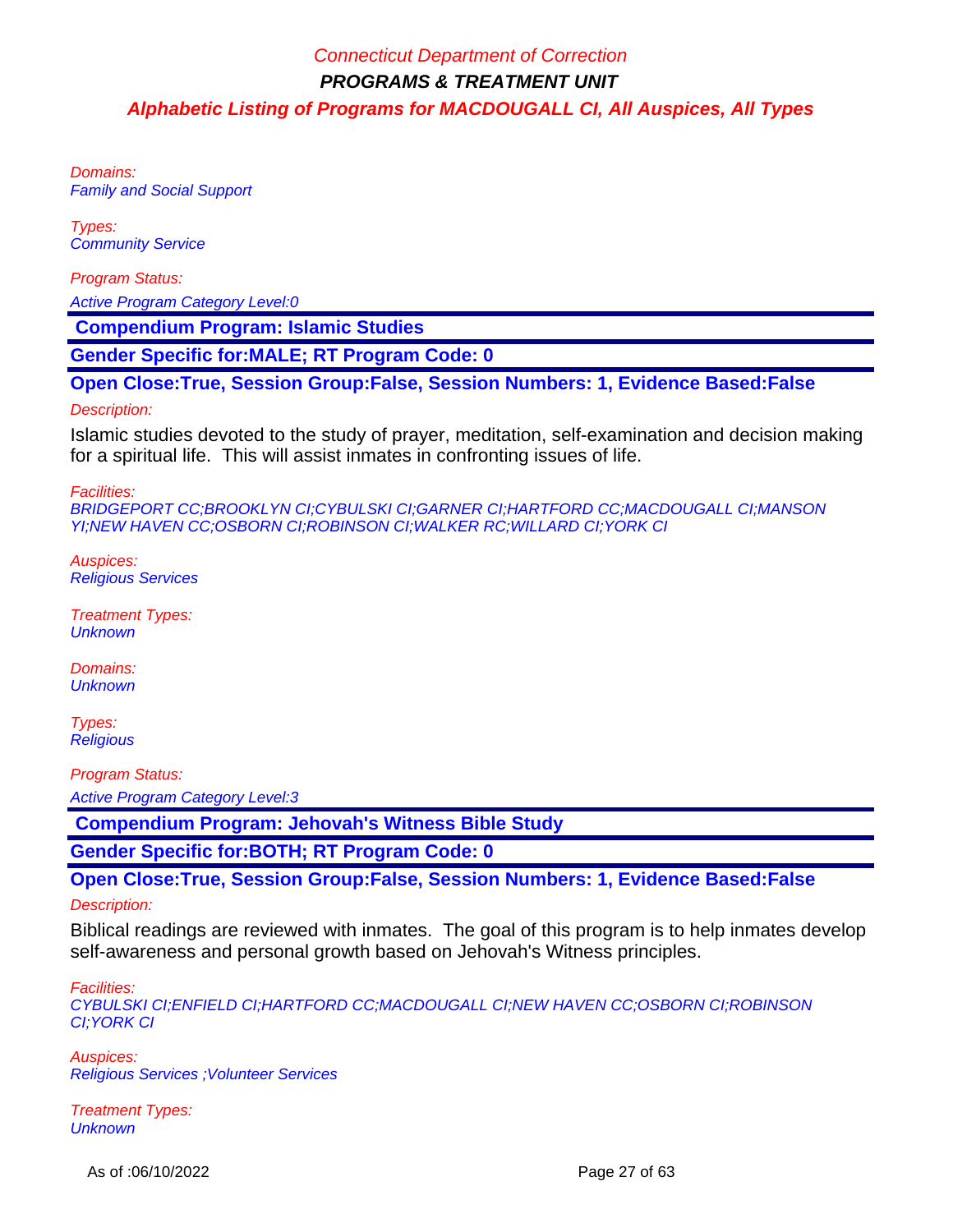Domains: **Unknown** 

Types: **Religious** 

Program Status:

Active Program Category Level:3

 **Compendium Program: Jehovah's Witness Collective Service**

**Gender Specific for:BOTH; RT Program Code: 0**

**Open Close:True, Session Group:False, Session Numbers: 1, Evidence Based:False**

Description:

This is the weekly Jehovah's Witness worship service.

Facilities:

BROOKLYN CI;CHESHIRE CI;CORRIGAN CI;CYBULSKI CI;ENFIELD CI;GARNER CI;MACDOUGALL CI;OSBORN CI;RADGOWSKI CI;ROBINSON CI;WILLARD CI;YORK CI

Auspices: Religious Services ;Volunteer Services

Treatment Types: **Unknown** 

Domains: **Unknown** 

Types: **Religious** 

Program Status:

Active Program Category Level:3

 **Compendium Program: Jewish Holy Day Observances**

**Gender Specific for:BOTH; RT Program Code: 0**

**Open Close:True, Session Group:False, Session Numbers: 1, Evidence Based:False**

Description:

The holy days of Rosh Hashanah, Sukkot, Hanukkah, Purim, Passover and Shavuot are observed with worship services and feasts.

Facilities:

CHESHIRE CI;CORRIGAN CI;HARTFORD CC;MACDOUGALL CI;NORTHERN CI;OSBORN CI;RADGOWSKI CI;WALKER RC;YORK CI

Auspices: Religious Services

Treatment Types: **Unknown** 

Domains:

As of :06/10/2022 Page 28 of 63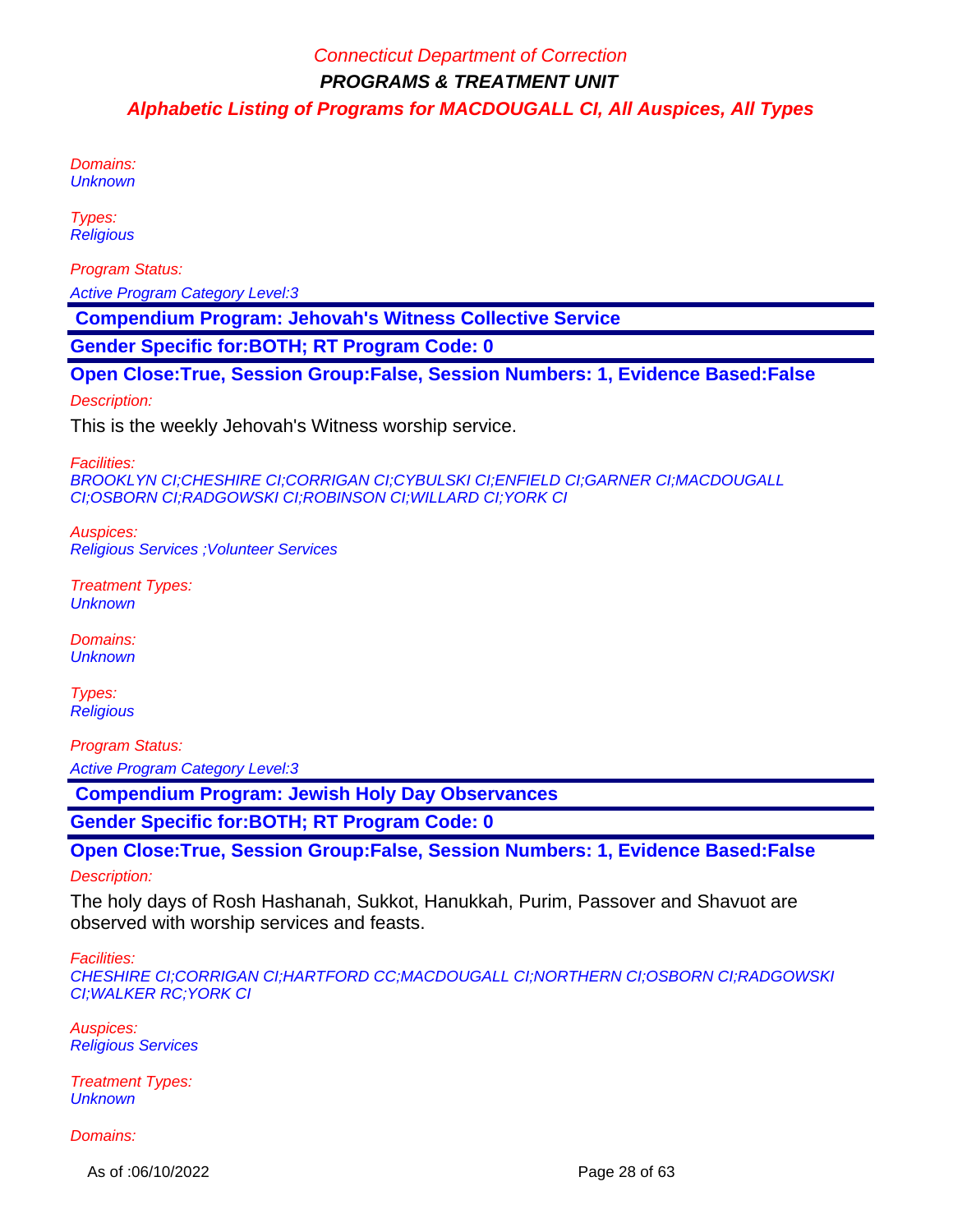**Unknown** 

Types: **Religious** 

Program Status:

Active Program Category Level:3

 **Compendium Program: Jewish Worship and Study**

**Gender Specific for:MALE; RT Program Code: 0**

**Open Close:True, Session Group:False, Session Numbers: 1, Evidence Based:False**

Description:

Jewish worship followed by study of the Hebrew Bible or Jewish history.

Facilities:

CHESHIRE CI;CORRIGAN CI;CYBULSKI CI;GARNER CI;HARTFORD CC;MACDOUGALL CI;NEW HAVEN CC;OSBORN CI;RADGOWSKI CI;ROBINSON CI;WILLARD CI

Auspices: Religious Services

Treatment Types: **Unknown** 

Domains: **Unknown** 

Types: **Religious** 

Program Status:

Active Program Category Level:3

 **Compendium Program: Jumah**

**Gender Specific for:MALE; RT Program Code: 0**

**Open Close:True, Session Group:False, Session Numbers: 1, Evidence Based:False**

Description:

Weekly collective Islamic worship service held on Friday between afternoon and late afternoon.

Facilities:

BRIDGEPORT CC;BROOKLYN CI;CHESHIRE CI;CORRIGAN CI;CYBULSKI CI;ENFIELD CI;GARNER CI;HARTFORD CC;MACDOUGALL CI;MANSON YI;NEW HAVEN CC;OSBORN CI;RADGOWSKI CI;ROBINSON CI;WALKER RC;WILLARD CI

Auspices: Religious Services

Treatment Types: **Unknown** 

Domains: **Unknown** 

As of :06/10/2022 Page 29 of 63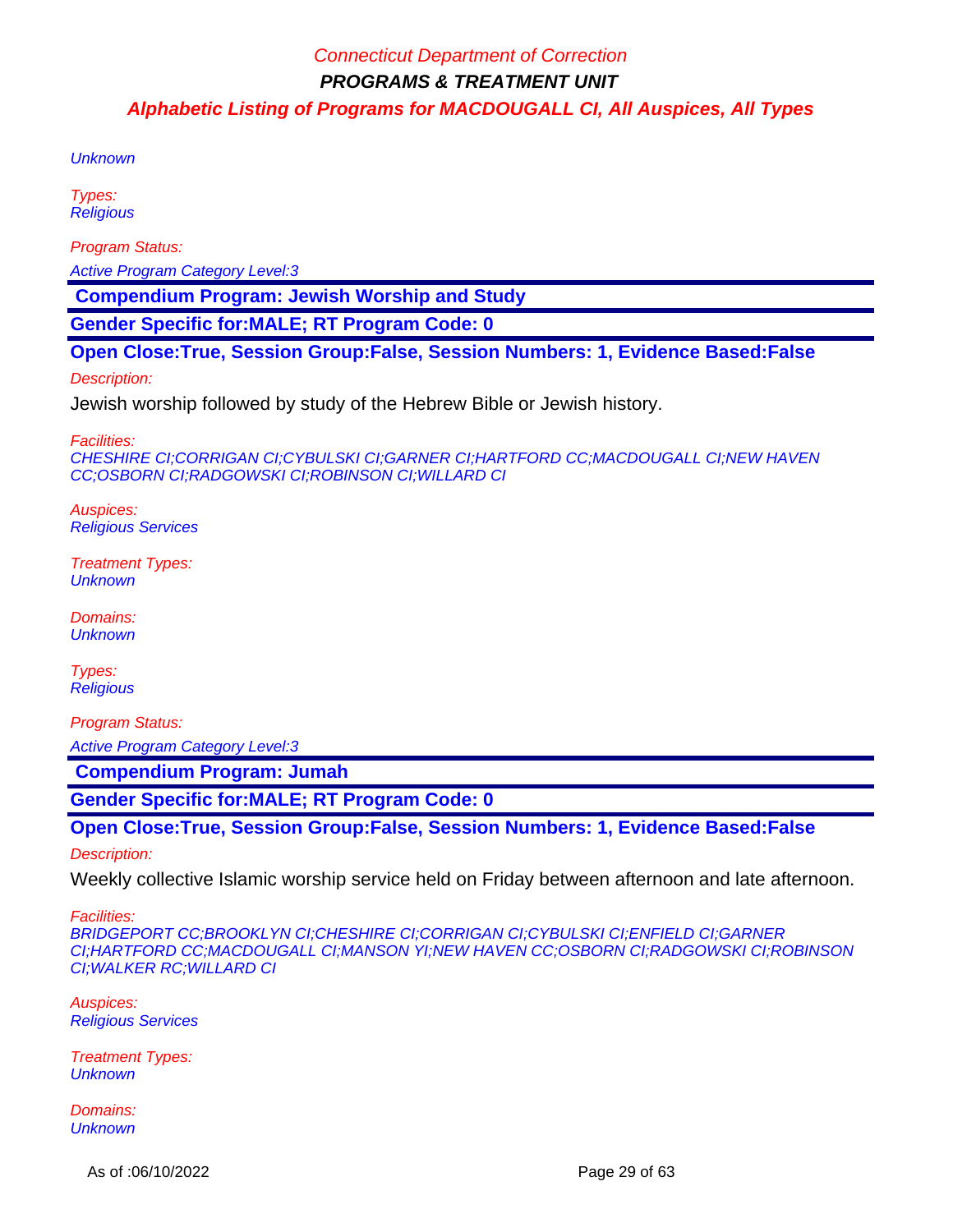Types: Worship Services

Program Status:

Active Program Category Level:3

 **Compendium Program: Legion of Mary**

**Gender Specific for:BOTH; RT Program Code: 0**

**Open Close:True, Session Group:False, Session Numbers: 1, Evidence Based:False**

#### Description:

This is a program which inmates become members of the largest Catholic lay group in the world. The Legion's goals are to form active, educated and charitable Catholics. This is done through a regular program of prayer that emphasizes the rosary and acts of charity. Inmates also do research and presentations on various aspects of the catholic tradition.

Facilities: BROOKLYN CI;CHESHIRE CI;MACDOUGALL CI;ROBINSON CI;YORK CI

Auspices: Religious Services ;Volunteer Services

Treatment Types: **Unknown** 

Domains: **Unknown** 

Types: **Religious**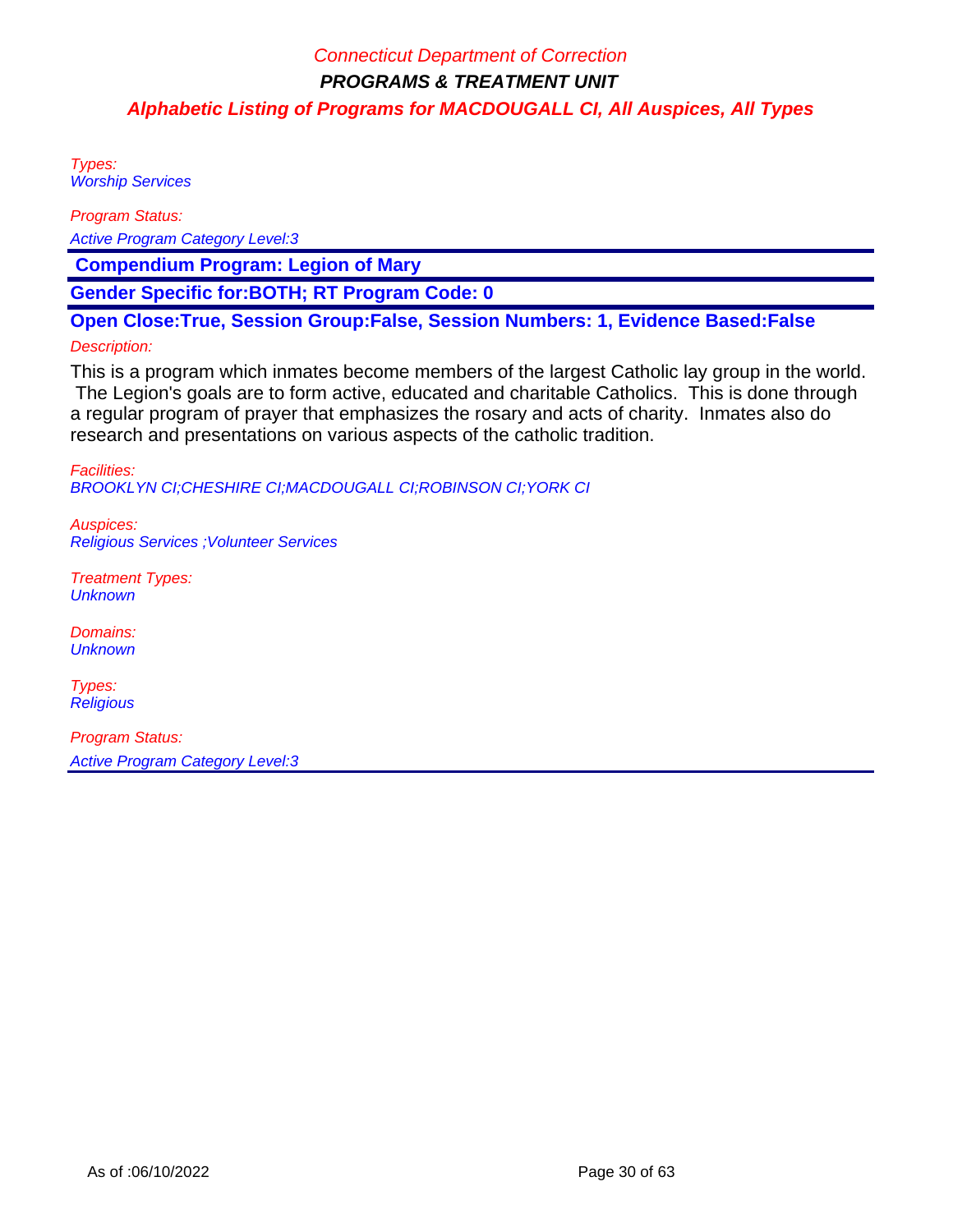**PROGRAMS & TREATMENT UNIT**

**Alphabetic Listing of Programs for MACDOUGALL CI, All Auspices, All Types**

 **Compendium Program: Love in Action Prayer Group**

**Gender Specific for:MALE; RT Program Code: 0**

**Open Close:True, Session Group:False, Session Numbers: 1, Evidence Based:False** Description:

This is a monthly Catholic program and the group has chosen the title "Love in Action" for several reasons. God put his love in Action by sending his Son Jesus Christ into the world so that we could be saved from our sins. The Holy Spirit put His Love in Action by raising Jesus from the dead so that we can have eternal life. As their goal, the volunteers want to share God's holy love and mercy with those in prison.

The program involves weekly Scripture readings from the Old and New Testament. As a guide, a reflection booklet for Small Christian Communities is used which contains Reflection and Discussion questions dealing with the Bible readings from the Catholic Sunday Mass. Questions are addressed to the group and the men share how the readings have touched them and can help them become a better Catholic. The program concludes with a closing hymn and prayer. The Love in Action group meets for one hour every second Tuesday of the month after Catholic Mass.

Facilities: MACDOUGALL CI

Auspices: Religious Services

Treatment Types: **Unknown** 

Domains: **Unknown** 

Types: **Religious** 

Program Status:

Active Program Category Level:3

 **Compendium Program: Meditation Group**

**Gender Specific for:MALE; RT Program Code: ME**

**Open Close:True, Session Group:False, Session Numbers: 1, Evidence Based:False**

#### Description:

This group is led by a volunteer with extensive experience in teaching meditation.Basic techniques are introduced, as well as more advanced practice. The group is ongoing and meets weekly.

Facilities: MACDOUGALL CI;OSBORN CI

Auspices: Contracted Program;Health Services

As of :06/10/2022 Page 31 of 63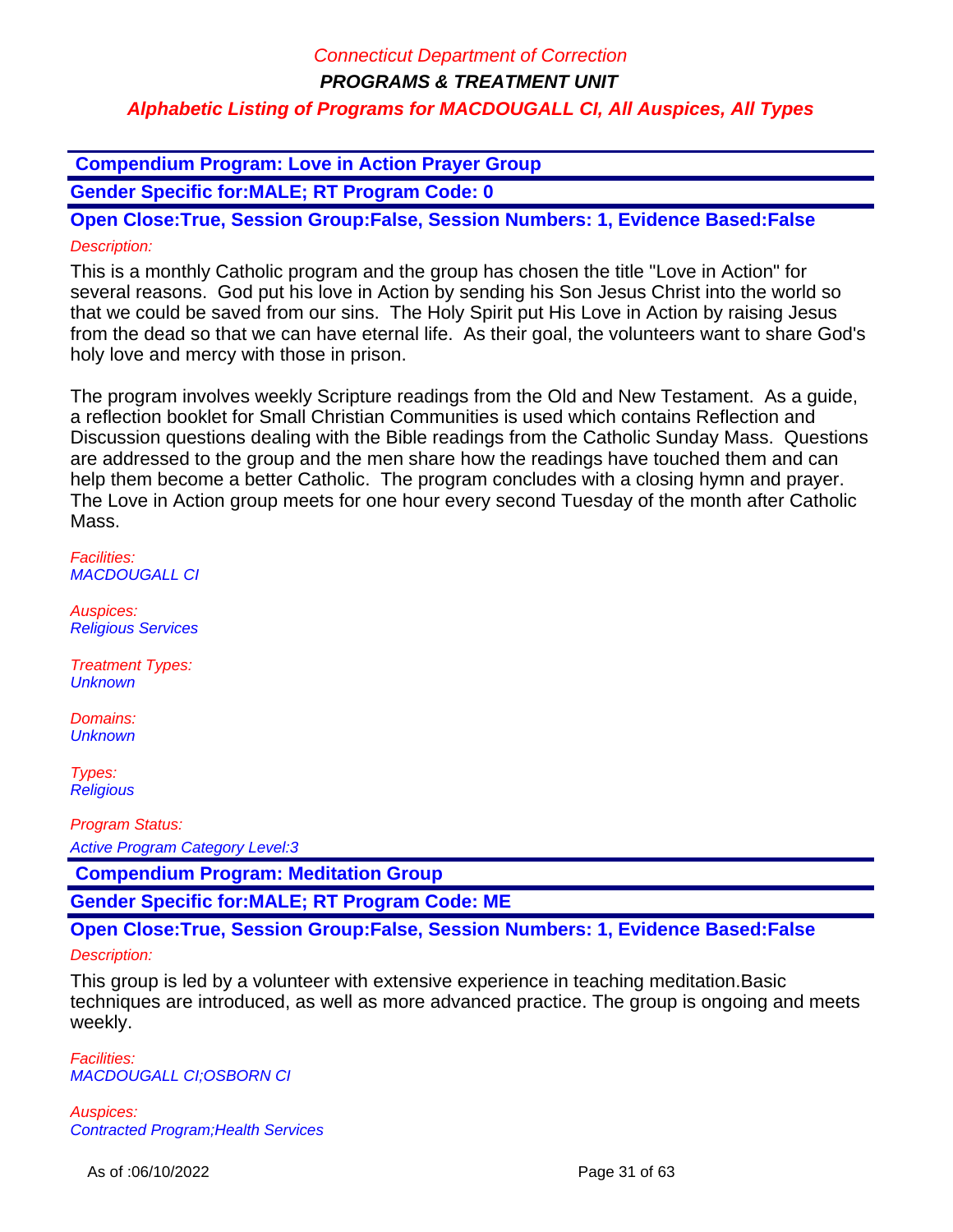Treatment Types: Life Skills (LS)

Domains: Family and Social Support

Types: Self Improvement

Program Status:

Active Program Category Level:1

 **Compendium Program: Metal Working Shop**

**Gender Specific for:MALE; RT Program Code: N/A**

**Open Close:True, Session Group:False, Session Numbers: 1, Evidence Based:False**

#### Description:

This program teaches offenders how to utilize all types of metal working equipment. This including welding equipment; mig & tig, CNC equipment; shears and brakes and various other machinery; grinders, punching machines, notchers, plasma cutting, etc. The shop fabricates many types of metal and sheet metal products; institutional beds, lockers writing tables, vehicle caging & much more, etc. This provides offenders an opportinity to design, layout and fabricate a variety of metal products.

Facilities: MACDOUGALL CI

Auspices: Correctional Enterprises of Connecticut

Treatment Types: Life Skills (LS)

Domains: Education, Employment, and Financial Situation

Types:

Career Technical Education;Institutional Employment;Re-Entry;Self Improvement

Program Status:

Active Program Category Level:3

 **Compendium Program: Mindfulness (MH)**

**Gender Specific for:MALE; RT Program Code: 0**

**Open Close:True, Session Group:False, Session Numbers: 22, Evidence Based:True** Description:

Group therapy to teach mindfulness strategies and enhance self-regulation and improve coping skills.

Facilities: GARNER CI;MACDOUGALL CI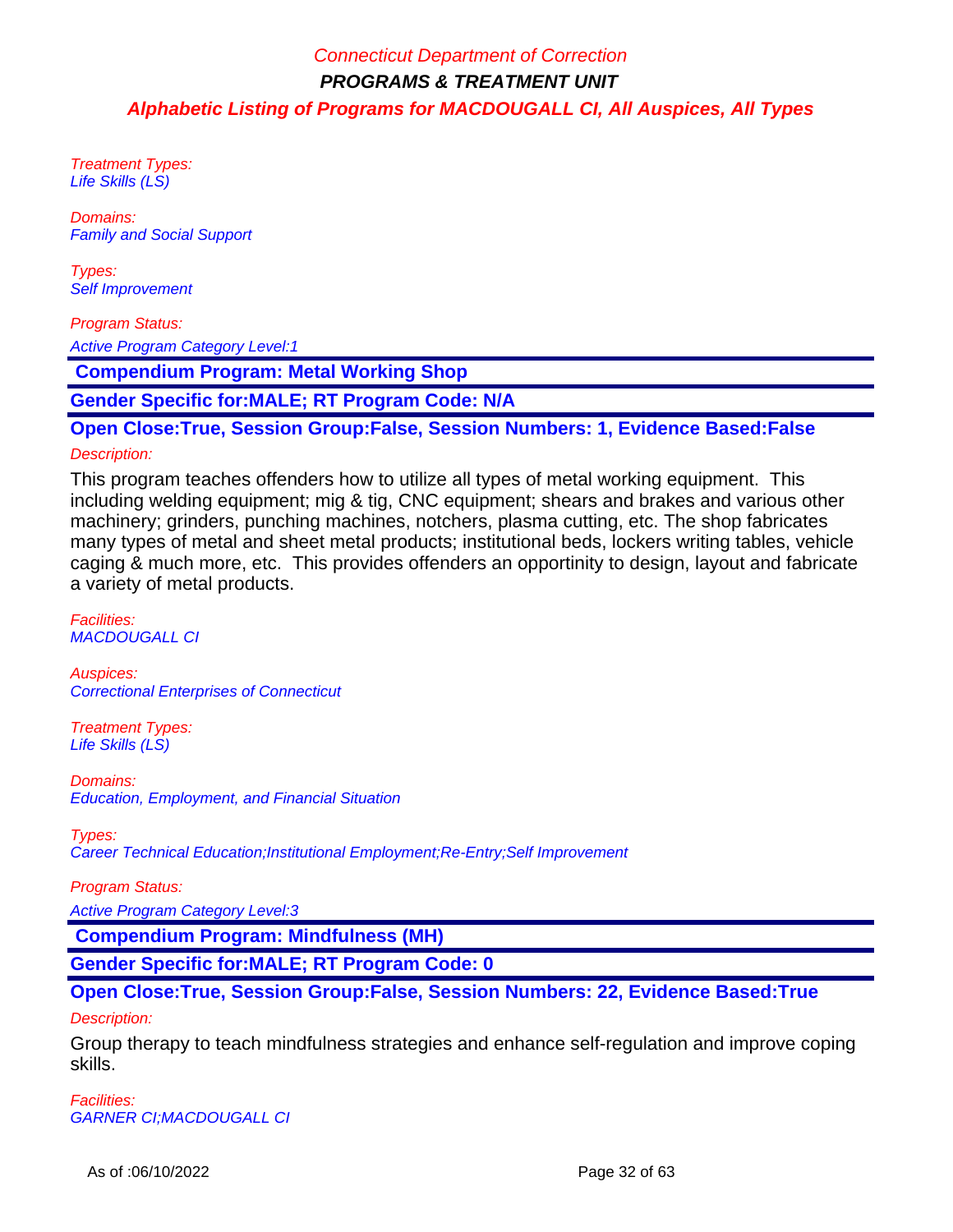Auspices: Mental Health

Treatment Types: Mental Health (MH)

Domains: Substance Abuse and Mental Health

Types: **Unknown** 

Program Status:

Active Program Category Level:3

 **Compendium Program: Modern Media for Motivational Discussion and Concepts Gender Specific for:MALE; RT Program Code: 0**

**Open Close:True, Session Group:False, Session Numbers: 2, Evidence Based:False** Description:

The objective of the; Modern Media for Motivational Discussion and concepts is to utilize media to enhance individual teaching and learning. Media like many other teaching techniques can be used judiciously in the learning process. It can be utilized to motivate discussions, or lock in concepts. According to the Fair Use Act, exemption of teaching and educational use of materials (including film) from copyright prohibitions. (17 U.S.0 Section 110(1). The concept would utilize television (Channel 12/13) to display video footage for learning purposes. Movies can be selected to review. Participants will answer questions related to learning new concepts, and motivational discussion with an educational purpose. The participant will be provided a questionnaire, that reflects on media viewed.

Facilities: GARNER CI;MACDOUGALL CI

Auspices: Programming Unit - Facility Staff

Treatment Types: Education (Ed);Life Skills (LS)

Domains: Education, Employment, and Financial Situation

Types: **Education**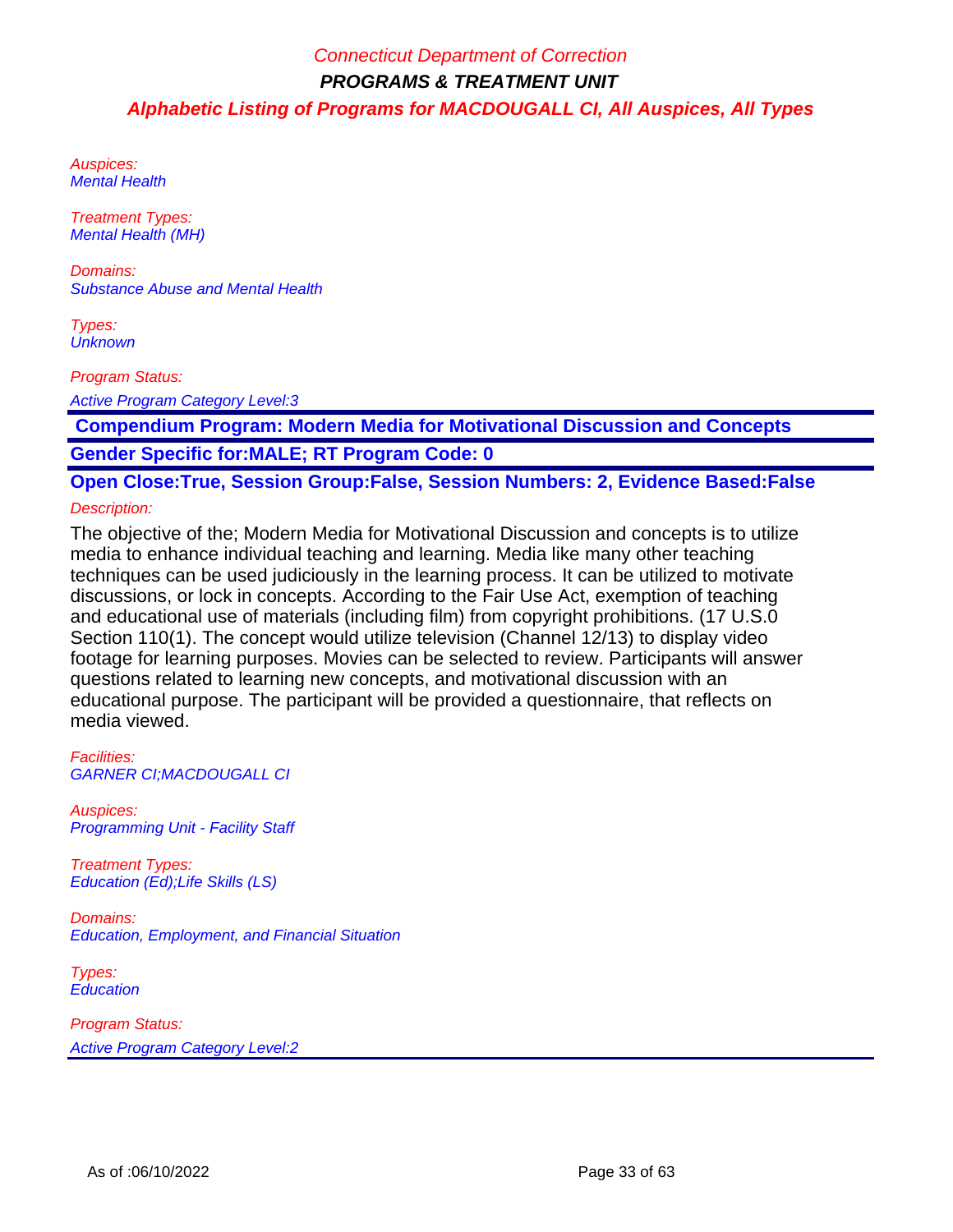**PROGRAMS & TREATMENT UNIT**

# **Alphabetic Listing of Programs for MACDOUGALL CI, All Auspices, All Types**

 **Compendium Program: Narcotics Anonymous**

**Gender Specific for:MALE; RT Program Code: 0**

**Open Close:True, Session Group:False, Session Numbers: 1, Evidence Based:False** Description:

Narcotics Anonymous is a twelve-step fellowship of addicts helping addicts to recover from the disease of addiction. Meetings, in a variety of formats (Step Meetings, Speaker, Speaker/Discussion, etc.), are held on a weekly basis. The meetings are usually conducted by outside volunteers who share their story of addiction and recovery. Addiction Services or Volunteer Services staff coordinate the meetings and provide oversight for the program.

Facilities:

BRIDGEPORT CC;BROOKLYN CI;CHESHIRE CI;CORRIGAN CI;CYBULSKI CI;GARNER CI;HARTFORD CC;MACDOUGALL CI;MANSON YI;NEW HAVEN CC;RADGOWSKI CI;ROBINSON CI;WILLARD CI;YORK CI

Auspices: Addiction Services;Volunteer Services

Treatment Types: Substance Abuse (SA)

Domains: Substance Abuse;Substance Abuse and Mental Health

Types: **Addiction** 

Program Status:

Active Program Category Level:3

 **Compendium Program: Native American Harvest Festival**

**Gender Specific for:MALE; RT Program Code: N/A**

**Open Close:True, Session Group:False, Session Numbers: 1, Evidence Based:False**

Description:

Delivery of a special meal to commemorate Seasonal Celebration of the Harvest as observed by Native Americans.

Facilities:

BROOKLYN CI;CHESHIRE CI;CORRIGAN CI;CYBULSKI CI;ENFIELD CI;GARNER CI;MACDOUGALL CI;NORTHERN CI;OSBORN CI;RADGOWSKI CI;ROBINSON CI;WALKER RC;WILLARD CI

Auspices: Religious Services

Treatment Types: **Unknown** 

Domains: **Unknown** 

Types: **Religious** 

As of :06/10/2022 **Page 34 of 63**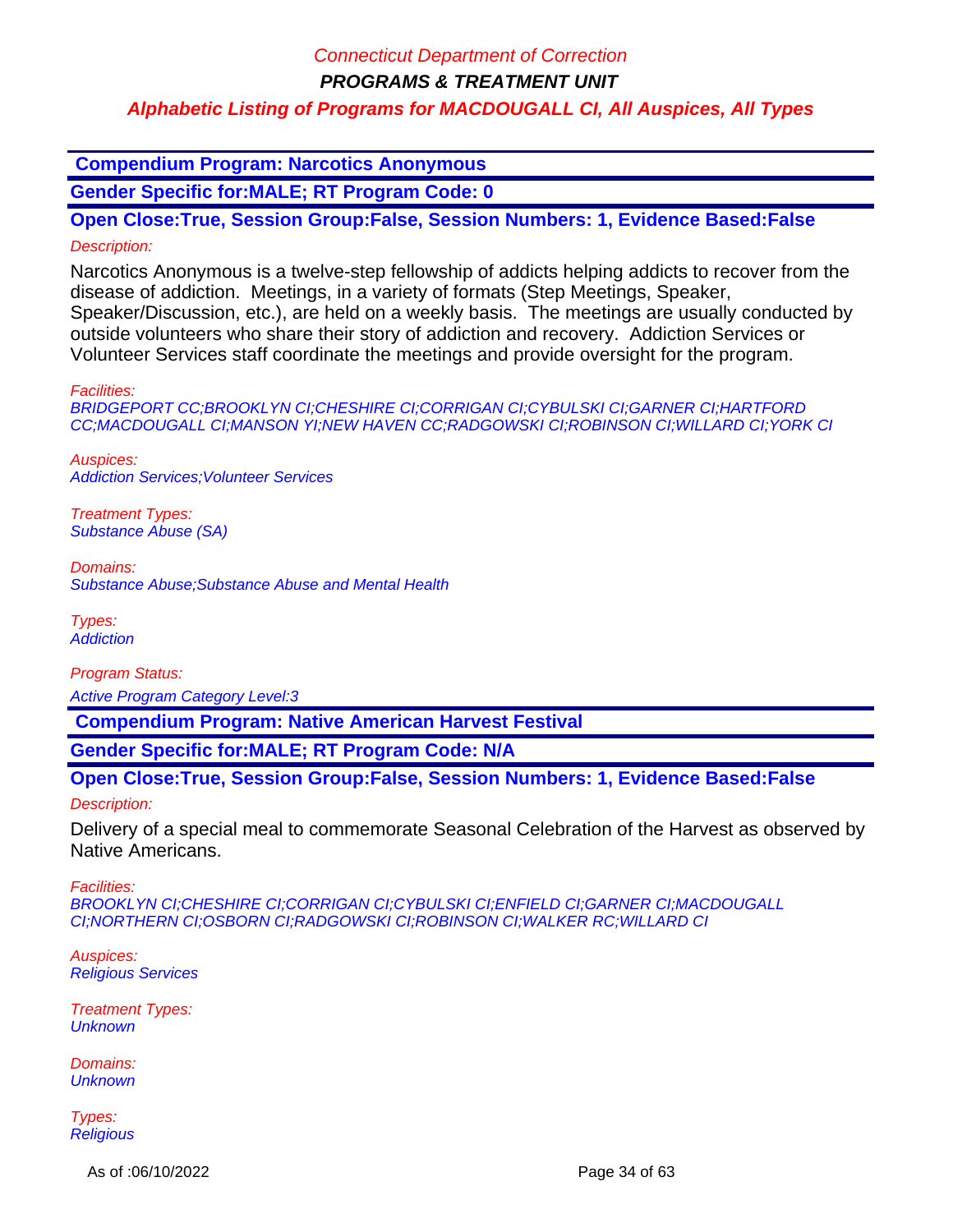Program Status:

Active Program Category Level:3

 **Compendium Program: Native American Strawberry Festival**

**Gender Specific for:MALE; RT Program Code: N/A**

**Open Close:True, Session Group:False, Session Numbers: 1, Evidence Based:False**

#### Description:

Seasonal Celebration of the First Fruit of the Season and observation of a time of Peace. Special Meal with Strawberries, Appropriate Story, Special Prayers and the exchange of wishes for Peace.

Facilities:

BROOKLYN CI;CHESHIRE CI;CORRIGAN CI;CYBULSKI CI;ENFIELD CI;GARNER CI;MACDOUGALL CI;NORTHERN CI;OSBORN CI;RADGOWSKI CI;ROBINSON CI;WALKER RC;WILLARD CI

Auspices: Religious Services

Treatment Types: **Unknown** 

Domains: **Unknown** 

Types: **Religious** 

Program Status: Active Program Category Level:3

 **Compendium Program: Native American Video and Discussion**

**Gender Specific for:MALE; RT Program Code: 0**

**Open Close:True, Session Group:False, Session Numbers: 1, Evidence Based:False**

Description:

This is a weekly instructional video and discussion group that focuses on the historical background of the 500 nations of native people, their customs, and traditions. A short discussion follows each video.

Facilities: BROOKLYN CI;CYBULSKI CI;MACDOUGALL CI

Auspices: Religious Services ;Volunteer Services

Treatment Types: **Unknown** 

Domains: **Unknown** 

Types: **Religious** 

As of :06/10/2022 **Page 35 of 63**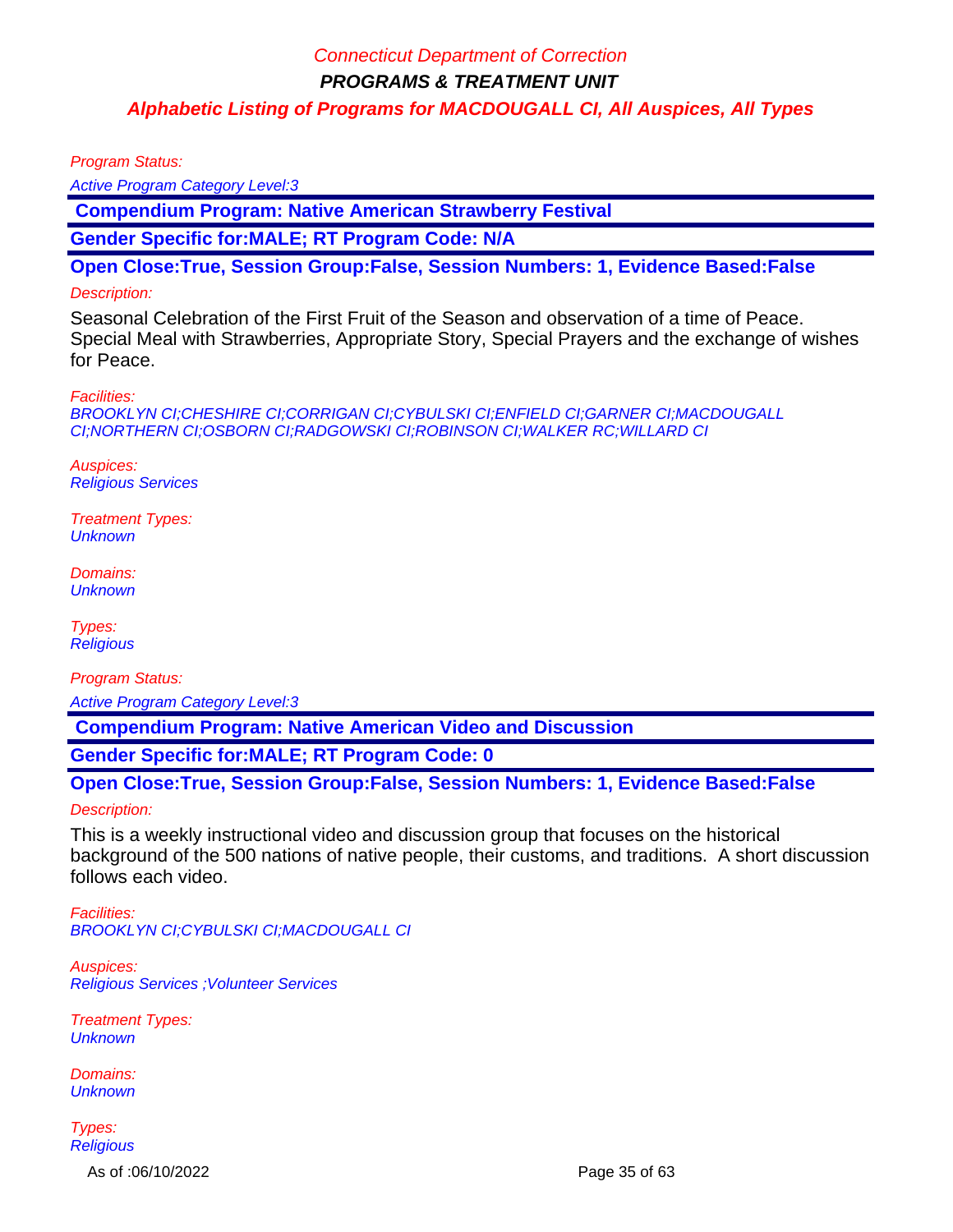Program Status:

Active Program Category Level:3

 **Compendium Program: Native American Worship**

**Gender Specific for:BOTH; RT Program Code: 0**

**Open Close:True, Session Group:False, Session Numbers: 1, Evidence Based:False**

#### Description:

Sacred Circle is a community prayer, which includes smudging. It is celebrated weekly.

Facilities:

BROOKLYN CI;CHESHIRE CI;CORRIGAN CI;CYBULSKI CI;ENFIELD CI;GARNER CI;MACDOUGALL CI;OSBORN CI;RADGOWSKI CI;ROBINSON CI;WALKER RC;WILLARD CI;YORK CI

Auspices: Religious Services ;Volunteer Services

Treatment Types: **Unknown** 

Domains: **Unknown** 

Types: Religious;Worship Services

Program Status:

Active Program Category Level:3

 **Compendium Program: Native American Worship-Sweat Lodge**

**Gender Specific for:MALE; RT Program Code: 0**

**Open Close:True, Session Group:False, Session Numbers: 1, Evidence Based:False**

Description:

Sweat lodge is a purification ceremony, which includes smudging. It is celebrated monthly.

Facilities: CHESHIRE CI;CYBULSKI CI;ENFIELD CI;MACDOUGALL CI;OSBORN CI

Auspices: Religious Services

Treatment Types: **Unknown** 

Domains: **Unknown** 

Types: Worship Services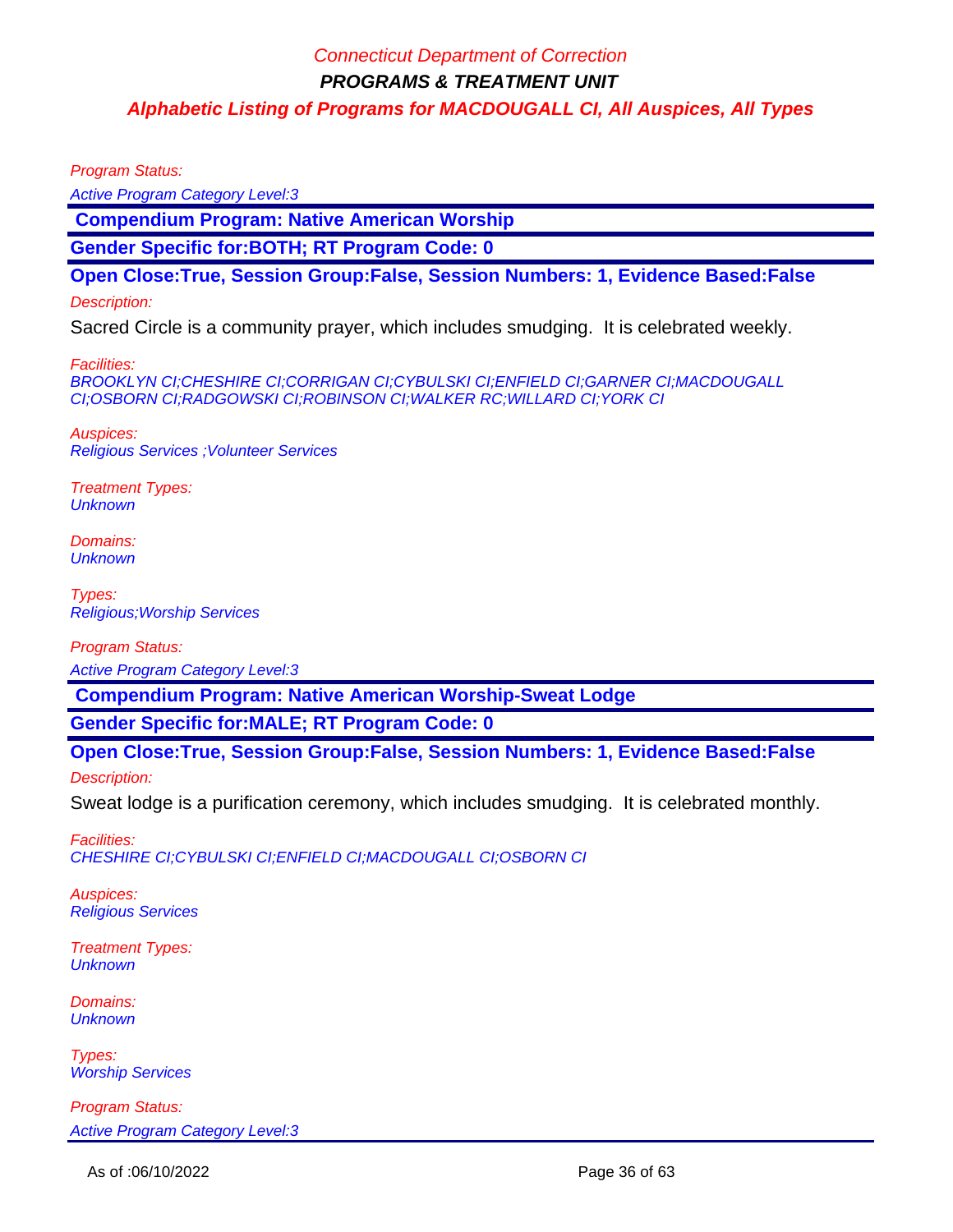**PROGRAMS & TREATMENT UNIT**

**Alphabetic Listing of Programs for MACDOUGALL CI, All Auspices, All Types**

 **Compendium Program: OAP Refusal**

**Gender Specific for:BOTH; RT Program Code: PR**

**Open Close:True, Session Group:False, Session Numbers: 1, Evidence Based:False**

Description:

Facilities:

BRIDGEPORT CC;BROOKLYN CI;CENTRAL OFFICE ;CHESHIRE CI;CORRIGAN CI;CYBULSKI CI;ENFIELD CI;GARNER CI;HARTFORD CC;MACDOUGALL CI;MANSON YI;NEW HAVEN CC;NORTHERN CI;OSBORN CI;RADGOWSKI CI;ROBINSON CI;WALKER RC;WILLARD CI;YORK CI

Auspices: **Unknown** 

Treatment Types: **Unknown** 

Domains: Criminal Attitudes and Behavioral Patterns

Types: **Unknown** 

Program Status:

Active Program Category Level:1

 **Compendium Program: Outside Clearance**

**Gender Specific for:BOTH; RT Program Code: L4**

## **Open Close:True, Session Group:False, Session Numbers: 1, Evidence Based:False**

Description:

Facilities:

BRIDGEPORT CC;BROOKLYN CI;CENTRAL OFFICE ;CHESHIRE CI;CORRIGAN CI;CYBULSKI CI;ENFIELD CI;GARNER CI;HARTFORD CC;MACDOUGALL CI;MANSON YI;NEW HAVEN CC;NORTHERN CI;OSBORN CI;RADGOWSKI CI;ROBINSON CI;WALKER RC;WILLARD CI;YORK CI

Auspices: **Unknown** 

Treatment Types: Life Skills (LS);Reintegration Enhancement/Relapse Prevention (RERP)

Domains: Education, Employment, and Financial Situation;Employment/Financial

Types: **Unknown**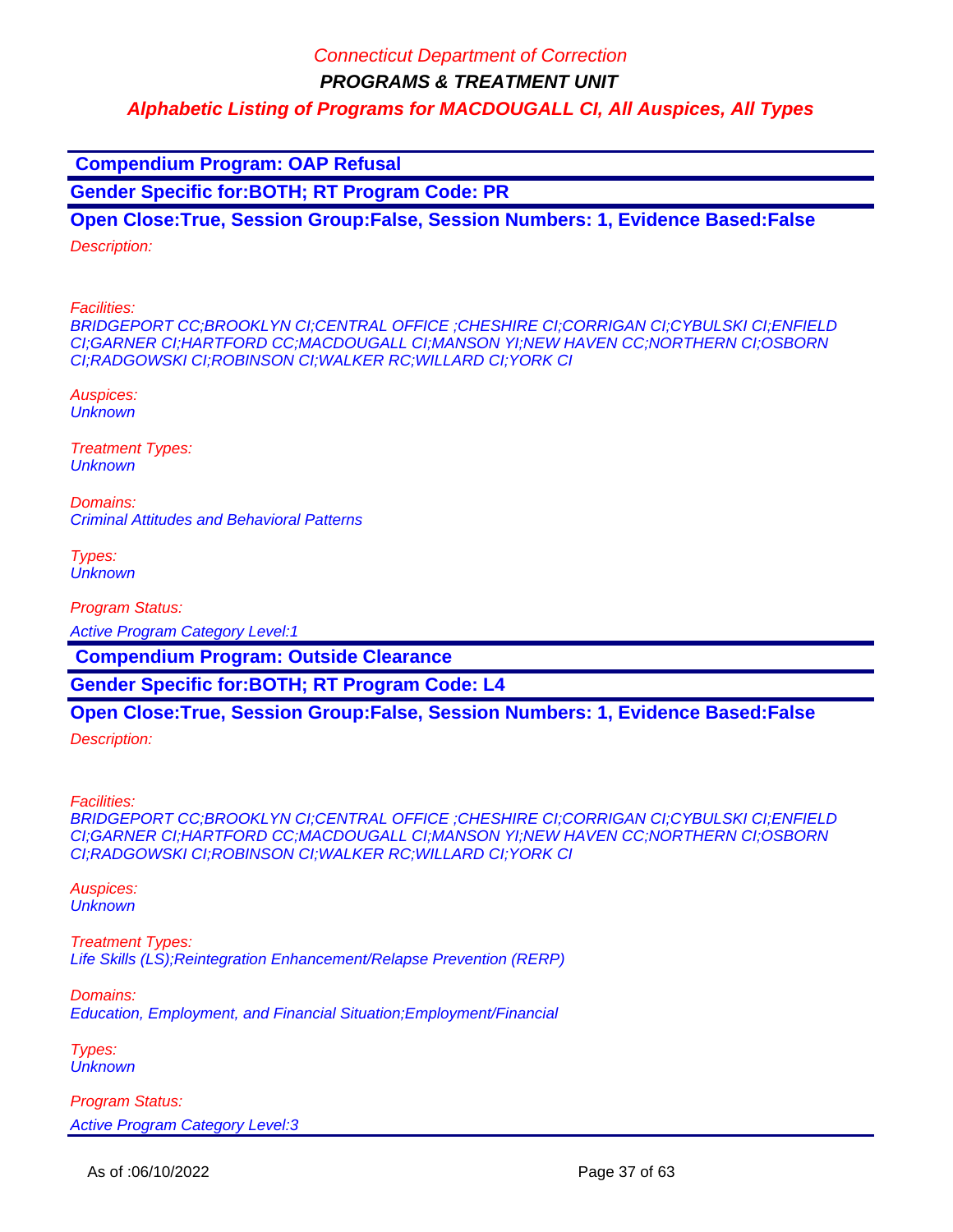**PROGRAMS & TREATMENT UNIT**

**Alphabetic Listing of Programs for MACDOUGALL CI, All Auspices, All Types**

 **Compendium Program: Over 40, Over 50 Wellness Program**

**Gender Specific for:MALE; RT Program Code: N/A**

**Open Close:True, Session Group:False, Session Numbers: 1, Evidence Based:False** Description:

This program is designed for offenders over 40 and over 50 who want to participate in activities with people of the same age. Offenders can participate in weight training, handball, paddleball, basketball, Ping-Pong, and yoga without feeling pressure to compete with younger offenders. Upon admission to the program offenders are assigned a partner to start their exercise program slowly. From that point, they are able to increase stamina and activity levels. Information regarding specific fitness and health issues is also available to them.

Facilities: MACDOUGALL CI

Auspices: Recreation Services

Treatment Types: Life Skills (LS)

Domains: Peer Associations

Types: **Recreation** 

Program Status: Active Program Category Level:0

 **Compendium Program: Passport**

**Gender Specific for:BOTH; RT Program Code: I8**

**Open Close:True, Session Group:False, Session Numbers: 1, Evidence Based:False**

Description:

\*\*\*\*

Facilities: BRIDGEPORT CC;BROOKLYN CI;CENTRAL OFFICE ;CHESHIRE CI;CORRIGAN CI;ENFIELD CI;GARNER CI;HARTFORD CC;MACDOUGALL CI;MANSON YI;NEW HAVEN CC;NORTHERN CI;OSBORN CI;WALKER RC

Auspices: Programs & Treatment Unit

Treatment Types: Reintegration Enhancement/Relapse Prevention (RERP)

Domains: Education, Employment, and Financial Situation;Employment/Financial

Types: Re-Entry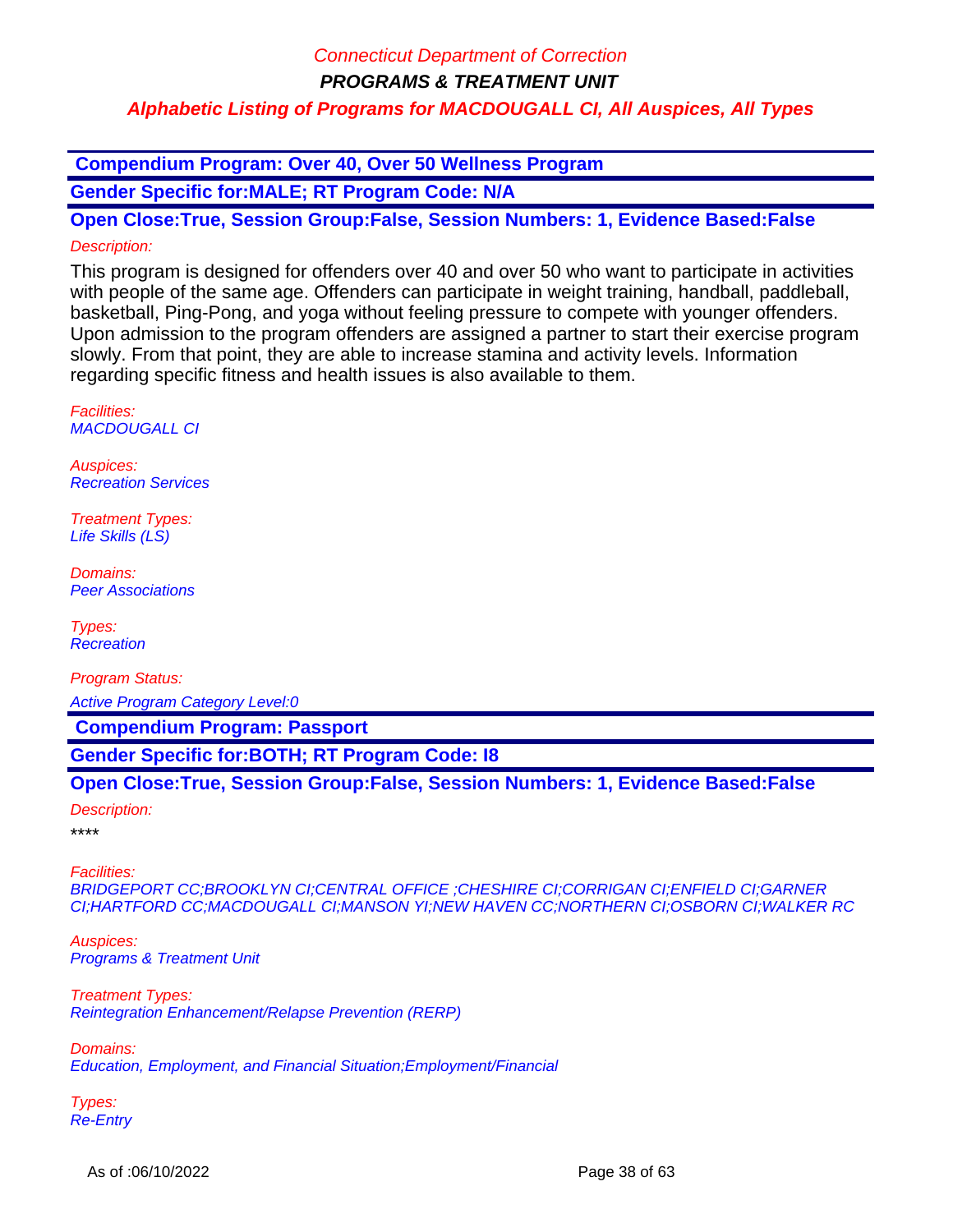Program Status:

Active Program Category Level:3

 **Compendium Program: Poetry**

**Gender Specific for:MALE; RT Program Code: 0**

**Open Close:True, Session Group:False, Session Numbers: 1, Evidence Based:False**

#### Description:

Inmates participate in the reading and sharing of poetry.

Facilities: MACDOUGALL CI

Auspices: Volunteer Services

Treatment Types: **Unknown** 

Domains: **Unknown** 

Types: **Unknown** 

Program Status:

Active Program Category Level:3

 **Compendium Program: Prison of Peace**

**Gender Specific for:MALE; RT Program Code: 0**

**Open Close:True, Session Group:False, Session Numbers: 15, Evidence Based:False**

#### Description:

Through Prison of Peace, incarcerated individuals are led through intensive workshops as they progress through the various program levels from Peacemaker to Certified Trainer mastering the art of communication and conflict resolution, enabling them to create safer, more peaceful lives for themselves and others, in prison and beyond.

Facilities: MACDOUGALL CI;WALKER RC

Auspices: Volunteer Services

Treatment Types: Aggression Replacement Training (ART);Life Skills (LS)

Domains: Criminal Attitudes and Behavioral Patterns;Peer Associations

Types: **Unknown** 

Program Status:

As of :06/10/2022 **Page 39 of 63**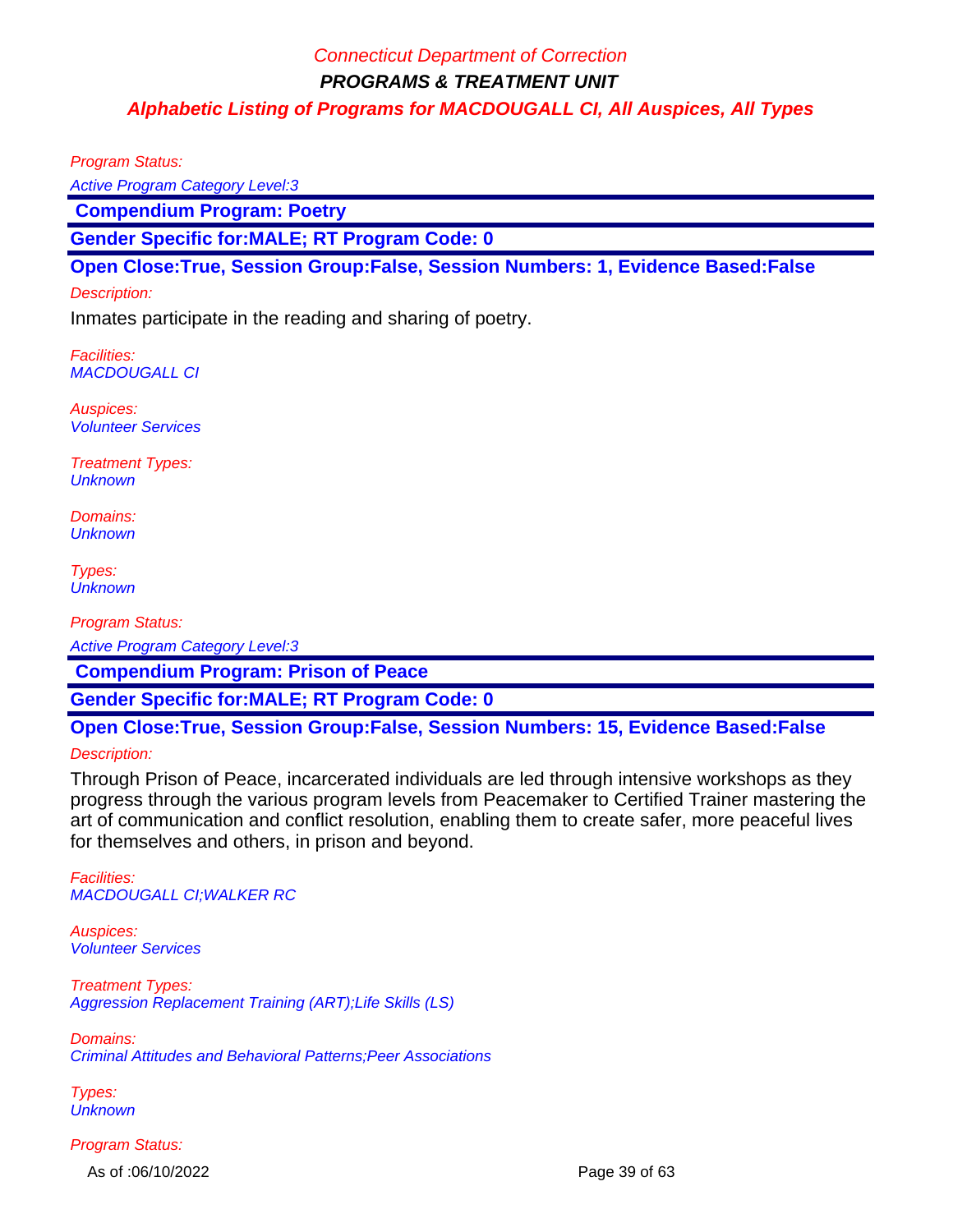**PROGRAMS & TREATMENT UNIT**

# **Alphabetic Listing of Programs for MACDOUGALL CI, All Auspices, All Types**

#### Active Program Category Level:1

 **Compendium Program: Protestant Bible Study**

**Gender Specific for:BOTH; RT Program Code: 0**

**Open Close:True, Session Group:False, Session Numbers: 1, Evidence Based:False**

#### Description:

Biblical readings are reviewed with inmates. The goal of this program is to help inmates develop self-awareness and personal growth based on Christian principles.

#### Facilities:

BRIDGEPORT CC;BROOKLYN CI;CHESHIRE CI;CORRIGAN CI;CYBULSKI CI;ENFIELD CI;GARNER CI;HARTFORD CC;MACDOUGALL CI;MANSON YI;NEW HAVEN CC;OSBORN CI;RADGOWSKI CI;ROBINSON CI;WILLARD CI;YORK CI

Auspices: Religious Services ;Volunteer Services

Treatment Types: **Unknown** 

Domains: **Unknown** 

Types: **Religious** 

Program Status:

Active Program Category Level:3

 **Compendium Program: Protestant Bible Study (Spanish)**

**Gender Specific for:BOTH; RT Program Code: 0**

**Open Close:True, Session Group:False, Session Numbers: 1, Evidence Based:False**

#### Description:

Biblical readings are reviewed with Spanish inmates. The goal of this program is to help inmates develop self-awareness and personal growth based on Christian principles.

Facilities:

BRIDGEPORT CC;BROOKLYN CI;CYBULSKI CI;ENFIELD CI;GARNER CI;HARTFORD CC;MACDOUGALL CI;NEW HAVEN CC;OSBORN CI;RADGOWSKI CI;ROBINSON CI;WALKER RC;WILLARD CI;YORK CI

Auspices: Religious Services ;Volunteer Services

Treatment Types: **Unknown** 

Domains: **Unknown** 

Types: **Religious** 

Program Status: As of :06/10/2022 **Page 40 of 63**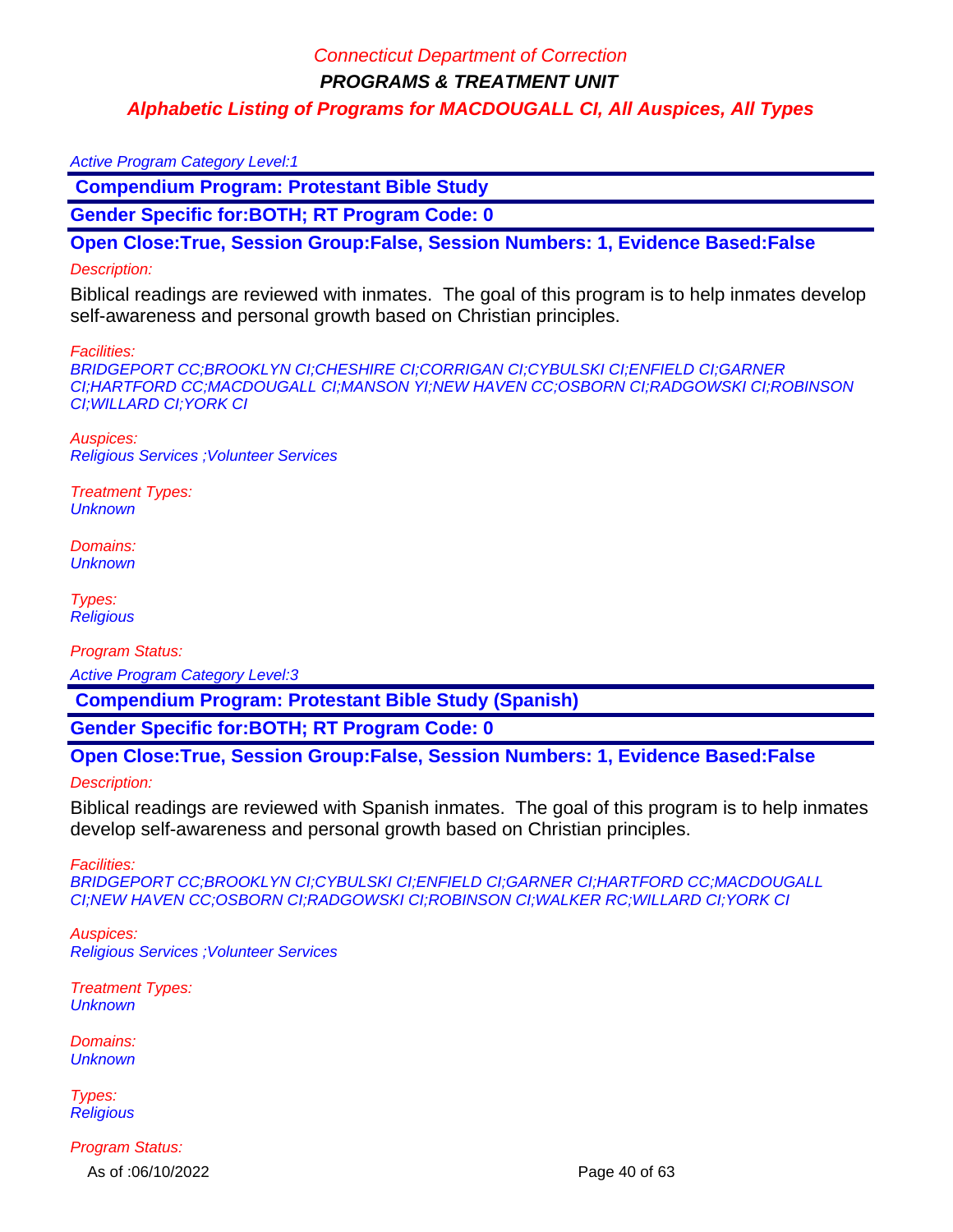**PROGRAMS & TREATMENT UNIT**

## **Alphabetic Listing of Programs for MACDOUGALL CI, All Auspices, All Types**

#### Active Program Category Level:3

 **Compendium Program: Protestant Choir**

**Gender Specific for:MALE; RT Program Code: 0**

**Open Close:True, Session Group:False, Session Numbers: 1, Evidence Based:False**

#### Description:

Both Catholic and Protestant inmates are able to join choirs in their respective religious service. These choirs both enhance the religious liturgies and add a level of veneration to those services. In some institutions, there may also be Spanish choirs.

#### Facilities:

CHESHIRE CI;CYBULSKI CI;GARNER CI;MACDOUGALL CI;MANSON YI;OSBORN CI;ROBINSON CI

Auspices: Religious Services ;Volunteer Services

Treatment Types: **Unknown** 

Domains: Family and Social Support

Types: **Religious** 

Program Status:

Active Program Category Level:3

 **Compendium Program: Protestant Prison Fellowship Seminar**

**Gender Specific for:BOTH; RT Program Code: 0**

**Open Close:True, Session Group:False, Session Numbers: 1, Evidence Based:False**

Description:

This is a weekend faith development seminar held twice yearly.

Facilities: BROOKLYN CI;CORRIGAN CI;MACDOUGALL CI

Auspices: Religious Services ;Volunteer Services

Treatment Types: **Unknown** 

Domains: **Unknown** 

Types: **Religious**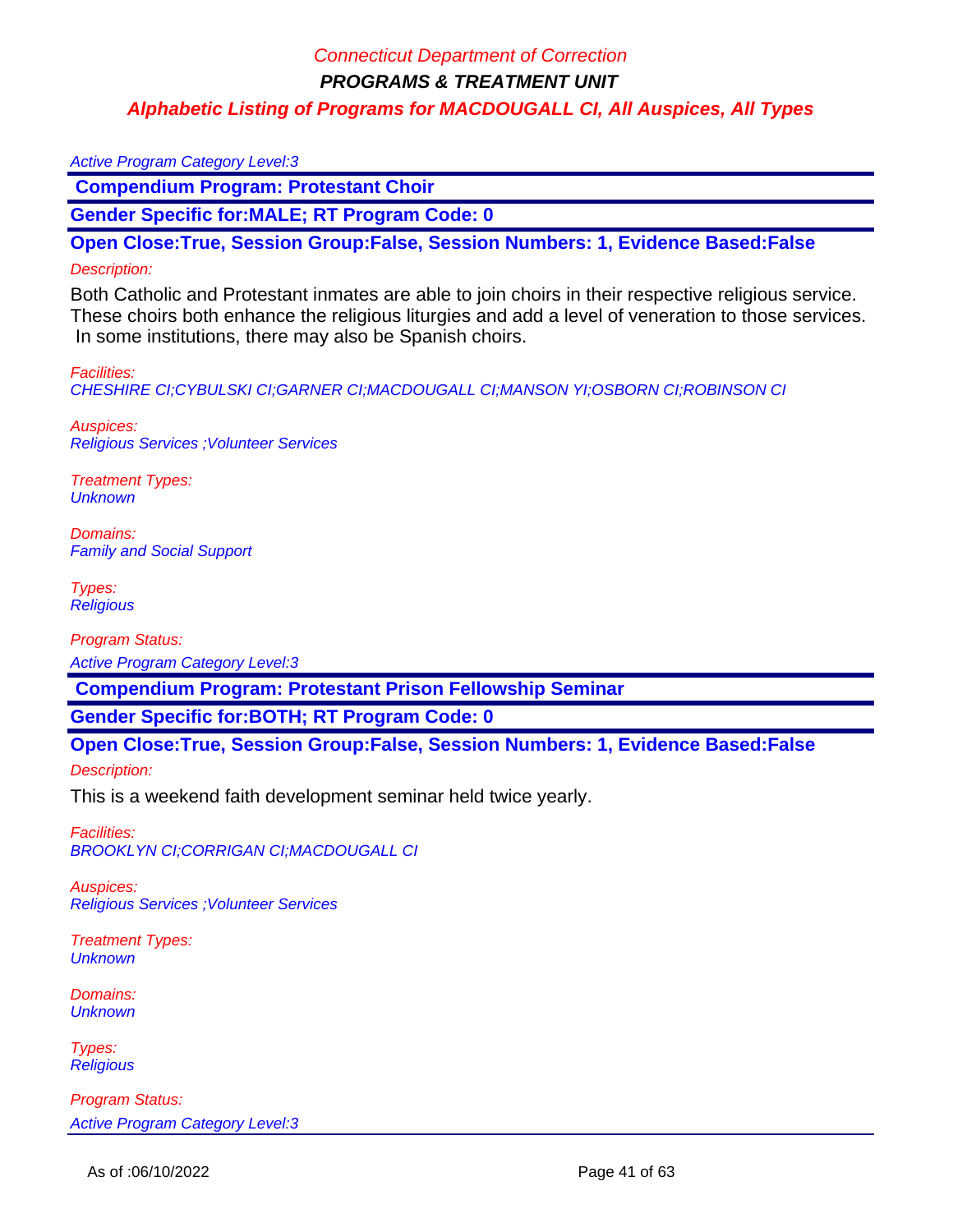**PROGRAMS & TREATMENT UNIT**

**Alphabetic Listing of Programs for MACDOUGALL CI, All Auspices, All Types**

 **Compendium Program: Protestant Service**

**Gender Specific for:BOTH; RT Program Code: 0**

**Open Close:True, Session Group:False, Session Numbers: 1, Evidence Based:False**

Description:

This is the weekly Protestant worship service.

Facilities:

BRIDGEPORT CC;BROOKLYN CI;CHESHIRE CI;CORRIGAN CI;CYBULSKI CI;ENFIELD CI;GARNER CI;HARTFORD CC;MACDOUGALL CI;MANSON YI;NEW HAVEN CC;NORTHERN CI;OSBORN CI;RADGOWSKI CI;ROBINSON CI;WALKER RC;WILLARD CI;YORK CI

Auspices: Religious Services ;Volunteer Services

Treatment Types: **Unknown** 

Domains: **Unknown** 

Types: **Worship Services** 

Program Status:

Active Program Category Level:3

 **Compendium Program: Protestant Service (Spanish)**

**Gender Specific for:MALE; RT Program Code: 0**

**Open Close:True, Session Group:False, Session Numbers: 1, Evidence Based:False**

Description:

This is the weekly Protestant worship service conducted in Spanish.

Facilities:

BRIDGEPORT CC;BROOKLYN CI;CHESHIRE CI;CYBULSKI CI;ENFIELD CI;GARNER CI;HARTFORD CC;MACDOUGALL CI;NEW HAVEN CC;OSBORN CI;RADGOWSKI CI;ROBINSON CI;WILLARD CI

Auspices: Religious Services ;Volunteer Services

Treatment Types: **Unknown** 

Domains: **Unknown** 

Types: **Worship Services**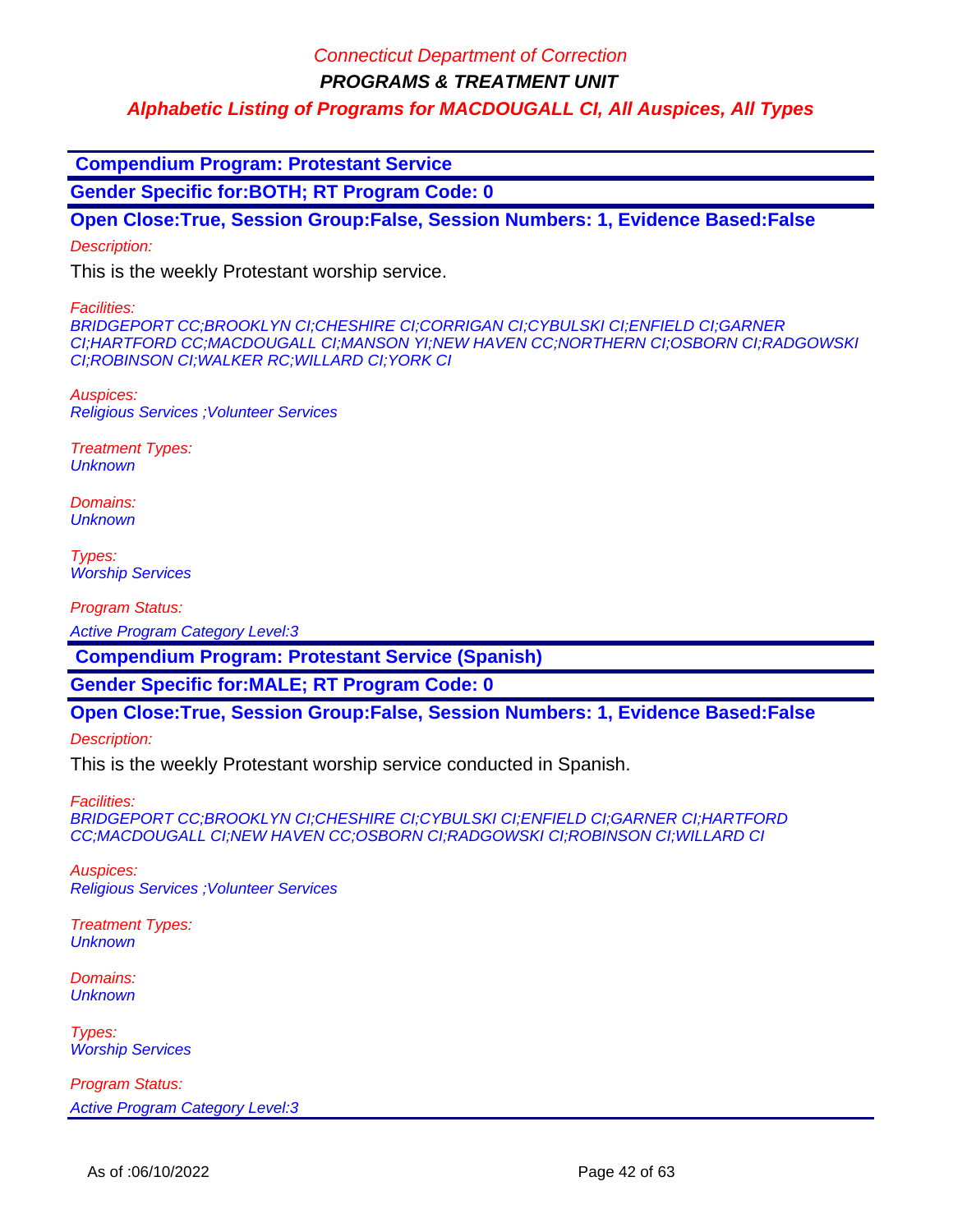**PROGRAMS & TREATMENT UNIT**

**Alphabetic Listing of Programs for MACDOUGALL CI, All Auspices, All Types**

 **Compendium Program: Ramadan, Eid-Ul-Fitr, Eid-Ul-Adha**

**Gender Specific for:BOTH; RT Program Code: 0**

**Open Close:True, Session Group:False, Session Numbers: 1, Evidence Based:False**

Description:

Religiously Required Observations (Annual)

Facilities:

BRIDGEPORT CC;BROOKLYN CI;CHESHIRE CI;CORRIGAN CI;CYBULSKI CI;ENFIELD CI;GARNER CI;HARTFORD CC;MACDOUGALL CI;MANSON YI;NEW HAVEN CC;NORTHERN CI;OSBORN CI;RADGOWSKI CI;ROBINSON CI;WALKER RC;WILLARD CI;YORK CI

Auspices: Religious Services

Treatment Types: **Unknown** 

Domains: **Unknown** 

Types: **Religious** 

Program Status:

Active Program Category Level:3

 **Compendium Program: Re-Entry and Discharge Planning**

**Gender Specific for:BOTH; RT Program Code: M1**

## **Open Close:True, Session Group:False, Session Numbers: 1, Evidence Based:False**

Description:

Facilities:

BRIDGEPORT CC;BROOKLYN CI;CENTRAL OFFICE ;CHESHIRE CI;CORRIGAN CI;CYBULSKI CI;ENFIELD CI;GARNER CI;HARTFORD CC;MACDOUGALL CI;MANSON YI;NEW HAVEN CC;NORTHERN CI;OSBORN CI;RADGOWSKI CI;ROBINSON CI;WALKER RC;WILLARD CI;YORK CI

Auspices: **Unknown** 

Treatment Types: Reintegration Enhancement/Relapse Prevention (RERP)

Domains:

Education;Education, Employment, and Financial Situation;Employment/Financial;Housing Safety;Substance Abuse

Types: **Unknown**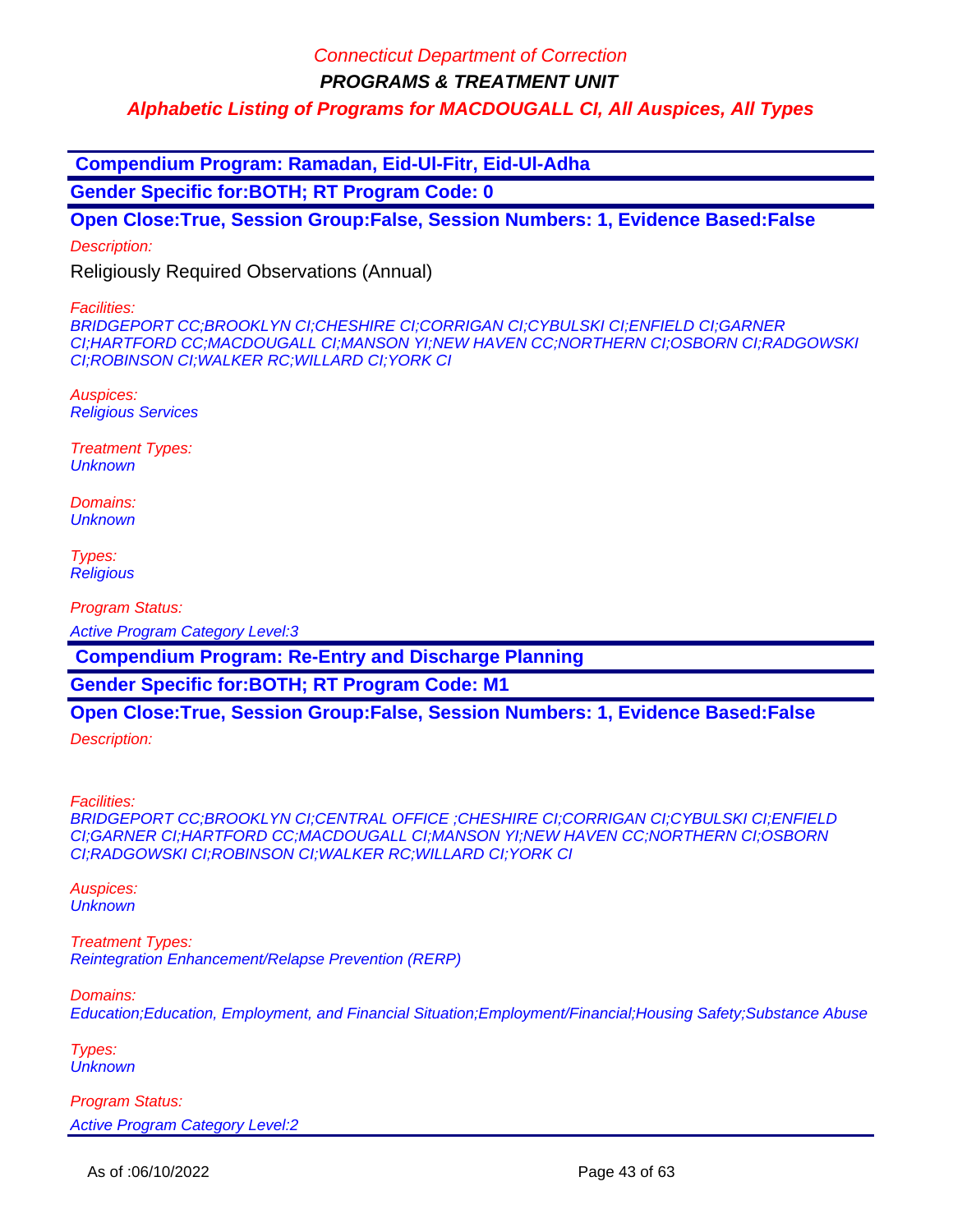**PROGRAMS & TREATMENT UNIT**

## **Alphabetic Listing of Programs for MACDOUGALL CI, All Auspices, All Types**

 **Compendium Program: Sacramental Preparation- Catholic**

**Gender Specific for:BOTH; RT Program Code: 0**

**Open Close:True, Session Group:False, Session Numbers: 1, Evidence Based:False** Description:

This is a course of studies to prepare inmates to receive the sacraments of Baptism, Reconciliation, Eucharist and Confirmation in the hope of empowering the inmates towards a deeper participation in the faith and to foster participation in the church community.

Facilities:

CORRIGAN CI;ENFIELD CI;HARTFORD CC;MACDOUGALL CI;MANSON YI;OSBORN CI;RADGOWSKI CI;ROBINSON CI;WALKER RC;YORK CI

Auspices: Religious Services ;Volunteer Services

Treatment Types: **Unknown** 

Domains: **Unknown** 

Types: **Religious** 

Program Status:

Active Program Category Level:3

 **Compendium Program: School Record / Transcript**

**Gender Specific for:BOTH; RT Program Code: I4**

**Open Close:True, Session Group:False, Session Numbers: 1, Evidence Based:False**

Description:

\*\*\*\*

Facilities:

BRIDGEPORT CC;BROOKLYN CI;CENTRAL OFFICE ;CHESHIRE CI;CORRIGAN CI;CYBULSKI CI;ENFIELD CI;GARNER CI;HARTFORD CC;MACDOUGALL CI;MANSON YI;NEW HAVEN CC;NORTHERN CI;OSBORN CI;RADGOWSKI CI;ROBINSON CI;WILLARD CI;YORK CI

Auspices: Programs & Treatment Unit

Treatment Types: Reintegration Enhancement/Relapse Prevention (RERP)

Domains: Education;Education, Employment, and Financial Situation

Types: Re-Entry

Program Status:

As of :06/10/2022 **Page 44 of 63**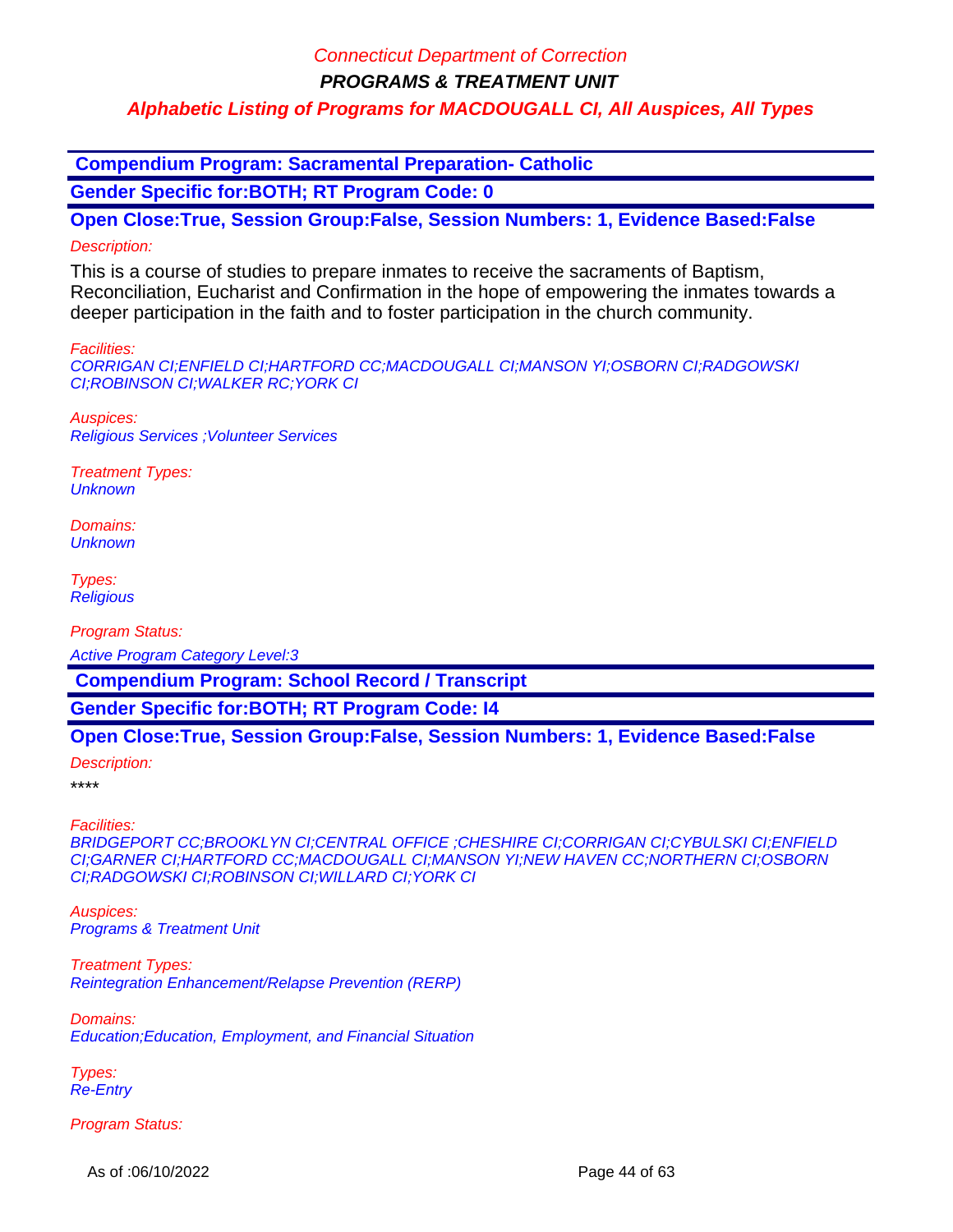#### Active Program Category Level:3

 **Compendium Program: Second Chance Education Alliance** 

**Gender Specific for:MALE; RT Program Code: 0**

**Open Close:True, Session Group:True, Session Numbers: 15, Evidence Based:False** Description:

The Second Education Alliance is a non-profit organization that offers non-accredited college level courses to offenders with a high interest in obtaining education beyond high school. Current course offerings include Philosophy & Literature, Network Design, Civics, Poetry, Science & Engineering, Economics, and Latin History & Literature.

Facilities: CYBULSKI CI;MACDOUGALL CI

Auspices: Volunteer Services

Treatment Types: Education (Ed)

Domains: Education, Employment, and Financial Situation

Types: **Unknown** 

Program Status: Active Program Category Level:3

 **Compendium Program: Second Chance Pell Program**

**Gender Specific for:BOTH; RT Program Code: 2P**

**Open Close:True, Session Group:False, Session Numbers: 35, Evidence Based:False** Description:

The Second Chance Pell Program is a Three-Year Pilot Program from the United States Department of Education that allows qualified, participating offenders to attend college courses at selected facilities. The courses are instructed by participating community colleges and currently offer Associate Degrees, Certificates, or classes in Manufacturing, Business Administration, and Human Services.

Facilities:

BROOKLYN CI;CHESHIRE CI;CYBULSKI CI;MACDOUGALL CI;OSBORN CI;RADGOWSKI CI;ROBINSON CI;YORK CI

Auspices: Contracted Program;Volunteer Services

Treatment Types: Education (Ed)

Domains: Education;Education, Employment, and Financial Situation;Employment/Financial

As of :06/10/2022 Page 45 of 63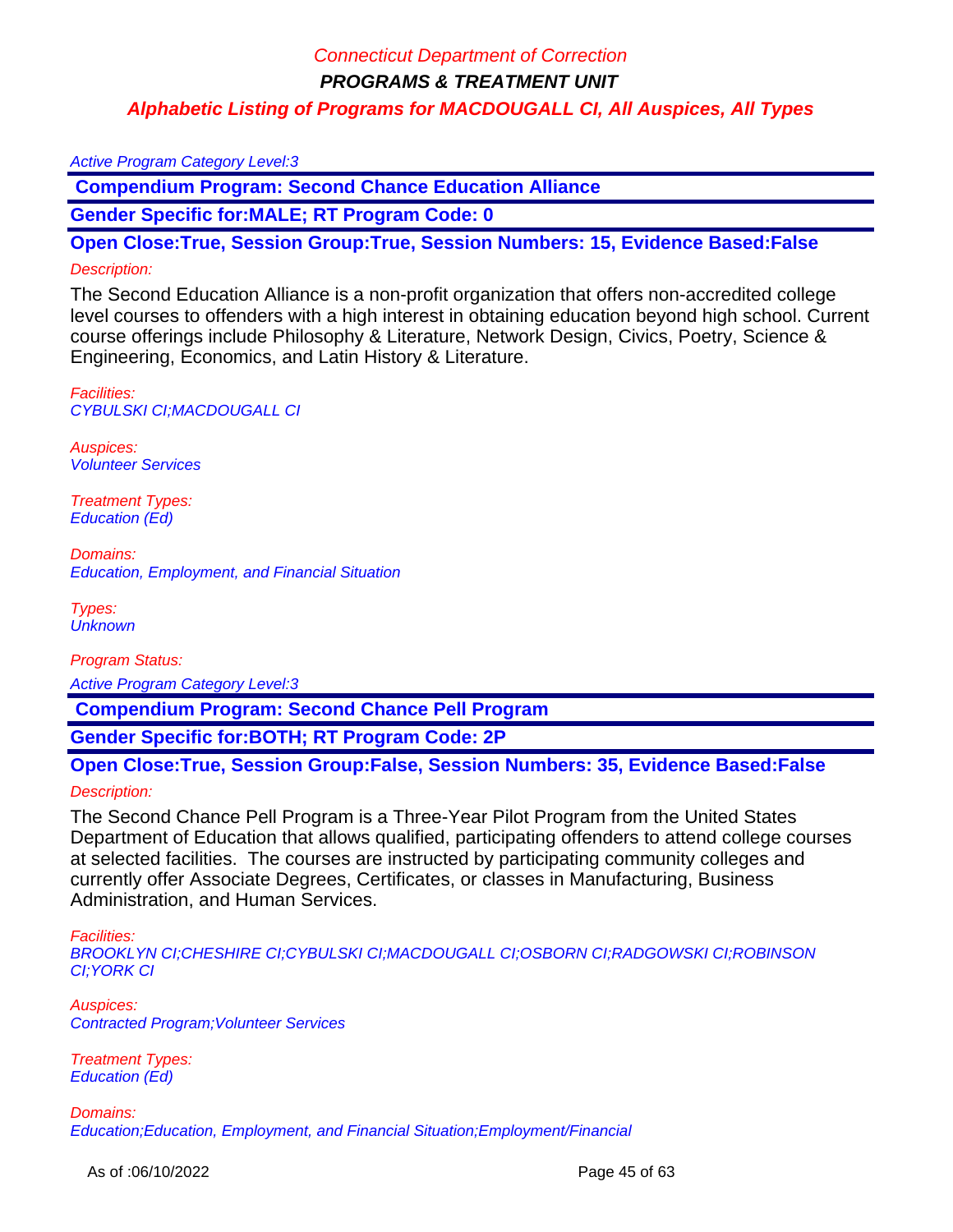Types: **Education** 

Program Status:

Active Program Category Level:1

 **Compendium Program: Seeking Safety**

**Gender Specific for:BOTH; RT Program Code: 0**

**Open Close:True, Session Group:False, Session Numbers: 25, Evidence Based:True**

#### Description:

Seeking Safety is an evidence based, present- focused, coping skills therapy to help people attain safety from trauma and/ or substance abuse. It is an extremely safe treatment model as it addresses trauma and addiction, but without requiring participants to develop into the trauma narrative.

Facilities: CHESHIRE CI;MACDOUGALL CI;YORK CI

Auspices: Mental Health

Treatment Types: Cognitive Behavioral Therapy (CBT);Mental Health (MH);Substance Abuse (SA)

Domains: Substance Abuse and Mental Health

Types: Mental Health Services/Treatment

Program Status:

Active Program Category Level:3

 **Compendium Program: Sexual Treatment Need Evaluation** 

**Gender Specific for:BOTH; RT Program Code: S1**

**Open Close:True, Session Group:False, Session Numbers: 1, Evidence Based:True** Description:

Evaluation of inmates that have a history of charges and/or a conviction or disciplinary reports/institutional rule violations for an offense that involves sexual misconduct which may indicate a possible need for treatment of problematic sexual behavior. A clinical interview is conducted and actuarial and/or dynamic risk assessment measures are utilized to determine level and intensity of treatment indicated to address the inmate's problematic sexual behavior.

Facilities: BROOKLYN CI;GARNER CI;MACDOUGALL CI;MANSON YI;OSBORN CI;WALKER RC;YORK CI

Auspices: Mental Health

Treatment Types: Mental Health (MH)

As of :06/10/2022 **Page 46 of 63**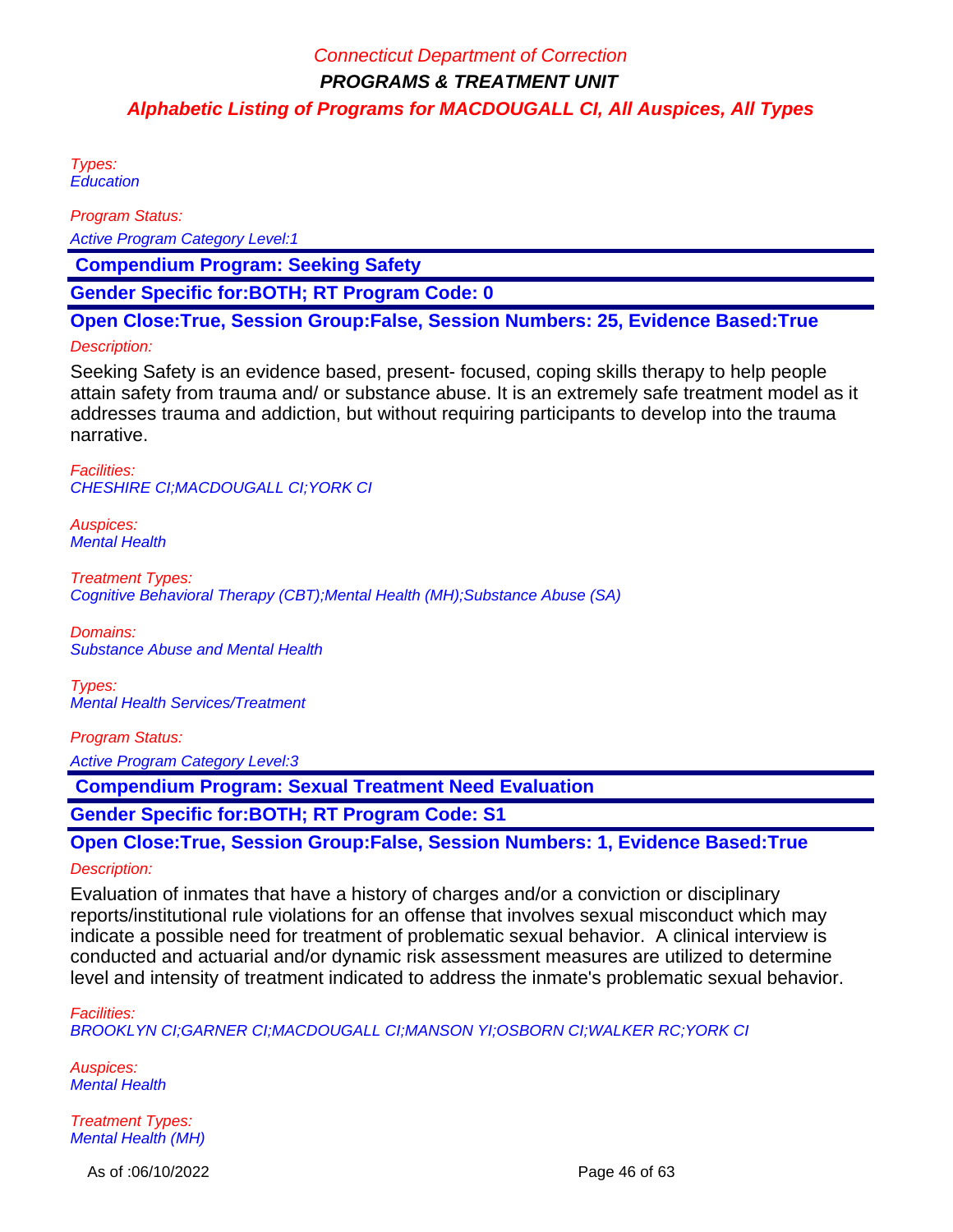Domains:

Criminal Attitudes and Behavioral Patterns;Substance Abuse and Mental Health

Types: **Unknown** 

Program Status:

Active Program Category Level:1

 **Compendium Program: Short-Term Sexual Offender Treatment Group**

**Gender Specific for:BOTH; RT Program Code: ST**

**Open Close:True, Session Group:False, Session Numbers: 12, Evidence Based:True**

#### Description:

Utilizing the risk, need, responsivity model inmates are accessed to determine dosage and level of intensity of treatment that is indicated. Those inmates who are determined to be at moderate to low risk level, who will be receiving on-going treatment post-release in the community, or who are unable to participate in a more intensive treatment program for other reasons are assigned to the Short-Term Sexual Offender treatment group. Treatment targets dynamic risk factors empirically associated with risk of recidivism such as deviant sexual preferences, lack of positive social influences, intimacy deficits, problems with sexual self-regulation, problems a general selfregulation, attitudes supportive of sexual assault, and problems related to cooperation with supervision, integrates models of Cognitive Behavioral Treatment (i.e. The Good Lives Model) and Relapse Prevention.

Facilities:

BROOKLYN CI;GARNER CI;MACDOUGALL CI;MANSON YI;OSBORN CI;YORK CI

Auspices: Mental Health

Treatment Types: Cognitive Behavioral Therapy (CBT)

Domains: Criminal Attitudes and Behavioral Patterns;Substance Abuse and Mental Health

Types: Sex Offender

Program Status:

Active Program Category Level:1

 **Compendium Program: Social Security Card**

**Gender Specific for:BOTH; RT Program Code: I5**

**Open Close:True, Session Group:False, Session Numbers: 1, Evidence Based:False**

Description:

\*\*\*\*

Facilities: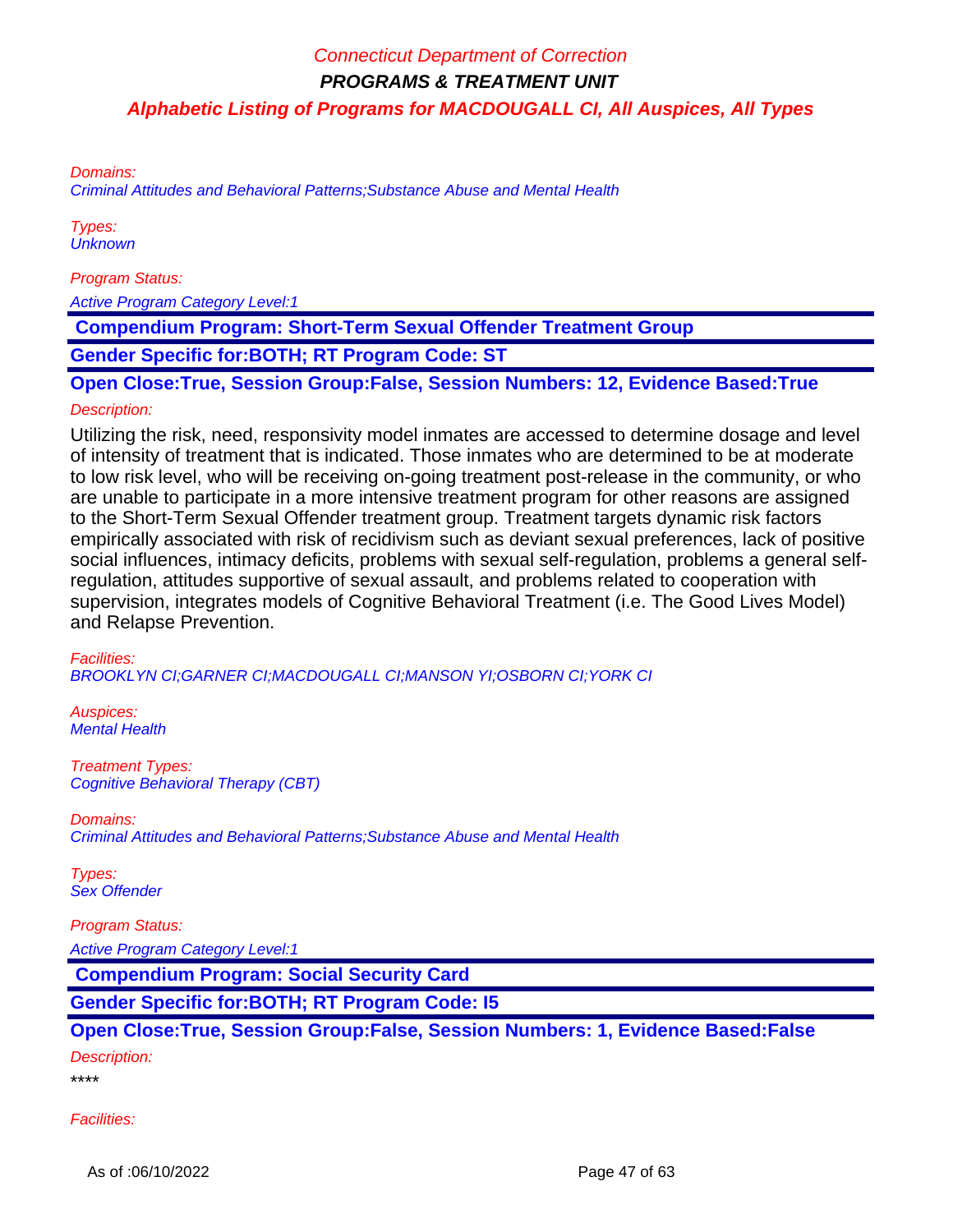BRIDGEPORT CC;BROOKLYN CI;CENTRAL OFFICE ;CHESHIRE CI;CORRIGAN CI;CYBULSKI CI;ENFIELD CI;GARNER CI;HARTFORD CC;MACDOUGALL CI;MANSON YI;NEW HAVEN CC;NORTHERN CI;OSBORN CI;RADGOWSKI CI;ROBINSON CI;WALKER RC;WILLARD CI;YORK CI

Auspices: Programs & Treatment Unit

Treatment Types: Reintegration Enhancement/Relapse Prevention (RERP)

Domains: Education, Employment, and Financial Situation;Employment/Financial

Types: Re-Entry

Program Status:

Active Program Category Level:3

 **Compendium Program: Special Education and Pupil Services**

**Gender Specific for:BOTH; RT Program Code: 0**

**Open Close:True, Session Group:False, Session Numbers: 1, Evidence Based:False**

Description:

The special education teachers, pupil services specialists (School Psychologists, School Counselors, School Social Workers), and the associated clerical and durational staff provide services to students with handicapping conditions which interfere with their ability to participate in school. These services are mandated by federal (Individuals with Disabilities Education Act Amendments of 1997) and state (Connecticut General Statutes 10-76) statute. Special education services encompass a broad array of activities including assessment, counseling, transition planning, and both the direct and indirect (e.g. consultation) services of the special education teachers and pupil services staff. Student programs are designed according to the individual needs of each student with disabilities and are specified in an Individualized Education Plan (IEP.) A social skills component is a part of the special education program.

#### Facilities:

BRIDGEPORT CC;BROOKLYN CI;CHESHIRE CI;CORRIGAN CI;CYBULSKI CI;ENFIELD CI;GARNER CI;HARTFORD CC;MACDOUGALL CI;MANSON YI;NEW HAVEN CC;NORTHERN CI;OSBORN CI;RADGOWSKI CI;ROBINSON CI;WILLARD CI;YORK CI

Auspices: USD#1

Treatment Types: Education (Ed)

Domains: Education;Education, Employment, and Financial Situation;Employment/Financial

Types: Academic Education

Program Status: Active Program Category Level:1

As of :06/10/2022 **Page 48 of 63**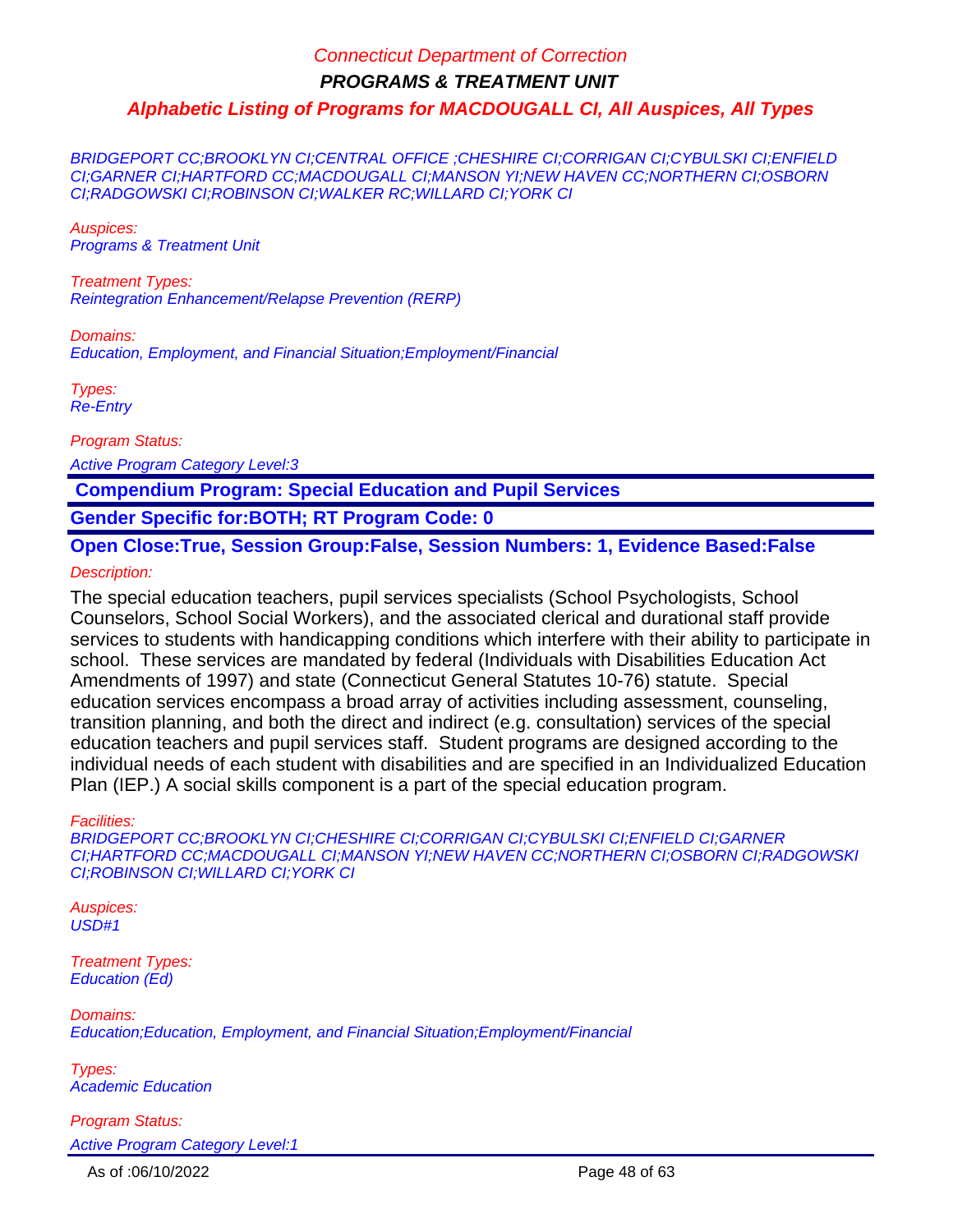**PROGRAMS & TREATMENT UNIT**

**Alphabetic Listing of Programs for MACDOUGALL CI, All Auspices, All Types**

 **Compendium Program: St. Dismas Prayer Group**

**Gender Specific for:MALE; RT Program Code: 0**

**Open Close:True, Session Group:False, Session Numbers: 1, Evidence Based:False** Description:

A monthly Catholic Program which includes music, prayer, and discussion to help men become stronger in their faith. On a rotating basis, one of the volunteers is chosen as the program leader and a religious topic is chosen each week for discussion. The program begins with an opening prayer and hymn and the weekly topic is discussed. An appropriate Bible reading is read based on the chosen topic, and the men discuss how the topic affects their life and can help them grow in their faith. A closing worship song and prayer ends the program. The St. Dismas group meets for one hour every fourth Tuesday of the month after the Catholic Mass.

Facilities: MACDOUGALL CI

Auspices: Religious Services

Treatment Types: **Unknown** 

Domains: **Unknown** 

Types: **Religious** 

Program Status:

Active Program Category Level:3

 **Compendium Program: State ID Card**

**Gender Specific for:BOTH; RT Program Code: I6**

**Open Close:True, Session Group:False, Session Numbers: 1, Evidence Based:False** Description:

\*\*\*\*

Facilities:

BRIDGEPORT CC;BROOKLYN CI;CENTRAL OFFICE ;CHESHIRE CI;CORRIGAN CI;CYBULSKI CI;ENFIELD CI;GARNER CI;HARTFORD CC;MACDOUGALL CI;MANSON YI;NEW HAVEN CC;NORTHERN CI;OSBORN CI;RADGOWSKI CI;ROBINSON CI;WALKER RC;WILLARD CI;YORK CI

Auspices: Programs & Treatment Unit

Treatment Types: Reintegration Enhancement/Relapse Prevention (RERP)

Domains: Education, Employment, and Financial Situation;Employment/Financial

Types:

As of :06/10/2022 **Page 49 of 63**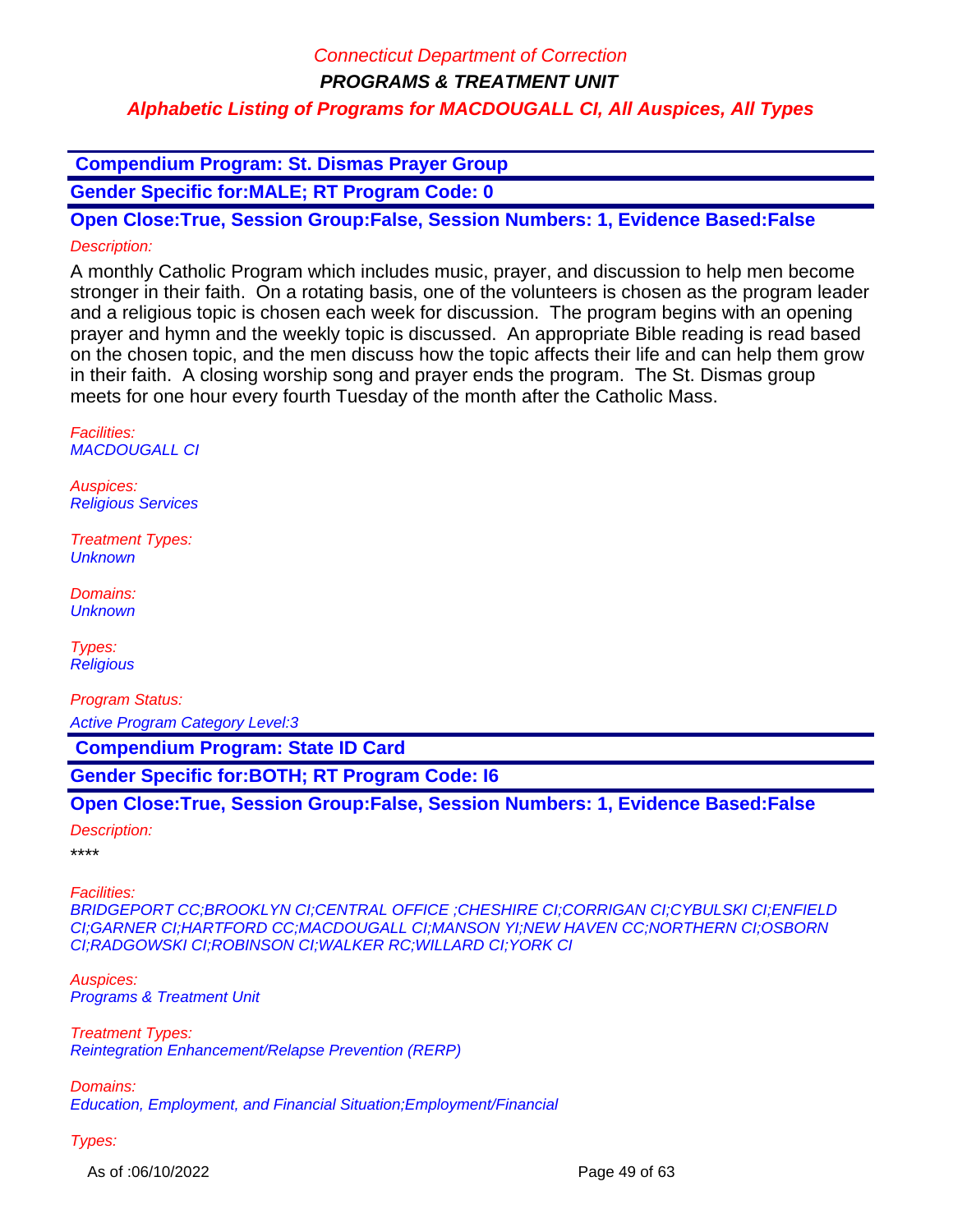Re-Entry

Program Status:

Active Program Category Level:3

 **Compendium Program: Taleem**

**Gender Specific for:MALE; RT Program Code: 0**

**Open Close:True, Session Group:False, Session Numbers: 1, Evidence Based:False**

## Description:

A study of text and themes from the Quran with life application.

Facilities:

BRIDGEPORT CC;CHESHIRE CI;CORRIGAN CI;ENFIELD CI;GARNER CI;MACDOUGALL CI;OSBORN CI;RADGOWSKI CI;ROBINSON CI;WALKER RC

Auspices: Religious Services

Treatment Types: Unknown

Domains: **Unknown** 

Types: **Religious** 

Program Status:

Active Program Category Level:3

 **Compendium Program: Tarweeh**

**Gender Specific for:MALE; RT Program Code: 0**

**Open Close:True, Session Group:False, Session Numbers: 1, Evidence Based:False**

Description:

This is a nightly prayer that is conducted during the month of Ramadan.

Facilities: CHESHIRE CI;MACDOUGALL CI;WALKER RC

Auspices: Religious Services

Treatment Types: **Unknown** 

Domains: **Unknown** 

Types: **Religious** 

Program Status:

As of :06/10/2022 **Page 50 of 63**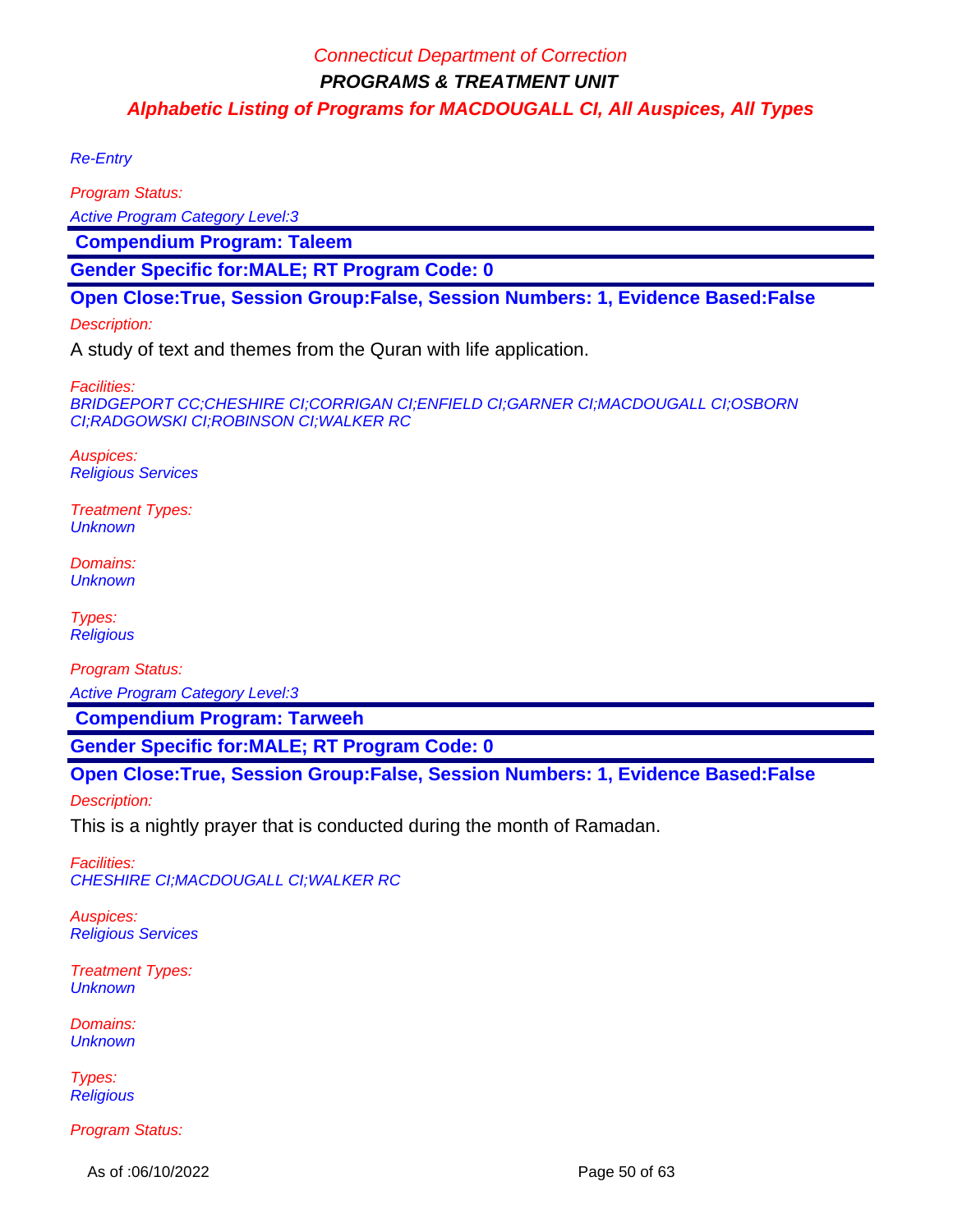**PROGRAMS & TREATMENT UNIT**

**Alphabetic Listing of Programs for MACDOUGALL CI, All Auspices, All Types**

#### Active Program Category Level:3

 **Compendium Program: Therapeutic Wellness Program and Wheelchair Program Gender Specific for:MALE; RT Program Code: TW**

**Open Close:True, Session Group:False, Session Numbers: 1, Evidence Based:False**

#### Description:

Takes referrals from mental Health. Medical, American with Disabilities Act and Substance Abuse/Addiction Services.

This program has three (3) tracks:

Track 1: Yoga

Track 2: Circuit

Track 3: Wheelchair

Facilities: MACDOUGALL CI

Auspices: Recreation Services

Treatment Types: Life Skills (LS);Medical (Med);Mental Health (MH)

Domains: Family and Social Support;Substance Abuse and Mental Health

Types: **Unknown** 

Program Status:

Active Program Category Level:2

 **Compendium Program: TherapeuticWellness Program**

**Gender Specific for:MALE; RT Program Code: 0**

# **Open Close:True, Session Group:False, Session Numbers: 1, Evidence Based:False**

Description:

Inmates participate in various physical exercises, including Circuit Training, Yoga, and Wheelchair exercises. Participants learn how physical exercise can contribute to their overall health.

Facilities: MACDOUGALL CI

Auspices: **Unknown** 

Treatment Types: **Unknown** 

Domains: **Unknown**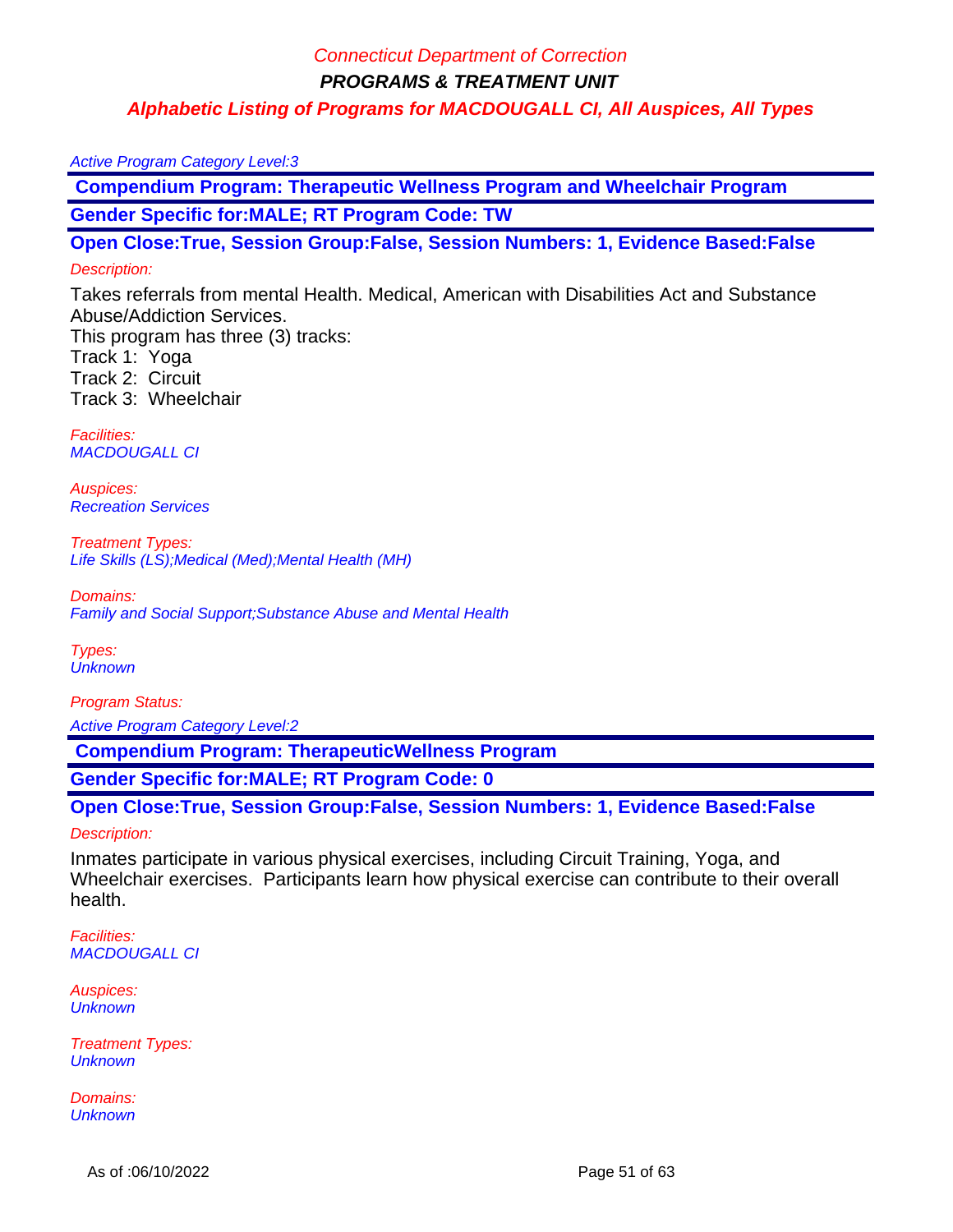Types: **Unknown** 

Program Status:

Active Program Category Level:3

 **Compendium Program: Tier 2 Addiction Services Intensive Outpatient Program**

**Gender Specific for:MALE; RT Program Code: 0**

**Open Close:True, Session Group:False, Session Numbers: 1, Evidence Based:False**

#### Description:

Tier 2 is an evidence based curriculum program provided three times a week in a non-residential setting. Using the -Living in Balance- program Tier 2 helps the offender develop an understanding of addiction, the substances of abuse, triggers and relapse prevention and how addiction has effected the cognitive, physical, social and familial spheres of their lives. Tier 2 also helps the offender identify and plan for the educational, vocational and consumer based issues they may face upon release.

#### Facilities:

BROOKLYN CI;CHESHIRE CI;CYBULSKI CI;ENFIELD CI;MACDOUGALL CI;MANSON YI;OSBORN CI;RADGOWSKI CI;ROBINSON CI;WILLARD CI;YORK CI

Auspices: Addiction Services

Treatment Types: Cognitive Behavioral Therapy (CBT);Life Skills (LS);Substance Abuse (SA)

Domains: Substance Abuse and Mental Health

Types: Addiction;Re-Entry

Program Status:

Active Program Category Level:1

 **Compendium Program: Tier Two Addiction Services Intensive Outpatient Program Gender Specific for:BOTH; RT Program Code: 14**

## **Open Close:True, Session Group:False, Session Numbers: 30, Evidence Based:False** Description:

The Tier Two Program is an intensive outpatient Addiction Services Program with 30 curriculum sessions for 10 weeks. Group components are held three times weekly and incorporate weekly fellowship meetings to lay the foundation of basic substance abuse information, promote personal identification with recovery, and motivate further treatment involvement. This program may also be held in Spanish for Spanish Speaking offenders.

Facilities:

BRIDGEPORT CC;BROOKLYN CI;CORRIGAN CI;CYBULSKI CI;ENFIELD CI;HARTFORD CC;MACDOUGALL CI;MANSON YI;NEW HAVEN CC;OSBORN CI;RADGOWSKI CI;ROBINSON CI;WALKER RC;WILLARD CI;YORK CI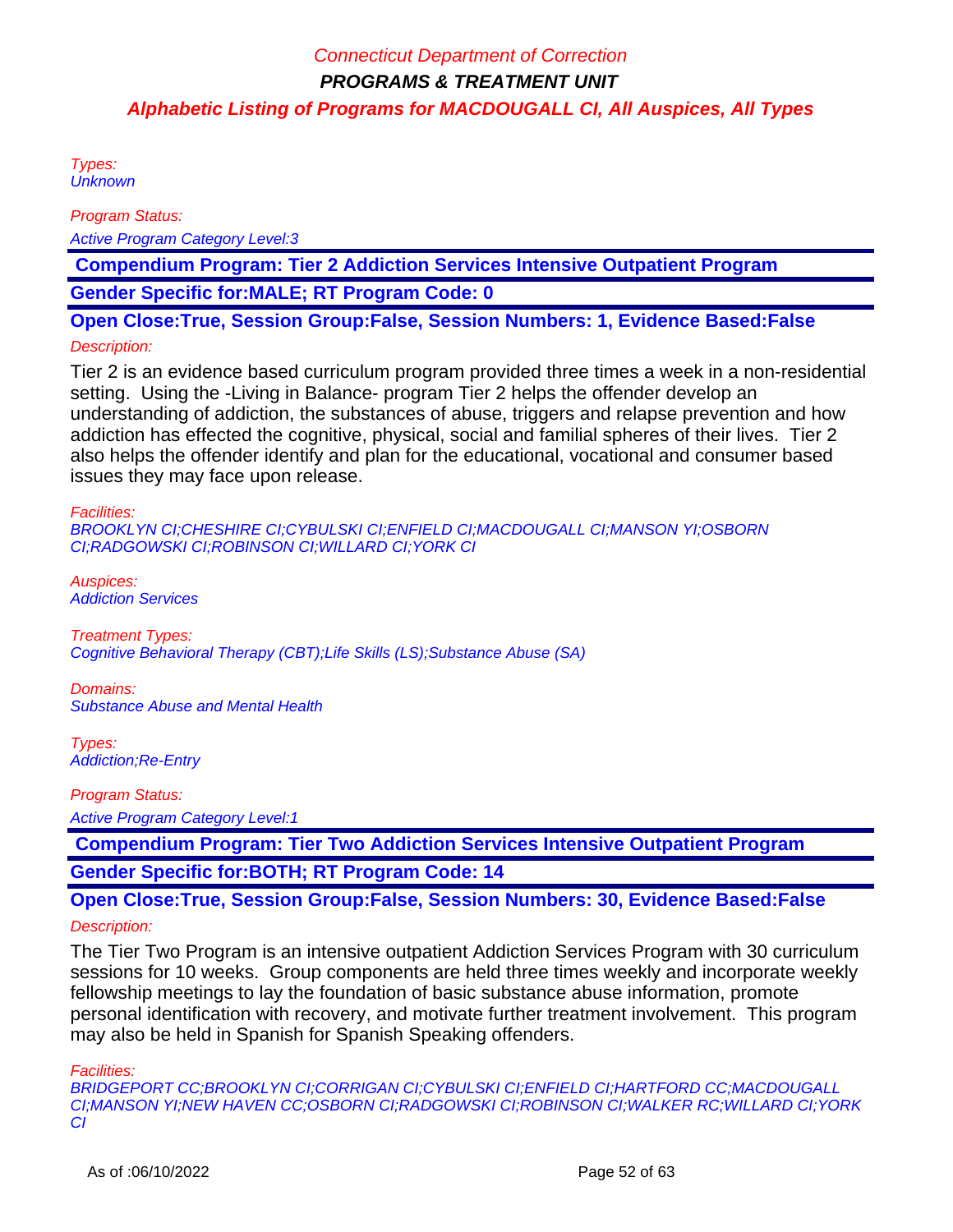Auspices: Addiction Services

Treatment Types: Cognitive Behavioral Therapy (CBT);Substance Abuse (SA)

Domains:

Criminal Attitudes and Behavioral Patterns;Substance Abuse;Substance Abuse and Mental Health

Types: **Addiction** 

Program Status:

Active Program Category Level:1

 **Compendium Program: Transitional Linkage into the Community (TLC)**

**Gender Specific for:BOTH; RT Program Code: 0**

**Open Close:True, Session Group:False, Session Numbers: 1, Evidence Based:False**

#### Description:

Transitional Linkage into the Community (TLC) is a program of Community Partners in Action which provides discharge planning for inmates with HIV/AIDS. TLC serves every prison and jail in the state, and works with clients returning to every region of the state. TLC case managers meet clients' emergency needs upon release, and connect them with services in their local communities for continuing care and assistance.

Facilities:

BRIDGEPORT CC;BROOKLYN CI;CHESHIRE CI;CORRIGAN CI;GARNER CI;HARTFORD CC;MACDOUGALL CI;NEW HAVEN CC;NORTHERN CI;OSBORN CI;RADGOWSKI CI;WALKER RC;YORK CI

Auspices: Health Services

Treatment Types: Behavior Modification (BM);Mental Health (MH);Reintegration Enhancement/Relapse Prevention (RERP)

Domains:

Abuse/Trauma;Employment/Financial;Housing Safety;Mental Health;Relationships;Self Efficacy;Substance Abuse;Substance Abuse and Mental Health

Types: **Health Education; Re-Entry** 

Program Status:

Active Program Category Level:3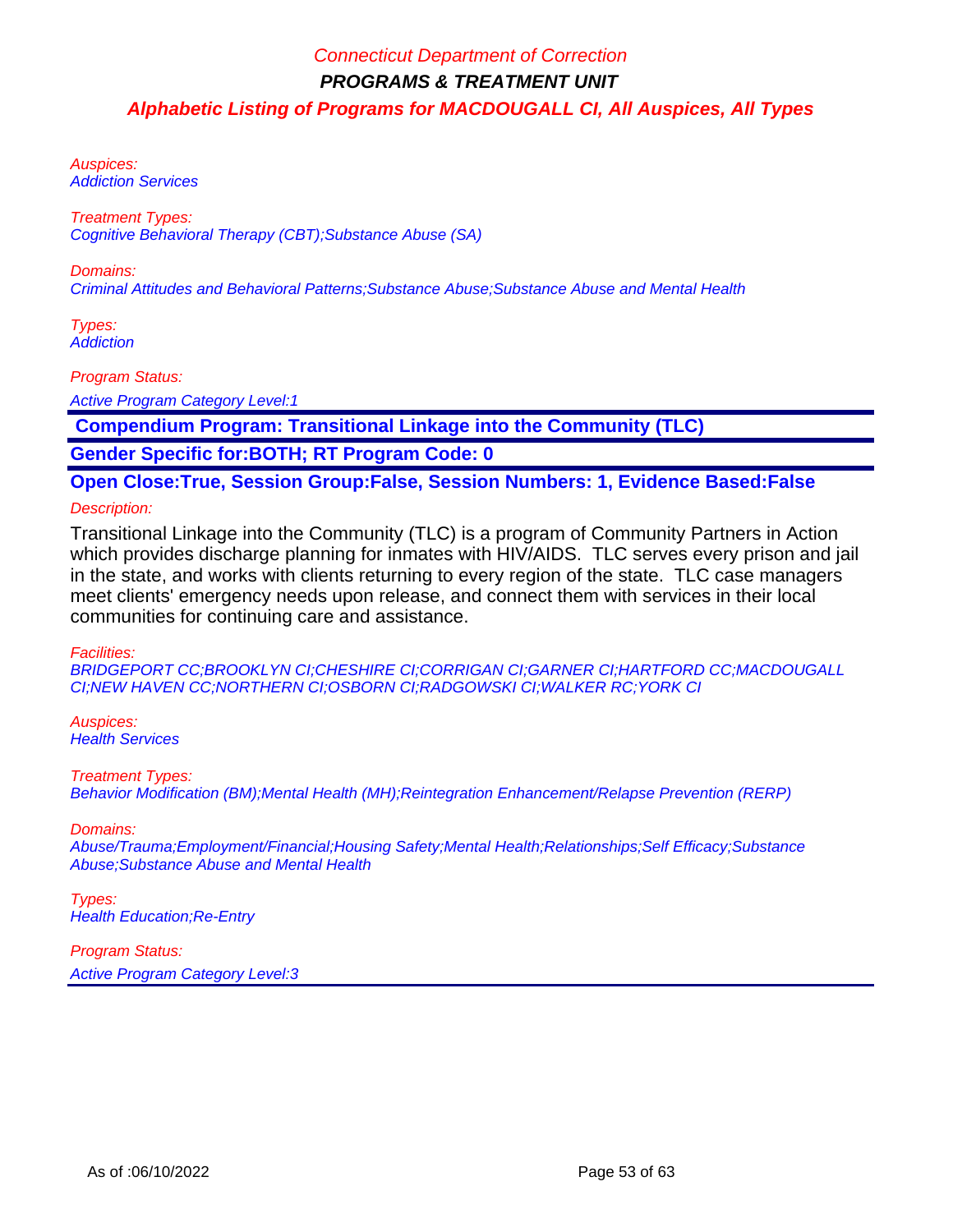**PROGRAMS & TREATMENT UNIT**

# **Alphabetic Listing of Programs for MACDOUGALL CI, All Auspices, All Types**

 **Compendium Program: Upholstery Shop**

**Gender Specific for:MALE; RT Program Code: 0**

**Open Close:True, Session Group:False, Session Numbers: 1, Evidence Based:False** Description:

This shop produces new seating; ergonomic chairs, lounge chairs, sofas etc- and re-upholsters used furniture. Offenders receive on the job training in the upholstery trade. These services have been provided to many public libraries and other community based operations.

Facilities: MACDOUGALL CI

Auspices: Correctional Enterprises of Connecticut

Treatment Types: Life Skills (LS)

Domains: Education, Employment, and Financial Situation

Types: Career Technical Education;Institutional Employment;Re-Entry;Self Improvement

Program Status: Active Program Category Level:3

 **Compendium Program: USD #1 Voc. Ed: Commercial Cleaning**

**Gender Specific for:BOTH; RT Program Code: 66**

**Open Close:True, Session Group:False, Session Numbers: 1, Evidence Based:False**

Description:

This thirty-week program focuses on basic and advanced commercial cleaning procedures. The program covers the chemistry of cleaning, handling of hazardous and infectious waste, and the basic cleaning procedures for floor, tile, carpeted areas and restrooms. In phase two, the student is taught advanced procedures for maintaining all types of surfaces, as well as the necessary skills to recognize and operate various types of equipment. Graduation from this program can assist inmates in obtaining a job in the community.

Facilities: CHESHIRE CI;MACDOUGALL CI

Auspices: USD#1

Treatment Types: Education (Ed)

Domains: Education;Education, Employment, and Financial Situation;Employment/Financial

Types: Career Technical Education;Re-Entry

As of :06/10/2022 **Page 54 of 63**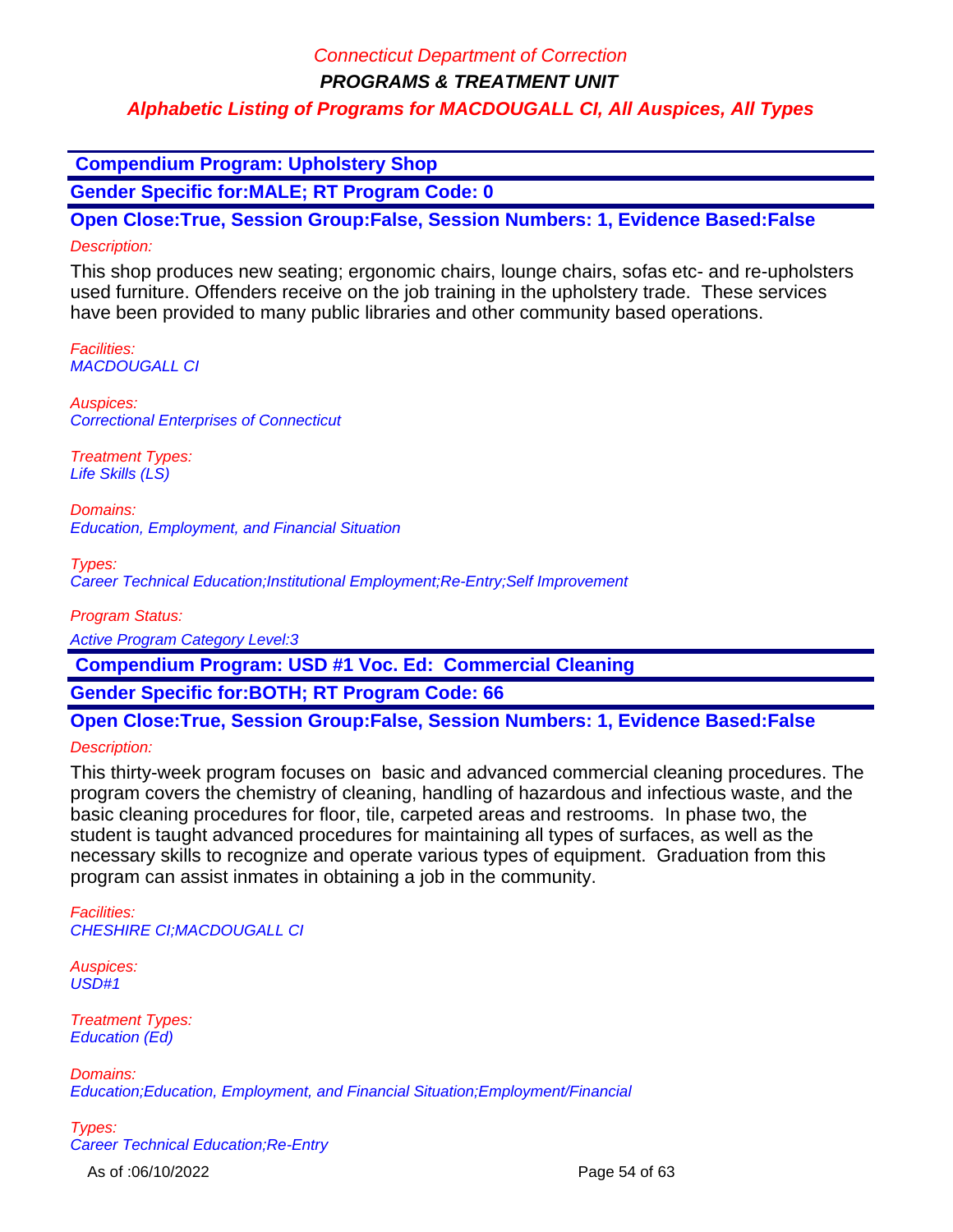Program Status:

Active Program Category Level:1

 **Compendium Program: USD #1 Voc. Ed: Cosmetology/Barbering**

**Gender Specific for:BOTH; RT Program Code: 69**

**Open Close:True, Session Group:False, Session Numbers: 1, Evidence Based:False**

#### Description:

This program prepares students to become licensed barbers and cosmetologists. Course requirements are 1500 hours(Barbering = 1000 hours) of theory and practical experience to qualify for licensure. The barbering program provides experience in the areas of hair cutting and treatment, styling and shaving, human anatomy and physiology; and business practices. A rigorous set of criteria is required for entrance into the program. The classroom is set up to simulate an actual salon environment including appropriate business behavior. Upon completion students receive information about receiving a grant from the Department of Labor to take the state examination when they discharge from the facility. Approval for licensure is determined through the State Board of Health and Addiction Services.

Facilities: CHESHIRE CI;MACDOUGALL CI;YORK CI

Auspices: USD#1

Treatment Types: Education (Ed)

Domains: Education;Education, Employment, and Financial Situation;Employment/Financial

Types: Career Technical Education;Re-Entry

Program Status:

Active Program Category Level:1

 **Compendium Program: USD #1 Voc. Ed: Culinary Arts**

**Gender Specific for:BOTH; RT Program Code: 70**

**Open Close:True, Session Group:False, Session Numbers: 1, Evidence Based:False** Description:

This course stresses safety and sanitation as well as tool and equipment usage. Through practice and discussion, students are taught skills in basic cooking, methods, culinary techniques, weights, measures and recipe conversions. Participants earn a Safe Serve Certificate after passing a test administered by the National Restaurant Association. This program is an apprenticeship approved through the CT State Department of Labor.

Facilities: MACDOUGALL CI;MANSON YI;OSBORN CI;RADGOWSKI CI;YORK CI

Auspices: USD#1

As of :06/10/2022 Page 55 of 63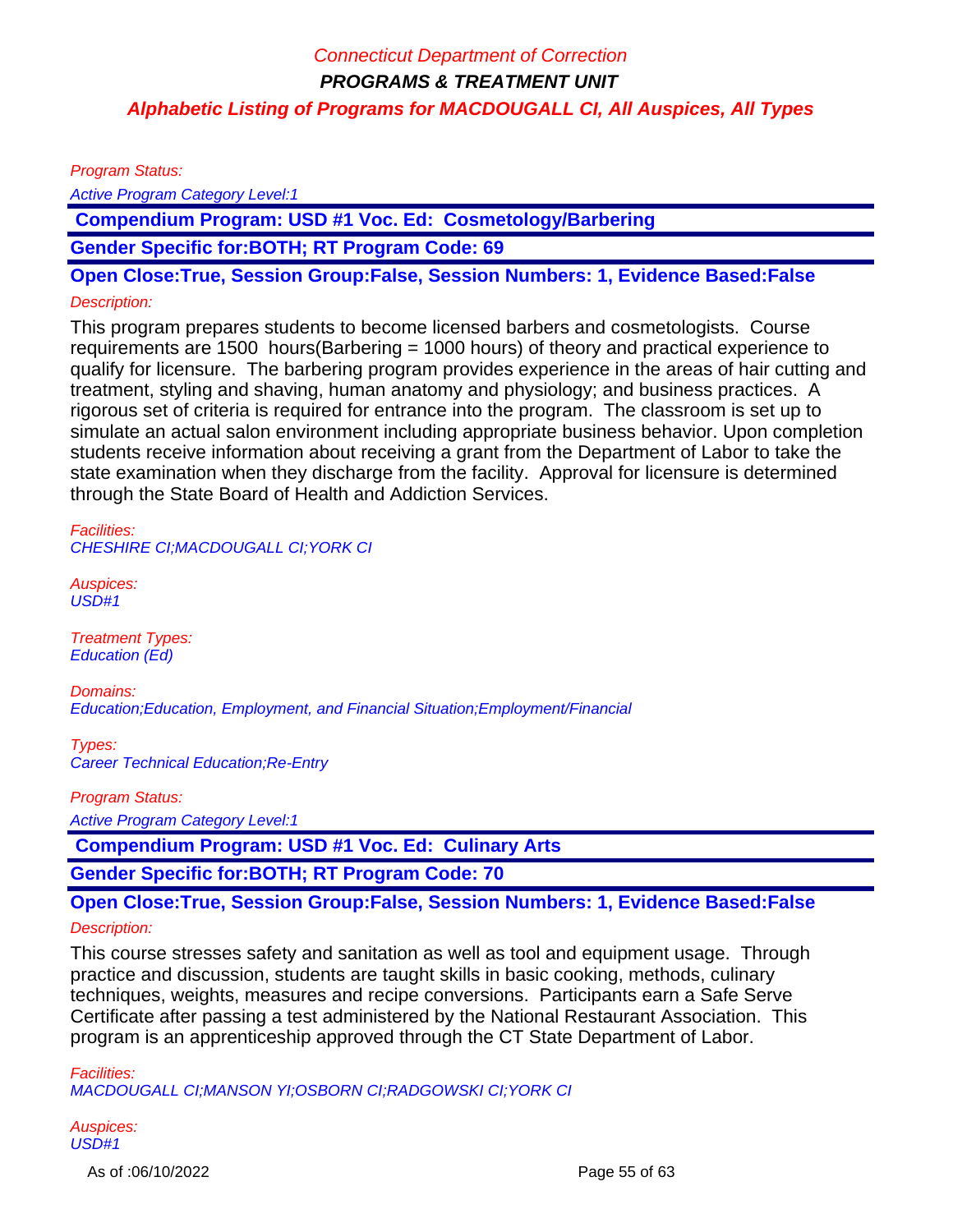Treatment Types: Education (Ed)

Domains: Education;Education, Employment, and Financial Situation;Employment/Financial

Types: Career Technical Education;Re-Entry

#### Program Status:

Active Program Category Level:1

 **Compendium Program: USD#1 - Voc. Ed: Graphic & Printing Technology**

**Gender Specific for:MALE; RT Program Code: 75**

**Open Close:True, Session Group:False, Session Numbers: 1, Evidence Based:False**

#### Description:

The graphic arts/printing course is designed to provide students the opportunity to learn the skills necessary to work in the printing field. Students gain an understanding of the overall printing process to include graphics layout, design, production printing and binding. Students concentrate on proper shop safety procedures, and desktop publishing skills. Each student receives "hands on" instruction operating single color offset presses, two color presses, paper cutters and bindery equipment. Class theory work includes learning terminology related to the field and methods of managing quality control processes. Students learn basic equipment upkeep and care, as well as equipment problem diagnosis and minor equipment repair.

Facilities: ENFIELD CI;MACDOUGALL CI;ROBINSON CI

Auspices: USD#1

Treatment Types: Education (Ed)

Domains: Education, Employment, and Financial Situation

Types: Career Technical Education;Community Service;Re-Entry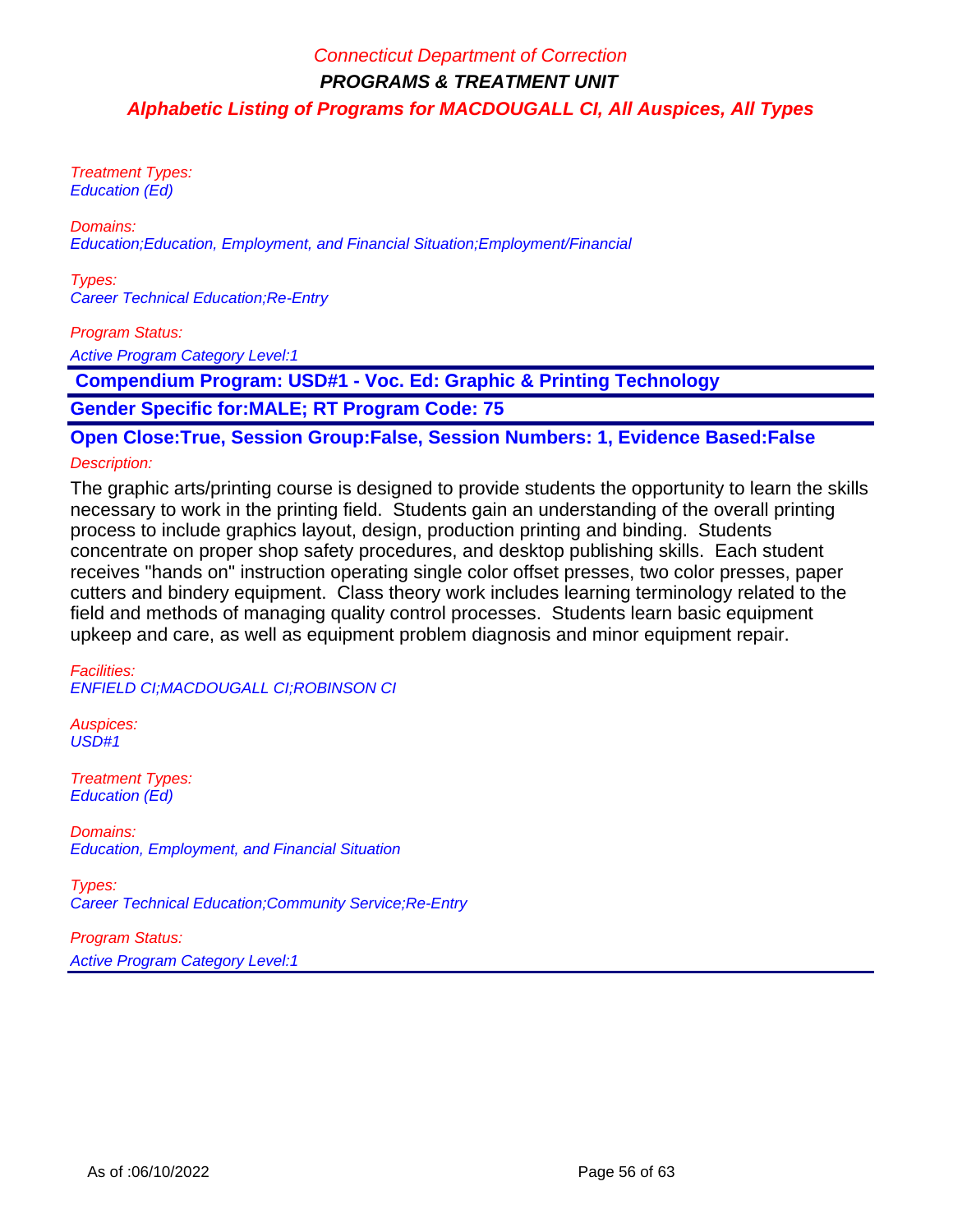**PROGRAMS & TREATMENT UNIT**

## **Alphabetic Listing of Programs for MACDOUGALL CI, All Auspices, All Types**

 **Compendium Program: USD#1 Adult Basic Education (GL 5-8)**

**Gender Specific for:BOTH; RT Program Code: 51**

**Open Close:True, Session Group:False, Session Numbers: 1, Evidence Based:False** Description:

ABE is a primary program of instruction designed to provide training in academic skills in the areas of reading, mathematics, language arts, general science and social studies. The program is directed toward increasing academic proficiency. ABE 2 is provided to individuals who have been assessed by the education unit with a 5-8 grade level.

Facilities:

BRIDGEPORT CC;BROOKLYN CI;CHESHIRE CI;CORRIGAN CI;CYBULSKI CI;ENFIELD CI;GARNER CI;HARTFORD CC;MACDOUGALL CI;MANSON YI;NEW HAVEN CC;NORTHERN CI;OSBORN CI;RADGOWSKI CI;ROBINSON CI;WILLARD CI;YORK CI

Auspices: USD#1

Treatment Types: Education (Ed)

Domains: Education;Education, Employment, and Financial Situation

Types: Academic Education

Program Status:

Active Program Category Level:1

 **Compendium Program: USD#1 Adult Basic Education (GL 9-12)**

**Gender Specific for:BOTH; RT Program Code: 52**

**Open Close:True, Session Group:False, Session Numbers: 1, Evidence Based:False**

Description:

ABE is the primary program of instruction designed to provide training in academic skills in the areas of reading, mathematics, language arts, general science and social studies. The program is directed toward increasing academic proficiency. ABE 3 is provided to individuals who have been assessed by the education unit with a 9-12 grade level.

Facilities:

BRIDGEPORT CC;BROOKLYN CI;CHESHIRE CI;CORRIGAN CI;CYBULSKI CI;ENFIELD CI;GARNER CI;HARTFORD CC;MACDOUGALL CI;MANSON YI;NEW HAVEN CC;NORTHERN CI;OSBORN CI;RADGOWSKI CI;ROBINSON CI;WALKER RC;WILLARD CI;YORK CI

Auspices:  $USD#1$ 

Treatment Types: Education (Ed)

Domains: Education;Education, Employment, and Financial Situation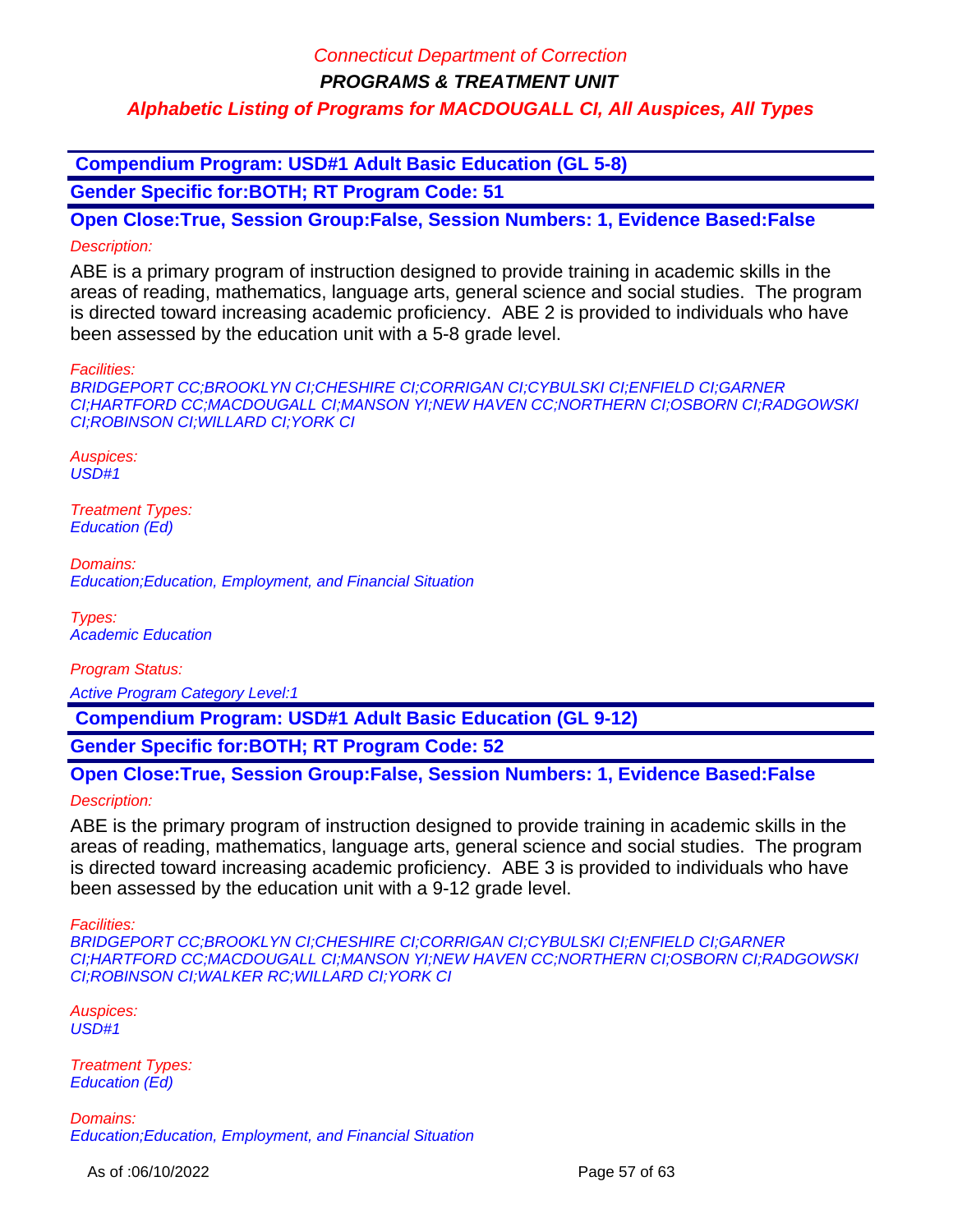Types: Academic Education

Program Status:

Active Program Category Level:1

 **Compendium Program: USD#1 Adult Basic Education 4 (GL 0-12)**

**Gender Specific for:BOTH; RT Program Code: 53**

**Open Close:True, Session Group:False, Session Numbers: 1, Evidence Based:False**

## Description:

ABE is the primary program of instruction designed to provide training in academic skills in the areas of reading, mathematics, language arts, general science and social studies. the program is directed toward increasing academic proficiency. ABE 4 is provided to individuals who have been assessed by the education unit with a 0-12 grade level.

Facilities:

BRIDGEPORT CC;BROOKLYN CI;CENTRAL OFFICE ;CORRIGAN CI;CYBULSKI CI;ENFIELD CI;GARNER CI;HARTFORD CC;MACDOUGALL CI;MANSON YI;NEW HAVEN CC;NORTHERN CI;OSBORN CI;RADGOWSKI CI;ROBINSON CI;WILLARD CI;YORK CI

Auspices: USD#1

Treatment Types: Education (Ed)

Domains: Education;Education, Employment, and Financial Situation

Types: Academic Education

Program Status:

Active Program Category Level:1

 **Compendium Program: USD#1 GED/High School Diploma**

**Gender Specific for:BOTH; RT Program Code: 86**

**Open Close:True, Session Group:False, Session Numbers: 1, Evidence Based:False**

Description:

The GED is the primary program of instruction for students functioning above an eighth grade level who wish to earn a State of Connecticut high school diploma through the examination process. GED Tutors and volunteers assist Department teachers by helping inmates prepare for the GED Exam and/or by helping to teach basic language skills.

Facilities:

BRIDGEPORT CC;BROOKLYN CI;CHESHIRE CI;CORRIGAN CI;CYBULSKI CI;ENFIELD CI;GARNER CI;HARTFORD CC;MACDOUGALL CI;MANSON YI;NEW HAVEN CC;OSBORN CI;RADGOWSKI CI;ROBINSON CI;WILLARD CI;YORK CI

Auspices: USD#1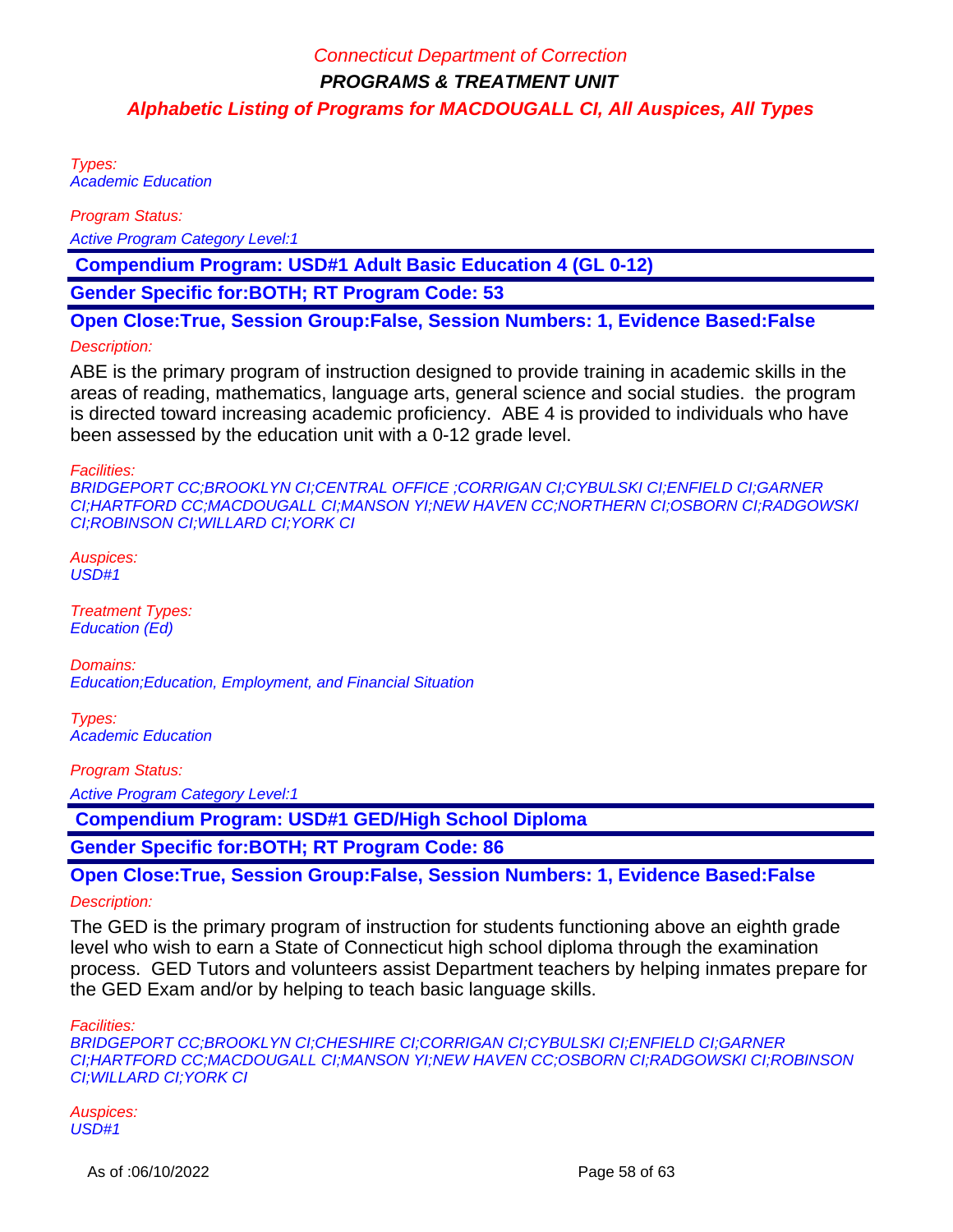Treatment Types: Education (Ed)

Domains: Education;Education, Employment, and Financial Situation

Types: Academic Education

## Program Status:

Active Program Category Level:1

 **Compendium Program: USD#1 Voc. Ed: Carpentry**

**Gender Specific for:MALE; RT Program Code: 65**

## **Open Close:True, Session Group:False, Session Numbers: 1, Evidence Based:False**

## Description:

In this program students learn shop safety, the proper use of tools, and terminology related to carpentry. The student drafts a blueprint of a house using basic math skills and calculations used in the construction field. With these skills the student builds a model house to scale following applicable building codes.

Facilities: CHESHIRE CI;ENFIELD CI;MACDOUGALL CI;OSBORN CI

Auspices: USD#1

Treatment Types: Education (Ed)

Domains: Education, Employment, and Financial Situation

Types: Career Technical Education;Community Service;Re-Entry

Program Status:

Active Program Category Level:1

 **Compendium Program: USD#1 Voc. Ed: Computer Education**

**Gender Specific for:BOTH; RT Program Code: 67**

## **Open Close:True, Session Group:False, Session Numbers: 1, Evidence Based:False**

#### Description:

The Computer Software Application Technology course is designed to provide students with an introduction to computer operations and with the application of various software packages and programs. Students begin by learning simple software programs and then progress to more sophisticated packages as their individual skills develop. Software programs introduced include but are not limited to the following: Access, Visual Basic, Adobe PageMaker, Excel, MicroSoft Works, Power Point, Micro-Soft Word, Micro-Soft for Windows, and Adobe Indesign Adobe Illustrator. Students design and complete projects using this software.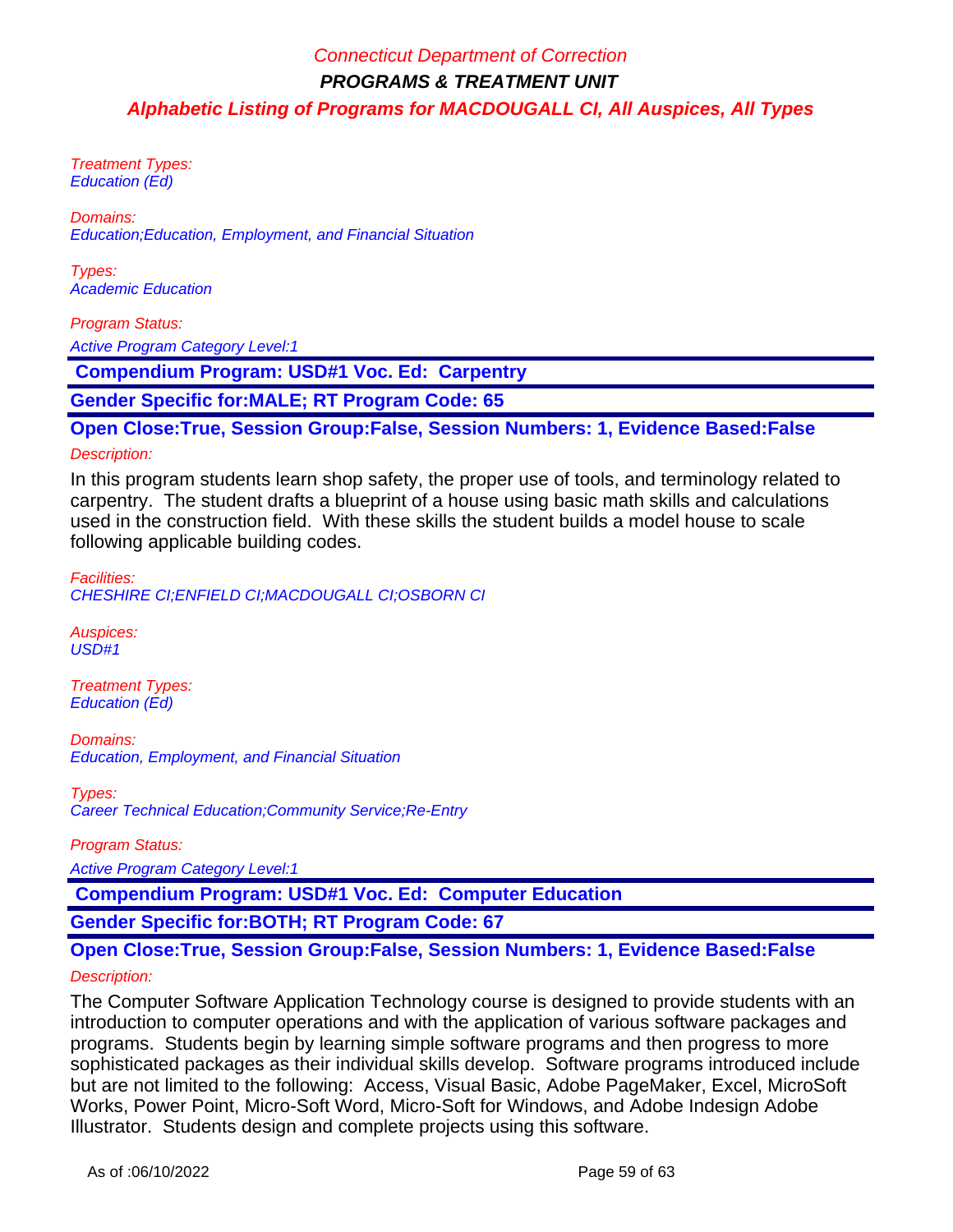Facilities:

CYBULSKI CI;ENFIELD CI;MACDOUGALL CI;ROBINSON CI;WILLARD CI;YORK CI

Auspices: USD#1

Treatment Types: Education (Ed)

Domains: Education;Education, Employment, and Financial Situation;Employment/Financial

Types: Career Technical Education;Re-Entry

Program Status:

Active Program Category Level:1

 **Compendium Program: USD#1 Voc. Ed: Electro-mechanical Technology**

**Gender Specific for:MALE; RT Program Code: 73**

**Open Close:True, Session Group:False, Session Numbers: 1, Evidence Based:False**

Description:

This program provides students with theory-based instruction and hands-on experience in the areas of electronics, electrical circuits, mechanics, pneumatics, hydraulics and computer programming. It also includes repair of equipment to include washing machines, dish washers, electrical hand and bench tools such as lathes, drills, saws, grinders and polishers. Technicians apply their knowledge of programming and installation to repair robots, and related equipment such as programmable controllers, end of arm tools, conveyors and parts orientators. Students use power tools, hand tools, testing instruments and follow manuals' schematic diagrams and blueprints. The Electro-Mechanical program involves working closely with other on-site vocational programs. Buffers are repaired for MacDougall CI, Walker RSMU and Hartford CC. Graduation from this program can assist inmates in obtaining a job in the community.

Facilities: MACDOUGALL CI

Auspices: USD#1

Treatment Types: Education (Ed)

Domains: Education, Employment, and Financial Situation

Types: Career Technical Education;Re-Entry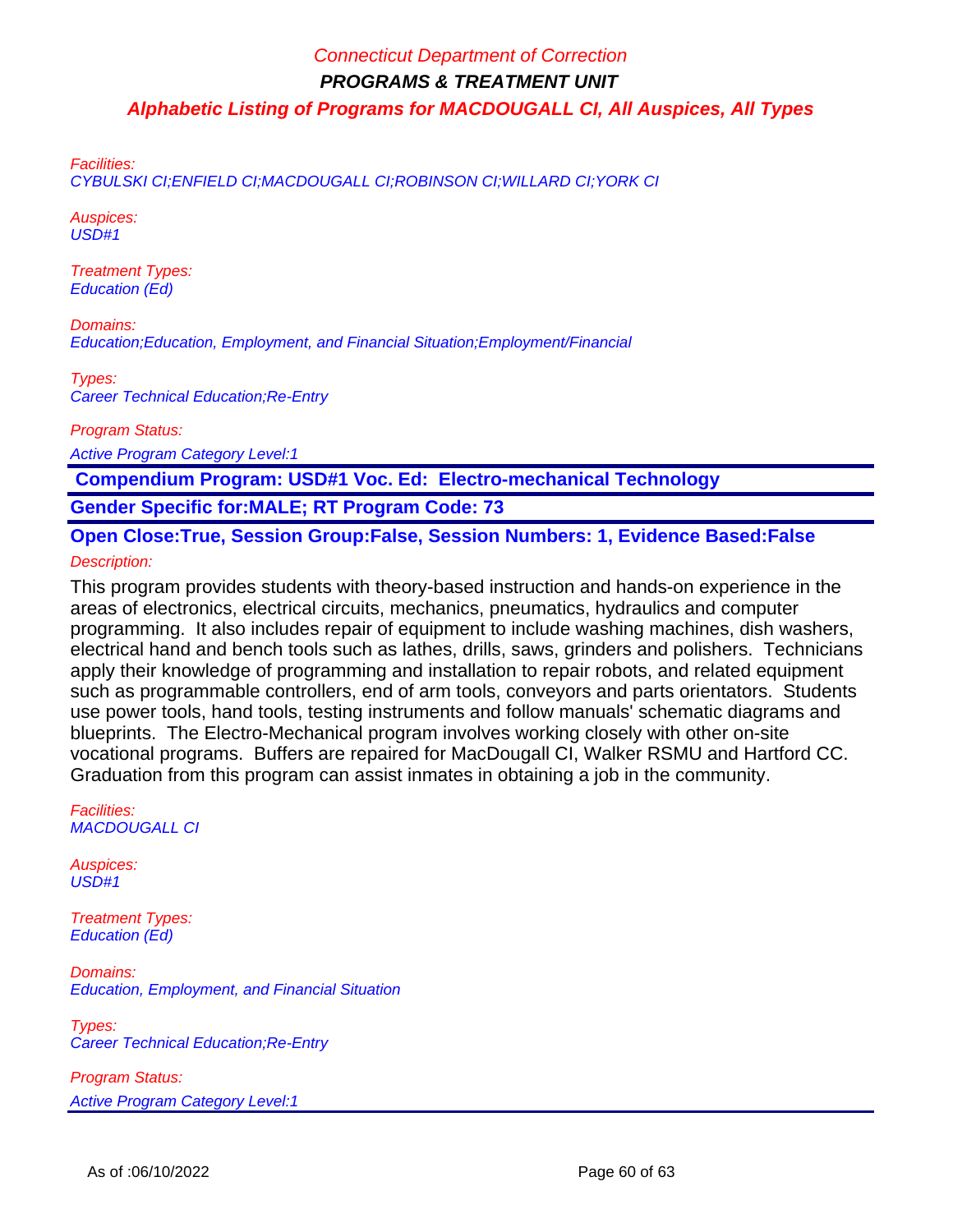**PROGRAMS & TREATMENT UNIT**

**Alphabetic Listing of Programs for MACDOUGALL CI, All Auspices, All Types**

 **Compendium Program: Valid Photo Driver's License**

**Gender Specific for:BOTH; RT Program Code: I1**

**Open Close:True, Session Group:False, Session Numbers: 1, Evidence Based:False**

Description:

\*\*\*\*

Facilities:

BRIDGEPORT CC;BROOKLYN CI;CENTRAL OFFICE ;CHESHIRE CI;CORRIGAN CI;CYBULSKI CI;ENFIELD CI;GARNER CI;HARTFORD CC;MACDOUGALL CI;MANSON YI;NEW HAVEN CC;NORTHERN CI;OSBORN CI;RADGOWSKI CI;ROBINSON CI;WALKER RC;WILLARD CI;YORK CI

Auspices: Programs & Treatment Unit

Treatment Types: Reintegration Enhancement/Relapse Prevention (RERP)

Domains: Education, Employment, and Financial Situation;Employment/Financial

Types: Re-Entry

Program Status:

Active Program Category Level:3

 **Compendium Program: VOICES (Victim Offender Institutional Correctional Educational Services)**

**Gender Specific for:BOTH; RT Program Code: 03**

**Open Close:True, Session Group:False, Session Numbers: 15, Evidence Based:True**

#### Description:

Victim Offender Institutional Correctional Educational Services . This program is designed to use volunteer support to broaden inmates' understanding and sensitivity to the impact of their crime on others.

Facilities:

BROOKLYN CI;CYBULSKI CI;ENFIELD CI;GARNER CI;HARTFORD CC;MACDOUGALL CI;MANSON YI;RADGOWSKI CI;ROBINSON CI;WILLARD CI;YORK CI

Auspices:

All Facility Staff;Contracted Program;Programs & Treatment Unit;Safe Passage;Volunteer Services

Treatment Types: Victim Impact (VI)

Domains: Anger/Hostility;Antisocial Attitudes;Criminal Attitudes and Behavioral Patterns

Types: Anger Management;Family;Victim

Program Status:

As of :06/10/2022 **Page 61 of 63**